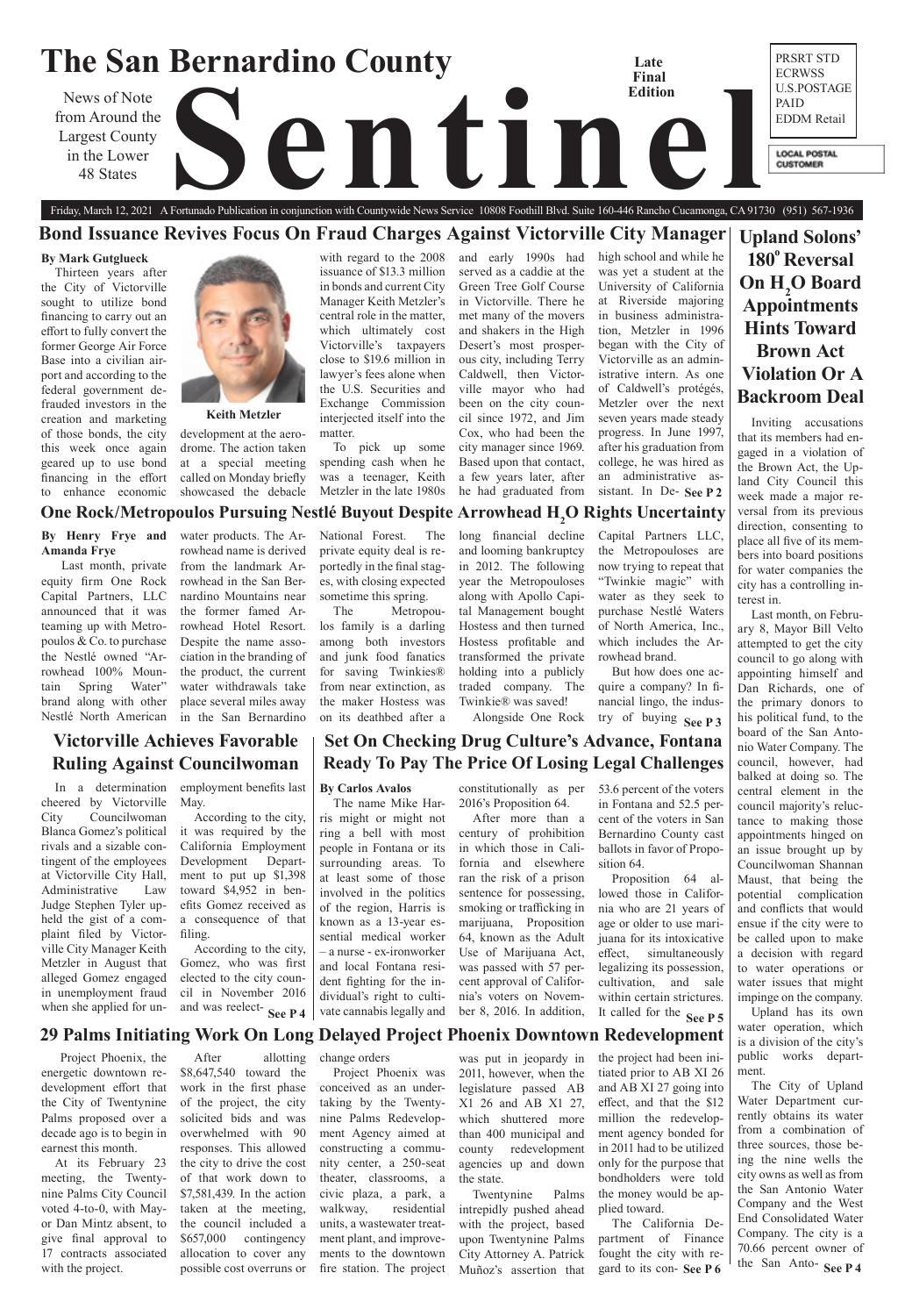### **The San Bernardino County**

**Sentinel** Published in San Bernardino County. The Sentinel's main office is located at 10788 Civic Center Drive in Rancho Cucamonga, CA 91730 A Fortunado Publication in conjunction with Countywide News Service Mark Gutglueck, Publisher

### **Call (951) 567-1936 to learn of locations where the Sentinel is available or to provide news tips**

**In Exchange For Career Advancement, Young Metzler Demonstrated A Willingness To Do Anything That Would Accommodate His Political Masters** *from front page*

*Continued on Page 6*

*10808 Foothill Blvd., Suite 160-446 Rancho Cucamonga, CA 91730 SBCSentinel@yahoo.com Legal Notice Department 909 957 9998 Message Line 909-276 5796*

### **Friday, March 12, 2021**

## **San Bernardino County Sentinel <b>Page 2 Page 2**

cember 1999 he became a redevelopment project manager. After just four months in that assignment, in April 2000, he was promoted to the position of deputy director of the city's redevelopment agency. In April of 2003, he was given the added assignment of executive director of the Victor Valley Economic Development Authority, the joint powers agency involving the County of San Bernardino, the cities of Hesperia, Victorville, and the town of Apple Valley devoted to the civilian use conversion of the former George Air Force Base. In December 2003, he was made the city's director of economic development. It was while in that role that Metzler engaged in activity that yet casts a cloud over his professional career and which has come to taint the reputation of the city and the members of the Victorville City Council past and current.

From the late 1990s until 2010, Victorville issued some \$480 million in bonds in order to undertake all order of civic and capital improvements throughout the city and within its redevelopment agency. In 1999, Jim Cox had retired as city manager after three decades in that position. Thereafter, the city was essentially in the hands of Terry Caldwell, who was moving toward becoming one of the longest serving continuously elected local politicians in the state at that time; City Attorney Andres de Bortnowsky; Jon Roberts, who had been brought in after Cox's departure to be city manager; and Buck Johns, an Orange County-based developer who beginning in the 1980s focused considerable attention on the High Desert and had bankrolled Caldwell's political ca-

reer and those of his allies on and off the Victorville City Council.

The city was intent upon the civilian use conversion of the former George Air Force Base, which had been shuttered by the Department of Defense in 1992. The base, originally named the Victorville Army Air Station when it was crash built in the summer and fall of 1941 as the Japanese attack on Pearl Harbor and the United States' direct involvement in World War II fast approached, was located on the outskirts of Victorville near Adelanto. Throughout the mid and late 1990s, Victorville, led by Caldwell and Cox, outmaneuvered Adelanto, which had a competing bid with the Pentagon for redevelopment and eventual ownership/takeover rights to the base. Caldwell, who was an attorney and well-versed in the methods by which government operates, worked in close cooperation with San Bernardino County, Apple Valley and Hesperia through the joint powers collective of the Victor Valley Economic Development Authority, known by its acronym VVEDA, to convince the federal military base re-use authorities that VVEDA offered the best alternative for reclaiming the base. Adelanto, led by then-City Administrator Pat Chamberlaine and a series of warring political factions on the Adelanto City Council, proved no match for the more patient, knowledgeable, sophisticated and well-connected

Caldwell and Cox. On Friday, April 29, 1994 James Boatright, then the Air Force's deputy assistant secretary for installations, signed a lease giving the Victor Valley Economic Development Authority essential dominion over 2,300 acres at the base. On January 9, 1995, the Air Force announced that it would deal with VVE-DA exclusively in the discussion with regard to the annexation of the remaining 3,039 acres on the base that VVEDA had not yet leased. At 9 p.m. on February 1, 1995 after a vote of the city council, then-Adelanto Mayor Judy Crommie and then Mayor Pro Tem Mary Scarpa signed a copy of an agreement previously signed by VVEDA officials that had been forged between the Victor Valley Economic Development Authority and the City of Adelanto in which both entities agreed to end the legal wrangling over the base. With the signing of that peace pact, Adelanto gave up any land claims at the base and further utterly capitulated on all other ownership, entitlement, management, taxing authority and control issues while retaining its previously established water rights on the base property. Once VVEDA safely had the base secured, Caldwell and his support network machinated further to have Victorville assume from the Victor Valley Economic Development Authority primary responsibility, control and ultimately ownership of the air base, rebranded as Southern California Logistics Airport. Victorville thereafter solidified its dominance over the airport through the creation of the Southern California Logistics Airport Authority, which was dedicated to the redevelopment of a 132-square mile area in and around the former Air Force base. Known by its acronym SCLAA, the Southern California Logistics Airport Authority was chartered with the five members of the Victorville City Council serving as its board of directors.

Victorville city officials were committed to transforming the former base's runway and accompanying aviation facilities into the premier civilian airport in the

Mojave Desert. Another portion of the base and its surrounding land was slated to house cutting edge technology and industrial operations. And after making the misstep of tearing out an existing rail spur that connected the base to the existing rail line that traversed the desert near the base, the city and the Victor Valley Economic Development Authority locked onto establishing the remainder of the base and

its surrounding property as an intermodal transportation hub involving air cargo, rail freight and nearby Interstate 15. The provision of infrastructure and utilities were a natural priority for the base conversion effort and Buck Johns and his corporation, the Inland Group, had an inside track on this highly lucrative element of the operations.

In 1998, Johns had used his connection to Caldwell to obtain without any competition or adversarial bids clearance to pursue the development of an electrical generating station in Victorville;ssphere of influence. Referred to initially as the High Desert Power Plant and later called Victorville 1, Johns and Inland Energy initiated the permitting process for that plant in 1998, and in conjunction with Baltimore-based Constellation Energy completed the project in just under five years. It fired up and tied into the State of California's electrical grid in 2003.

Johns was able to use that success to get the city to venture money towards various other projects he was involved in. During the city's efforts toward encouraging the development of energy sources, including the never-realized 550-megawatt Victorville Power Plant #2 (Victorville 2) and the 14-megawatt Foxborough Electrical Generating Station, the city squandered \$116 million, according to the 2011-12 San Bernardino County Grand Jury. In initiating the relationship with Inland Energy, according to the Grand Jury, Metzler and the city did not seek out any other service providers. "The

city entered into the no-bid contract with Inland Energy based on a proposal from the company," according to the grand jury. In less than four four years, between August 2005 and March 2009, the city paid out more

never built.

While the planning efforts toward the neverbuilt projects provided a substantial windfall for the private interests involved, which in turn made hefty contributions to Caldwell and his circle of political allies including those who served with him on the city council such as Mike Rothschild and Robert Hunter, the city saw no tangible benefits from the more than \$100 million in outlays it made to develop adequate electrical power generating capability at and around the airport. Most of the funding for Victorville's failed pursuit of electrical independence came from bond financing.

than \$13 million to Buck Johns and Inland Energy, with the lion's share of that money going to plan for or construct power plants that were he was clearly out of his depth, needing legal assistance to chart his way in the treacherous water he found himself in. Yet the one legal authority he could turn to was the city attorney, Andres de Bortnowsky, who was himself beholden to Caldwell and therefore militating more in favor of Johns and Inland

Metzler, while yet in his late twenties and early thirties, was beholden to Caldwell and Roberts for putting him on the professional fast track at Victorville City Hall, which rendered him entirely willing to do their bidding. From 2003 until 2010, while functioning in the role of the city's director of economic development, Metzler took action that a more seasoned municipal management professional would have been far more reluctant

or cautious or unwilling to carry out. Indeed, Metzler found himself in a position in which

Power than he was for the city.

According to the 2011-12 San Bernardino County Grand Jury, which had carried a review of the documentation relating to the contractual relationships the City of Victorville through its economic development division and redevelopment agency entangled itself in during the first decade of the century, noted that with regard to the project to develop the Victorville 2 power plant, "The development agreement with Inland Energy was based on a previous agreement between Inland Energy and Constellation Energy for development of the High Desert Power Plant. The agreement was written by attorneys representing Inland Energy using the High Desert Power Plant [Victorville 1] contract as a template. Although the city attorney reviewed and provided comments on a draft contract, it does not appear that the city attorney or other city managers actively negotiated the terms of the agreement to be substantively more beneficial to the city than the template contract it was based on. In fact, the agreement that the city entered into appears to be significantly more generous to the developer than the template agreement." The city made inadequate review of the contract terms, the grand jury found, pointing out that "the "agreement vaguely defines and poorly controls the provision of services. The agreement with Inland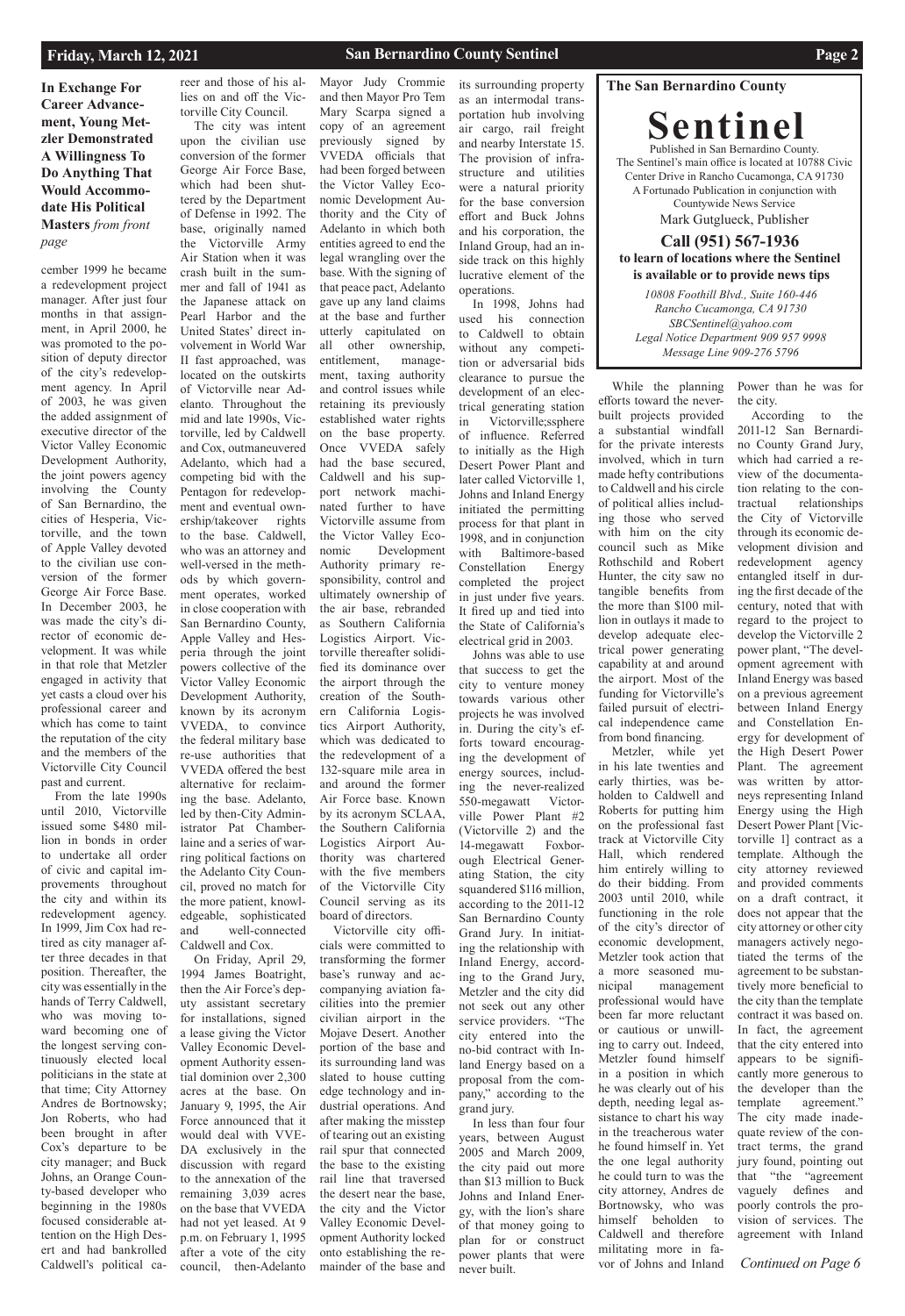A determination of whether Bridge Development Partners' effort to construct on the west side of Upland a 201,096-square foot distribution center for on-line retail behemoth Amazon will be able to proceed has been postponed, at least for another six weeks.

 A court hearing on a lawsuit challenging the City of Upland's approval of the project last year that was set for Friday, March 12, was put off until April 23, according to Shirley Van Hook-Korn, the court's communication officer. At that hearing, San Bernardino County Superior Court Judge David S. Cohn was to hear oral arguments as to whether or not the environmental certification for the project, made by the city council last year was adequate and in compliance with the California Environmental Quality Act.

After first being previewed to the community in June 2019 as three buildings comprising 977,000 square feet, what was dubbed the Bridge Point Project was downscaled from what was originally proposed to a single 201,096-square foot facility involving 25 dock high loading bays for 18-wheeler trucks, another 32 bays for de-

# **Judge's Review Of Challenge To Massive Upland Amazon Warehouse Project Postponed**

and flipping companies is called private equity. Buying a company has many parallels to buying a house. Companies, like houses, are expen-

sive, so most buyers do not purchase with cash; rather they take on debt and eventually build their ownership, or equity, over time as the debt is paid. On Wall Street, debt is called "leverage" and most private equity deals are "leveraged buyouts." However, this is where homes and companies differ. Companies make money through their day-to-day operations, and the cash

that the company is generating can be used to pay off the leverage, increasing the private equity firm's ownership of the company. Even with minimal management from the private equity investors, money can be made seemingly out of thin air. However, many private equity firms have an "exit strategy" which is akin to flipping a house. In order to make a killing, they often plan to either resell the company to industry rivals or plan to take the company public. Return on investment for such deals can often be over 30 percent, with a twenty-year average of over 10 percent; that certainly beats keeping money in a savings account. If money coming from

thin air sounds too good to be true, it is; great returns come with great risks. Many bought-out companies flop and the investors backing these private equity deals lose their shirts. Of course, no investor wants to risk losing what he or she is putting into the undertaking, as in the Metropouloses' case, their Playboy mansion, so what are they to do? Often a limited liability corporation (LLC) is formed, which in the Golden State like a corporation needs to be registered with the California Secretary of State when doing business within the state. A second option would be one of Wall Street's latest innovations: the blank check company,

known as a "special purpose acquisition company," known by the acronym SPAC. What SPACs do is "crowdsource" their funding on the stock exchanges by issuing shares that everyday investors can buy. If enough money is raised through people buying shares, the sponsors of the special purpose acquisition company first dole additional shares out to themselves as founders shares for a fraction of the cost and then these shares can be converted into class A stock with an instant 1,000 times gain. Next the SPAC founders go shopping to buy a company. They do not have to specify what company they plan to buy ahead time and minimal disclo-

sures are practically encouraged under the 2012 JOBS Act. From then on, the SPAC behaves like any other private equity firm but with one big difference: the public takes on the primary risk if the deal goes sour, not the original private equity investors themselves.

The invention of the

special purpose acquisition company did not go unnoticed by the Metropoulos family. The Hostess buyout used a SPAC, Gores Holding Inc., with a roll-over contribution from Metropouloses. It is likely that this playbook will be used to buy Nestle's water operations. A new SPAC named Gores Metropoulos II (Nasdaq: GMIIU) was registered with the SEC in January 2021, a

month before the Nestle deal was announced. The Metropouloses' publicist, Hannah Arnold, denied that a SPAC will be used in the Nestle water deal.

"This is not a SPAC," Arnold said.

Even though One Rock Capital Partners,

livery vans and trucks, along with 1,438 parking spaces around the building. The facility was slated for a 50-acre site in Upland north of Foothill Boulevard slightly east of Central Avenue and south of Cable Airport.

*Continued on Page 6* As a consequence of the Upland Community First legal filing, any action toward the completion of the project, including site grading has been suspended. In the meantime, Bridge Development Partners has seemingly recruited Bill Velto, who voted last April as a member of the city council to approve the project and who in November was elected Upland mayor, to serve as its agent in approaching members of Upland Community First in an effort to get that group to end its challenge of the project approval. To that end, Velto has indicated via text messages that Bridge Development Partners has expressed a willingness to more than double the \$17 million in project impact offsets the company had agreed to pay in the development agreement for the project approved last April to \$40 million. That offer was conditional upon Upland Community First dropping its demand for a comprehensive environmental impact report and accepting an environmental review that would allow the project

Controversy dogged the project early on. The city allowed the project to proceed toward approval without being subject to a comprehensive environmental impact report, which many Upland residents believe should be carried out for a project of such size, intensity and complexity. Rather, the city elected to use a mitigated negative declaration to complete the environmental review process.

An environmental impact report is an involved study of the project site, the project proposal, the potential and actual impacts the project will have on the site and surrounding area in terms of all conceivable issues, including land use, water use, air quality, potential contamination, noise, traffic, and biological and cultural resources. It specifies in detail what measures can, will and must be carried out to offset those impacts. A mitigated negative declaration is a far less exacting size-up of the impacts of a project,

by which the panel entrusted with the city's ultimate land use authority, in this case the city council, issues a declaration that all adverse environmental impacts from the project will be mitigated, or offset, by the conditions of approval of the project imposed upon the developer.

 A cross section of the city's residents disputed the city council's declaration that all impacts from the project had been adequately mitigated, based both on the magnitude of the project and the consideration that the city council lacked land use and environmental expertise. There were questions as well as to whether the zoning at the project site would allow a distribution facility to be established there. Moreover, many people found it highly disturbing that Bridge Development Partners consistently refused to officially acknowledge that Amazon was to be the eventual tenant at the warehouse for the initial 50-year life of the project. Bridge/ Amazon has an option to renew the lease on the property for another 50 year period, potentially making the project an issue in the city for the next century. There was and remains a suspicion that the project will be subject to substantial expansion, without being subject to any further environmental analysis, perhaps to as large as the 977,000 square feet originally proposed, since 1,438 parking spaces is far in excess of what would normally be needed for a 201,096-square foot warehouse. Another major concern was that the project proposal offered no provision for offsetting the sales tax revenue loss that would come about as a consequence of Amazon's online operational model or remunerating the city for infrastructure damage that would inevitably occur over a 50-year or potentially a 100-year period if the project were to proceed.

> LLC's website lists a Los Angeles office, the California Secretary of State's office indicates that company has not filed paperwork, as required by law, to do business in the state. Security and Exchange Commission (SEC) filings for Gores Metropoulos Inc. list an office in Beverly Hills, but there is no filing for that entity listed with the Secretary of *Continued on Page 5*

On February 12, 2020, the Upland Planning Commission, with Commissioner Alexander Novokov absent, considered the project and voted 3-to-2, with commissioners Gary Schwary, Linden Brouse and Yvette Walker prevailing, to recommend that the city council not approve project. After two weeks during which the commission members were intensely lobbied, the commission on February 26 met once more to reconsider the project despite its previous rejection, this time with Novokov present. Even though Novokov

cast a vote against recommending approval of the project, two of the commissioners who had voted against the project previously – Gary Schwary and then-Commissioner Linden Brouse – switched their votes, such that in a move unprecedented in Upland's history, the planning commission reversed itself, voting 4-to-2 to recommend that the city council approve the project.

On April 1, 2020, the Upland City Council by a 4-1 vote approved the project, in doing so accepting a \$17 million development agreement offered by Bridge Development Partners. That approval included the council's mitigated negative declaration, which is a far less exacting review of environmental considerations than an in-depth environmental impact report. Thereafter, a contingent of Upland citizens banded together as a group taking on the name Upland Community First. The group's members retained attorney Cory Briggs, who then filed a petition for a writ of mandate, seeking from the court an order that the city revisit the environmental review process for the project, make a determination that the mitigated negative declaration was inadequate and require that a full-blown environmental impact report for the project be carried out before the project is allowed to proceed.

# **Nestlé's Divesting Itself Of Its**  $H_2O$ **Operations, Including Arrowhead**

*from front page*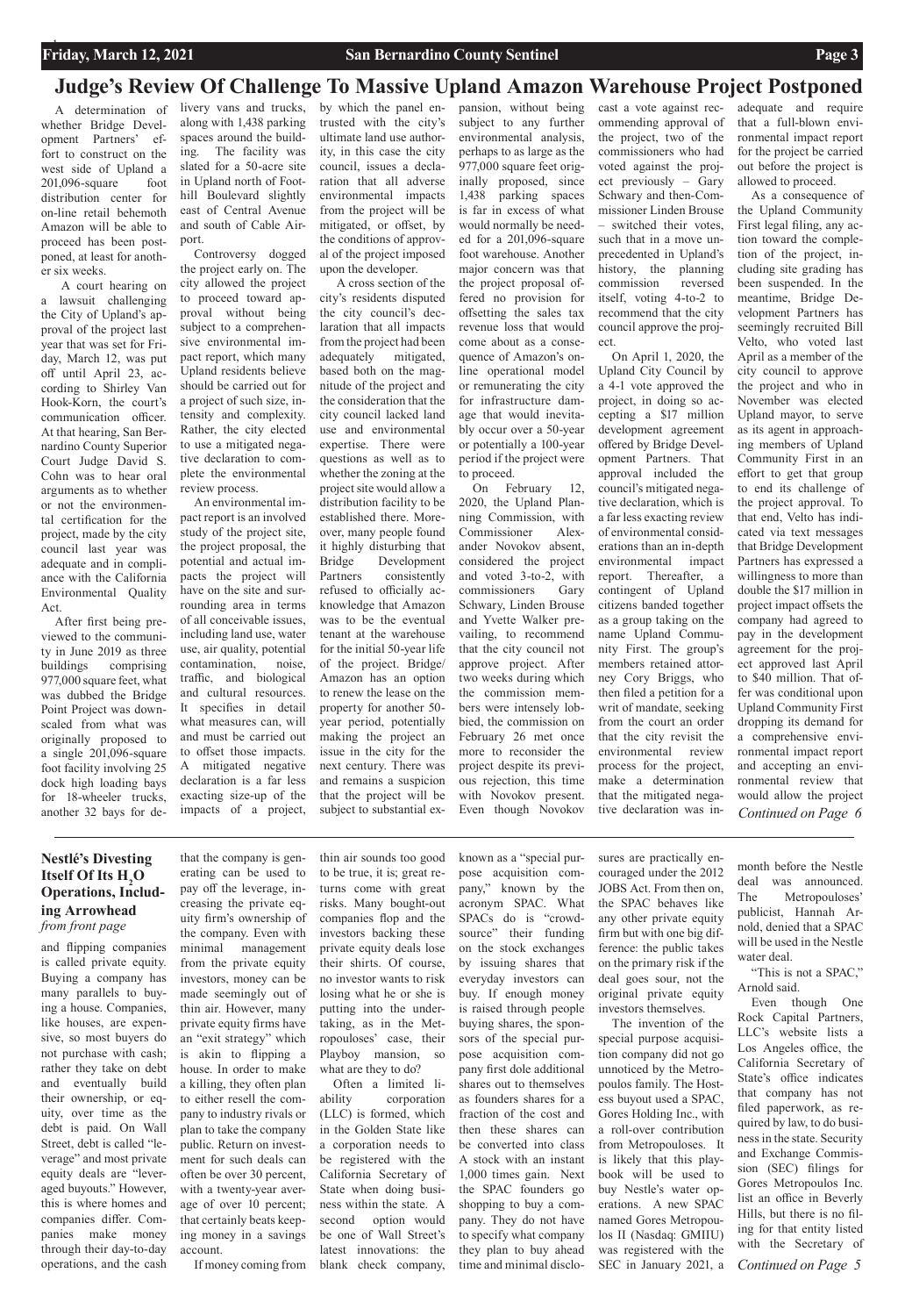## **Gomez Faces Setback** *from front page*

*Continued on Page 13*

### *Continued on Page 6*

**Upland City Council's Failure To Consult With City Attorney During Its Public Session On A Controversial Question Regarding Having A Quorum Of Its Members On The Board Of A Local Water Company Suggests The Issue Was Dealt With Beforehand, Raising The Specter Of A Possible Violation Of The Brown Act**  *from front page*

nio Water company and a 91.18 percent owner of the West End Consolidated Water Company.

The San Antonio Water Company draws water by means of diversions from above-ground streams in San Antonio Canyon and seven wells, utilizing two booster pump stations that send water through 21 miles of pipeline to three reservoirs.

The West End Consolidated Water Company has four active wells and two currently inactive wells.

Though the city has a controlling interest in both the San Antonio and West End water companies, in recent years the city has avoided placing more than a single member of the city council onto the boards of those companies, although it has not hesitated in arranging the appointments of former council members to those panels.

While the lion's share

of the water harvested by the San Antonio Water Company is ultimately used in Upland, a significant portion of that company's water is utilized in San Antonio Heights, an unincorporated county area north of the city. Indeed, a significant portion of the water the San Antonio Water Company draws comes from San Antonio Heights itself. Though the City of Upland and its residents and San Antonio Heights and

its residents have a com-

monality of interest in the San Antonio Water Company, in particular maintaining its wells, reservoirs and facilities, there are occasional diversions of interest between on one side, San Antonio Heights and its residents, and on the other, Upland and its residents. When such differences manifest, this creates a conflict of loyalties for any member of the city council who is also a San Antonio Heights Water Company board member. In some cases, this can also result in a legal conflict of interest in that the council member may have a monetary interest if his or her vote, either as a council member or as a board member, either clashes with or corresponds to his or her own personal financial interest. In such cases, participating in such a vote could be or indeed is a violation of the law, specifically California Government Code 1090, a felony that could subject the officeholder to both a prison sentence and a ban from holding public elected office in California ever after. To avoid such a violation of the law, the official must abstain from voting, which is also referred to the elected official recusing himself or herself. Former Upland City Attorney James Markman as recently as 2019 advised the city council

it therefore would be best if the council appointed no more than a single currently-serving representative from among its members to either of the two water company boards. The council until recently adhered to that device.

Until Monday night, the only current member of the Upland City Council serving on the San Antonio Water Company board was Councilman Rudy Zuniga, although among that panel's seven members were former councilmen Tom Thomas and Gino Filippi. Prior to Monday night, none of the five members of the West End Water Company's board were current members of the city council, though two, Tom Thomas and Sid Robinson, were former city councilmen.

On February 8, when Mayor Bill Velto in his purview as mayor sought to elevate himself and Dan Richards to the San Antonio Water Company Board of Directors, Councilwoman Maust referenced the opinion rendered by former City Attorney Markman. Markman, who departed as city attorney in 2019, was replaced as Upland city attorney by Steven Flower, who was one of Markman's colleagues with the law firm of Richards Watson & Gershon. As chance would have it, the February 8 meeting was the last forum at which Flower functioned as city attorney. Shortly thereafter, the city terminated the contract for legal services it had with Richards Watson & Gershon, replacing it with the law firm of Best Best & Krieger. Simultaneously, Flower was supplanted as city attorney by Steven Deitsch, a partner with Best Best & Krieger.

On February 8, Councilwoman Maust made a convincing enough assertion of the principles inherent in Markman's longstanding advice, including quoting him verbatim, to essentially convince two of her colleagues, Councilwoman Janice Elliott and Councilman Carlos Garcia, that unless Zuniga was to step down from the San Antonio Water Company Board, the city should hold off on confirming Velto as a board member to that same panel because there was at least a potential if not a real conflict of interest and/ or undesirable complications in appointing more than one of the council's members to the board. This did not sit well with Velto and Zuniga, both of whom seemed intent on having Zuniga remain as a member of the San Antonio Water Company Board of Directors and having Velto join him on that panel. Despite Velto's and Zuniga's sentiments, they were outmuscled politically by their three council colleagues at that point. This week, on March 8, with Richards Watson & Gershon no longer representing the city and Deitsch functioning in the place of Flower,

the council convened. Whereas on February 8, the only appointment discussions agendized for that evening's meeting pertained to the San Antonio Water Company, this week the council encountered an agenda that contained an item calling for the city council to consider appointments to the San Antonio Water Company as well as to the West End Water Company boards of directors. As per city policy and tradition, the mayor nominates those of his or her choosing and the full council then votes on whether to confirm or not confirm the suggestions.

Skillfully, Velto took up the appointments to the West End Water Company's board, where four appointments were to be made, first. He then nominated Elliott, Maust, Garcia and former Upland Planning Commissioner Shelly Verrinder to those posts. This move, while flying in the face of the majority council reasoning that had prevailed on February 8 when it had been applied to the San Antonio Water Company Board of Directors and contradicting the counsel of former City Attorney Markman, nevertheless appealed directly to the vanity of the three members of the council who had previously obstructed Velto in his rush to his intended goal. Of note was that no appeal was made to Deitsch to weigh in on the advisability or legality of the move that would transform threefifths of the West End board into members of

the city council. Nor was it mentioned that a fifth member, the holdover from the previous board make-up, was Tom Thomas, a former city councilman. Without any explanation of how the conflict or complication that was belabored during the meeting on February 8 had been resolved, the council voted unanimously to confirm Velto's nominations. The only direct assertion that allowing more than one city council member onto the water company boards would not create a conflict or complication came from Velto. Deitsch made no effort to contradict that assertion nor expound upon, expand upon or confirm it. This implied that Deistsch, as city attorney, had given the council, either in closed session or individually, some justification for allowing the appointments to proceed.

Many observers of the meeting were mystified to why Deitsch was remaining silent with regard to the issue and on what grounds the city and city council could consider Markman's counsel to no longer be operative. Nor did Deitsch explain how the city council would be able to bypass a conflict of interest growing out of a circumstance when the council is called upon to vote with regard to anything pertaining to the West End Consolidated Water Company when a quorum of the city council serves on that company's board, and those three members

ed in November 2020, is not now and never was a city employee.

On May 17, 2020, Gomez made an unemployment claim using the name "B Gomez." Subsequently, she confirmed that she had been without work from May 17 until June 27.

It is unclear whether Gomez's May 17 claim was made as the consequence of a lay off from employment she had

with an entity other than the city, and whether that claim was precipitated by her employer having reduced its payroll in the immediate aftermath of the contraction in the economy following the onset of the CO-VID-19 pandemic. Of the benefits provided to her, 28.23101 percent of what Gomez received was based upon income calculated to have come from the city. The remaining 71.7689 percent in benefits that were provided to her was calculated upon income she

received elsewhere. Within a week of Gomez's filing of the claim, the state Employment Development Department contacted the city, at which point the city's human resources division responded to Sacramento, informing the state that Gomez was an elected official rather than a municipal employee. Nevertheless, the Employment Development Department made a determination that Gomez was eligible to receive \$233 per week. Information received but not confirmed by the Sentinel was that Gomez also received a weekly \$600 per week federal unemployment benefit that lasted until July.

By August, city officials inquired of Gomez directly to ascertain if she had in fact made the application for the unemployment benefits. Reportedly, the city wanted to determine whether the application might have been made by some other individual engaged in identity theft who was using Gomez's name or social security num-

ber. When she did not respond, Metzler sent a letter to state officials, outlining the city's belief that Gomez had fraudulently made the application.

There were two elements to the accusation leveled at Gomez. One is that she is not and was never employed by the city. The second is that the city never ceased the payments it did make to Gomez.

Gomez received from the City of Victorville in 2019, according to Transparent California, total compensation of \$23,314.00, consisting of regular pay of \$11,314.00 and further pay of \$1,800 for total pay of \$13,114 plus benefits equal to \$10,200. According to the city, the money and benefits provided to Gomez consist of a monthly stipend of \$943 and benefits she is eligible to receive as an elected official plus a per-meeting augmentation she is provided for serving on adjunct committees or joint powers boards involving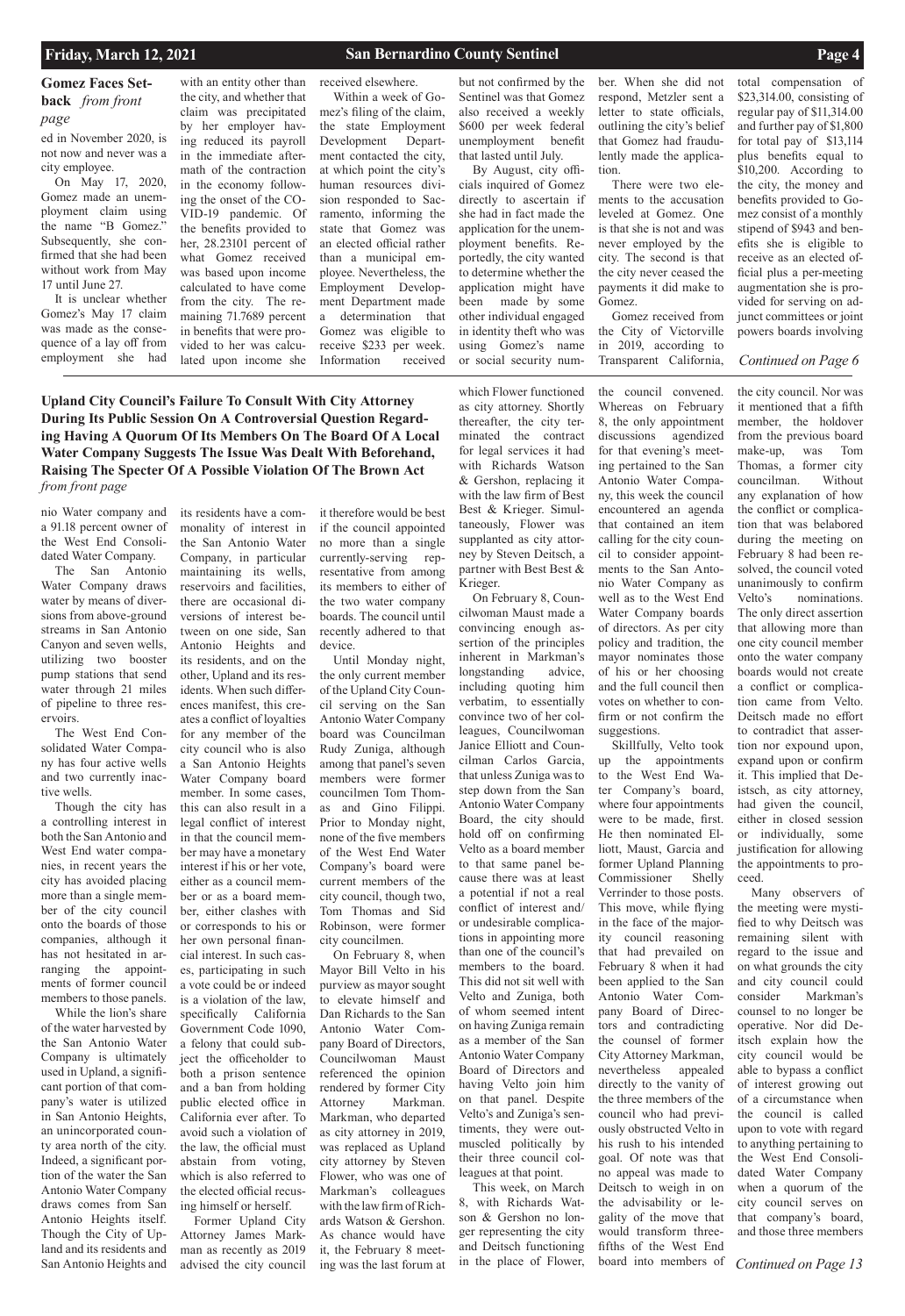# **California Voters' 2016 Passage Of Proposition 64 Legalized Marijuana Use, Allowing For Domestic Cultivation Of The Plant**  *from front page*

state to regulate commercial activities related to its sale for recreational use, including the collection of a 15 percent excise tax and an additional \$9.25 per ounce of flower or \$2.75 per ounce of leaf. Proposition 64 required that businesses selling marijuana obtain a license from the statelevel Bureau of Marijuana Control, and left up to local governments the option of requiring permits for businesses to

State. It would appear that neither One Rock Capital Partners, LLC nor Gores Metropoulos Inc is legally operating in the State of California.

The water deal was reportedly valued at \$4.3 billion. The *Sentinel* contacted One Rock to clarify if this price was the purchase price, market capitalization or equity valuation, but no clarification was made. People familiar with private equity deals say the \$4.3 billion is not the price being paid. If investors blindly hand over their money for Metropouloses to go shopping, the investors may not know what they are

walking into.

Over the past five years, the Arrowhead water withdrawals in the San Bernardino National Forest have been under a great deal of scrutiny. These withdrawals occur at the Strawberry Creek headwaters around 5,000 feet elevation using a series of mountainside horizontal borehole wells and tunnels that annually drain multi-millions of gallons of forest groundwater through a

two-mile pipeline that terminates at a holding area along Old Waterman Canyon Road. The water is then picked-up by large tanker trucks and hauled to a bottling plant. The groundwater withdrawals are reported to the San Bernardino Municipal Valley Water, which at present is taking steps toward initiating litigation against Nestlé Waters of North America over those withdrawals. On March 2, the San Bernardino Municipal Valley Water District Board of Directors met in closed session to discuss pending litigation against Nestlé Waters of North America, Inc. Upon the board reconvening, it was announced that the board gave direction to legal counsel, but no further information is available.

One reason potential investors in the Gores Metropolous II special purpose acquisition company may be well-advised to exercise caution is that there are questions as to whether Nestlé' has a legitimate claim to and any future guaranteed access to the water that is the centerpiece of the Arrowhead Spring Water Bottling Enterprise.

The state water board has an ongoing investigation into both Nestlé's Arrowhead operation and water rights as the California Water Board has ultimate determina-

tive authority over water right issues throughout the Golden State, including on federal lands therein.

In 2017, the water board's initial investigation limited Nestlé's temporarily authorized water withdrawals in the San Bernardino Mountains to 26 acre-feet a year.

An acre foot equals 325,851.4 gallons or 43,560 cubic feet, the amount of water that would cover one acre, 43,560 square feet, to the depth of one foot.

 The 26 acre-feet allotment is about 20 percent of the 192 acre-feet (62.56 million gallons) Nestlé was previously siphoning from Strawberry Canyon annually. Records indicate that Nestlé has not complied with the reduced authorized water orders, and that the company took 144 acre-feet in 2017, 141 acre-feet in 2018 and 210 acre-feet in 2019, with no

indication of compliance in 2020 or 2021.

This has left Nestlé's Arrowhead Spring Water bottling division potentially vulnerable to enforcement action and hefty fines. Moreover, Nestlé's action is likely to prompt the state water board to make an exhaustive review of the water rights pertaining to the Arrowhead Spring Water operation that grew out of that company's corporate predecessor's claims to the water drawn at the 5,000 foot elevation in Strawberry Canyon. The *Sentinel's* review of the public record indicates those rights were erroneously conflated with a spring much lower down the mountain at the 2,000 foot elevation proximate to the historic Arrowhead Springs Hotel. It thus would appear that Nestlé does not, in fact, have a valid claim to the water it is attempting to market to the Metropolous Family.

In a recent correspondence obtained by the Sentinel, state water board officials indicated that the new owners would need to comply with California laws and regulations and be the respondent to the water rights being investigated.

The US Forest Service permit for the Arrowhead pipeline expires in August 2021. According to the permit terms, the permit is non-trans-

ferable; the new owner would need to reapply for the permit with conditions attached. If the water rights case rules against Nestlé and a determination that environmental damage has been done to Strawberry Canyon and/or forest property dependent upon the aquifer Strawberry Creek supplies, specific liability on Nestlé's part could follow, including accountability for making false claims to the

late" indoor cultivation, undertook to test the limit of what is "reasonable" with the passage of Ordinance No. 1758. The ordinance drafted by city staff, and approved by the city council led by Acquanetta Warren essentially undermined the California Legislature and Proposition 64 within the Fontana City limits by requiring Fontana residents seeking to grow marijuana inside their own home to obtain a \$411 permit from the city, pay for background checks, bring any arrearages on overdue city fees to a close, get not just permission from their landlords if they were renters but a notarized certificate of clearance from the property owner,

federal government to obtain a permit. This legal trouble is only a fraction of the liabilities mounting for Nestlé Waters North American water bottling operations in the U.S. and Canada.

Nestlé boasts on the One Rock website that it "conserves 18,000 acres of natural watershed area," but Nestlé does not own the San Bernardino National Forest, nor does it have, at present, any established water rights in the San Bernardino Mountains. Drafting billions of gallons of spring water or groundwater out of drought-stricken California clashes with the state government's intended goal of conservation. Much of Nestlé's water appears to be the product of water contracts like the contract in Deer Canyon with Cucamonga Water District. Others are of questionable spring or groundwater withdrawals including ones in Running Springs and Southern Pacific Springs at the edge of the San Bernardino National Forest. Across the country there is a great deal of litigation over Nestlé's water use including a class action lawsuit involving Poland Springs in Maine. Other permits are not transferable or under litigation. There is curiosity in some circles as to why the Metropoulos Family is pursuing Nestlé's troubled waters,

beset with so much pending liability and litigation across North America, including circumstances like those in the San Bernardino Mountains, where the potential exists that at some point, perhaps sooner rather than later, it will be determined that the owner of the Arrowhead brand has no rights to the water it claims it owns. Unknown is whether the Metropoulous Family knows something the rest of the public does not. Also unknown is whether Nestlé's corporate officers know something the Metropoulos Family does not.

Perhaps the private equity deal now being gestated between One Rock Capital Partners, LLC and the Metropoulos partnership and Nestlé represents a Wall Street play to start commoditizing water in an unregulated framework. If so, this marks a turn in the way the world works, one in which stock shares of water are to be bought and sold in the same way shares of Apple or Johnson & Johnson or the Ford Motor company are. This runs counter to the laws of nature and biology. Humans may crave Twinkies from time to time, but they need water to live. Wildlife needs water, not Twinkies. When forests burn, firefighter rely on water, not Twinkies.

allow on-site consumption. The proposition simultaneously prohibited shops selling marijuana from engaging in the sale or consumption of alcohol or tobacco. Under the proposition, local governments retained the option to completely ban marijuana-related businesses.

Under Proposition 64, adults 21 and older can, both at home and in public, possess up to 28.5 grams of cannabis or up to eight grams of hashish. Like everything in life there are certain restrictions. Smoking or eating cannabis in public, or where tobacco is banned, is prohibited. It cannot be smoked within 1,000 feet of schools, day care centers and

other places where children gather. One cannot consume the substance while driving or boating, and open marijuana containers cannot be carried inside vehicles. Adults under 21 caught with more than one ounce  $-28.5$  grams  $-$  can be fined up to \$500, and receive a six-month jail sentence.

Implements to imbibe marijuana – pipes, accessories and other paraphernalia – are legal and no longer considered contraband in California. Adults can freely hand the substance around to one another, as long as they are not selling it. Selling it requires a license. The cultivation provision of the law allowed adults 21 and older to grow up to six cannabis plants on their own premises as long as they own the property or have the property owner's permission, and it is kept out of immediate public view. Cities have the option of banning personal outdoor cultivation but cannot stop legal age adults from growing up to half a dozen plants at any given time indoors. If more than an ounce is grown, it is legal for the cultivator to keep it on his or her property.

Fontana officials, unaccepting of the passage of Proposition 64, reacted in January 2017 by manipulating the language in the proposition related to banning outdoor gardens and being able to "reasonably regu-

and agree to allow city officials to inspect their homes at any time of the city's choosing, 24 hours a day.

At that point, Mike Harris injected himself into the situation.

Previously, in early 2016, Harris told the *Sentinel* that it appeared as if Proposition 64 was going to make it onto the ballot, and that polling looked positive. Around the same time, the California League of Cities declared that cities which did not preemptively pass a responding ordinance would be defaulted into the state guidelines with regard to marijuana. In response, the Fontana Planning

### *Continued on Page 6*

**Despite Apparent Willingness Of Venture Capitalists To**  Buy Nestlé's  $H_2O$ **Operations, Questions Persist About Rights To The Water Involved** *from front page*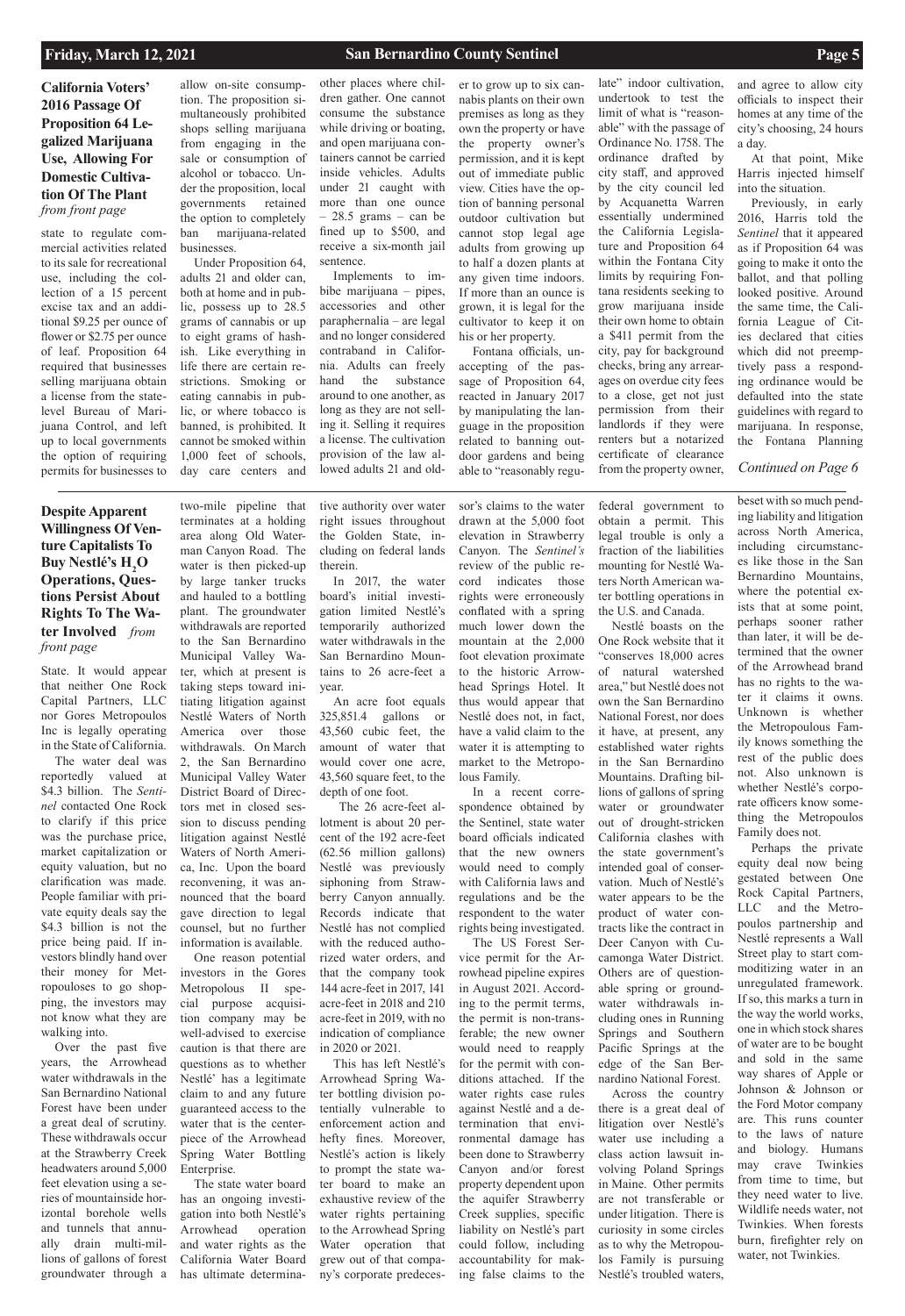### **Project Phoenix**

*from front page* 

**Hearing On Amazon Project Delayed** 

*from page 3*

**Gomez** *from page 4* 

*Continued on Page 16*

marked that "it disgusts me that a majority voted for it."

Commission put forth an ordinance laying out restrictions that would govern indoor cultivation. Harris spoke at the commission meeting against their recommendations. The city council passed the ordinance later that year after the election.

Shortly after Proposition 64 passed, Mayor Warren publicly re-

Over the 2016 Christmas Holiday Harris learned from Lieutenant Commander Diane Wattles Goldstein, who was the current head of the Law Enforcement Action Partnership that the Drug Policy Alliance had plans to fight cities that were attempt to pre-

empt the provisions of Proposition 64, and that NORML, the National Organization for the Reform of Marijuana Laws, was geared up to assist in

this endeavor.

Harris introduced himself to people who had connections to the Drug Policy Alliance. After the passage of Ordinance No. 1758, he offered himself as a plaintiff in a suit challenging it. Drug Policy Alliance board members, noting that Fontana's ordinance was as restrictive of a measure as they had yet seen, started putting together a legal team. Harris carried the ban-

ner, becoming the poster boy for marijuana use rights in Fontana. The American Civil Liberties Union jumped on board.

On June 4, 2017, Harris filed his case. He was represented by Geoffrey Yost, Anthony Beasley and Mark Berghausen of the law firm O'Melvany & Myers as well as Joy Haviland, Thesia Naido and Jolene Forman with the Drug Policy Alliance, as well as Michael Risher and William Freeman of the American Civil Liberties Union. Through 2017 and into late 2018, court briefs were filed. In November 2018, Judge Da-

vid Cohn heard the matter. He tentatively ruled in favor of Harris on just about everything, holding forth at some length about how the city went too far. Judge Cohn said that if city officials wanted to inspect the cultivation activity at Harris's home, they would need to first obtain a warrant on the basis of probable cause to believe they would uncover evidence of a crime ahead of time. This corresponded in the main with Harris's fundamental argument. Harris said he is of the mind that, "Just because a private citizen engages in a legal activity, it does

not mean he has to surrender his legal rights to do it." Fontana wanted to treat folks as if they were on parole, with unchecked police power, he

said.

In December 2018, the court published its finalized decision in the matter of Harris v. Fontana. Judge Cohn found that "the restrictions on who may cultivate cannabis for personal use in Fontana are arbitrary and capricious because they disallow certain persons from doing what state law specifically allows them to do. The only re-

to proceed, without any of the changes that would typically be required by an environmental impact report. Upland Community First spurned those offers, and remains intent on forcing the issue through the writ of man-

According to the 2011-12 San Bernardino County Grand Jury, the contract performance terms were poorly constructed and implemented. "The development agreement contains no effective performance measures for Inland Energy," the report states. "There are no specific mechanisms that would allow the city council or city management to hold the contractor accountable for its performance."

project which will have a deleterious impact Upland residents' quality of life and health and safety for at least 50 years and perhaps a century if Amazon renews the lease on Bridge Development Partners' warehouse. Members of Upland

Community First told the *Sentinel* that their legal team was fully prepared to go into court to

make a case that the fullblown environmental impact report needed to be carried out. On Tuesday, March 9, shortly after Van Hook-Korn informed the *Sentinel* that today's hearing was to be postponed, a phone call to Upland Community First spokeswoman Lois Sicking Dieter was made. At that point, Sicking Dieter had yet

to be informed of the continuation. After verifying that the court had rescheduled the hearing for April 23, she said that the delay had come not at the request of Upland First, but rather as a consequence of either Judge Cohn's determination that the hearing needed to be postponed or a request by the city. Efforts to obtain from

date proceeding, remaining optimistic that the law favors it in its effort to require that an environmental impact report be done. Upland Community First's members believe a properly done environmental impact report will result in the imposition of conditions on the project that will truly mitigate the untoward elements of the ect, the supplemental services clause has been used to justify services completely unrelated to

the city, which has recently changed its legal representation from the law firm of Richards Watson & Gershon to the law firm of Best Best & Krieger, whether it had made the continuance request and, if so, the grounds for seeking the continuance elicited no response.

-*Mark Gutglueck*

**"Disgusted" With Voters' Legalization Of Marijuana Usage, Fontana Officials Imposed Invasive Regulations On Domestic Cultivation That Failed To Withstand A Legal Challenge** *from page 5*

employment Insurance based on the fact that she *Continued on Page 14* sequence, the claimant is ineligible for unemployment insurance benefits based on the fact that she

Energy allows for the company to be compensated for two types of services: (1) 'development services' and (2) 'supplemental services."" Ultimately, according to the grand jury, Buck Johns and Inland Energy managed to get Metzler

to agree to have those "services… expanded to include assistance with the construction of the plant," even though the plant was never actually completed. "Inland Energy was paid approximately \$12.2 million from 2005 to 2010 for development services related to the Victorville 2 project. While these services, to an extent, may have been related to the Victorville 2 proj-

the project. Specifically, the city has paid over \$607,000 to Inland Energy through May 2010 under this clause for other, consistently unsuccessful, projects. These expenditures have included over \$166,000 for consulting services related to the city's unsuccessful efforts to obtain federal grant funding under the U.S. Department of Homeland Security's Immigrant Investor Program, also known as 'EB-5', and over \$182,000 for consulting services related

to the city's unsuccess-

ful attempt to develop and construct a power plant at the Foxborough Industrial Park in the Bear Valley Redevelopment Project Area. Additionally, Inland Energy was paid over \$258,000 for consulting services related to the city's efforts to investigate the possibility of becoming a community choice aggregator. While this service was related to the Victorville 2 project, it ultimately provided no tangible benefits to the project, the city, or

Southern California Logistics Airport."

Of note is that at a cru-

cial time when much of this was ongoing, from 2007 until 2008, Metzler was distracted, attending classes at San Bernardino State University's College of Business and Public Administration where he was getting his master's degree in business administration. It appears that Metzler

either did not scrutinize the billings that came in from Inland Energy in the 2008 timeframe, or if he did, that he merely

*Continued on Page 14*

tention, leading to the city taking legal action in Sacramento Superior Court, where Judge Michael P. Kenny ultimately ruled against the Department of Finance in April 2014 and granted the petition for a writ of mandate on behalf for the City of Twentynine Palms, allowing the city to utilize the bond money for the fulfillment of Project Phoenix. After appealing Judge Kenny's ruling and losing, the

# **Grand Jury Found Victorville "Squandered" \$116 Million On Never-Built Power Plants** *from page 2*

Department of Finance on May 14, 2015 capitulated, stating in a letter it would no longer oppose Twentynine Palms' last remaining redevelopment agency project.

The city is using the firm of Tilden-Coil to serve as the project manager.

The project has been adjusted from what it was originally conceived as. The work to begin this month relates to the Community Center and the Joshua Tree National Park Visitor Center elements of the current plan.

Eventually, the \$12 million in tax allocation bonds that were issued for the project will be augmented with another \$9 million in funding, and the \$21 million project, centering on the property at Twentynine Palms Highway and Yucca Avenue, will establish a "pocket park," from which a paseo, or walkway, will wend to what is to become the TwentyCenter, a cultural center and the new Joshua Tree National Park Visitor Center. Other elements of the project include the undergrounding of utility lines, specific infrastructure and util-

ity improvements, and the construction of sewage lines which are to lead from downtown businesses to a package treatment plant.

*-Mark Gutglueck*

Victorville and other governmental entities.

nine Palms Community sion on March 4, 2021. In his ruling, Judge Tyler held, "the claimant has received a stipend of \$943 per month plus a slush fund of \$850 per month. The claimant's stipend was paid without the withholding of unemployment tax or disability tax. California Un-

Victorville's counterclaim against Gomez went to the Unemployment Appeals Commission, which held hearings related to it in December 2020 and February 2021. Judge Tyler made a deci-

Code Section 1279(2)(c) states that wages do not include any payments, regardless of their designation, made by a city of this state to an elected official as an incident to public office. As a conis an elected official."

According to Judge Tyler, "Additionally, there has been no break in the claimant's payments and her service since 2016. The claimant's application indicated that she has ceased working, which is not the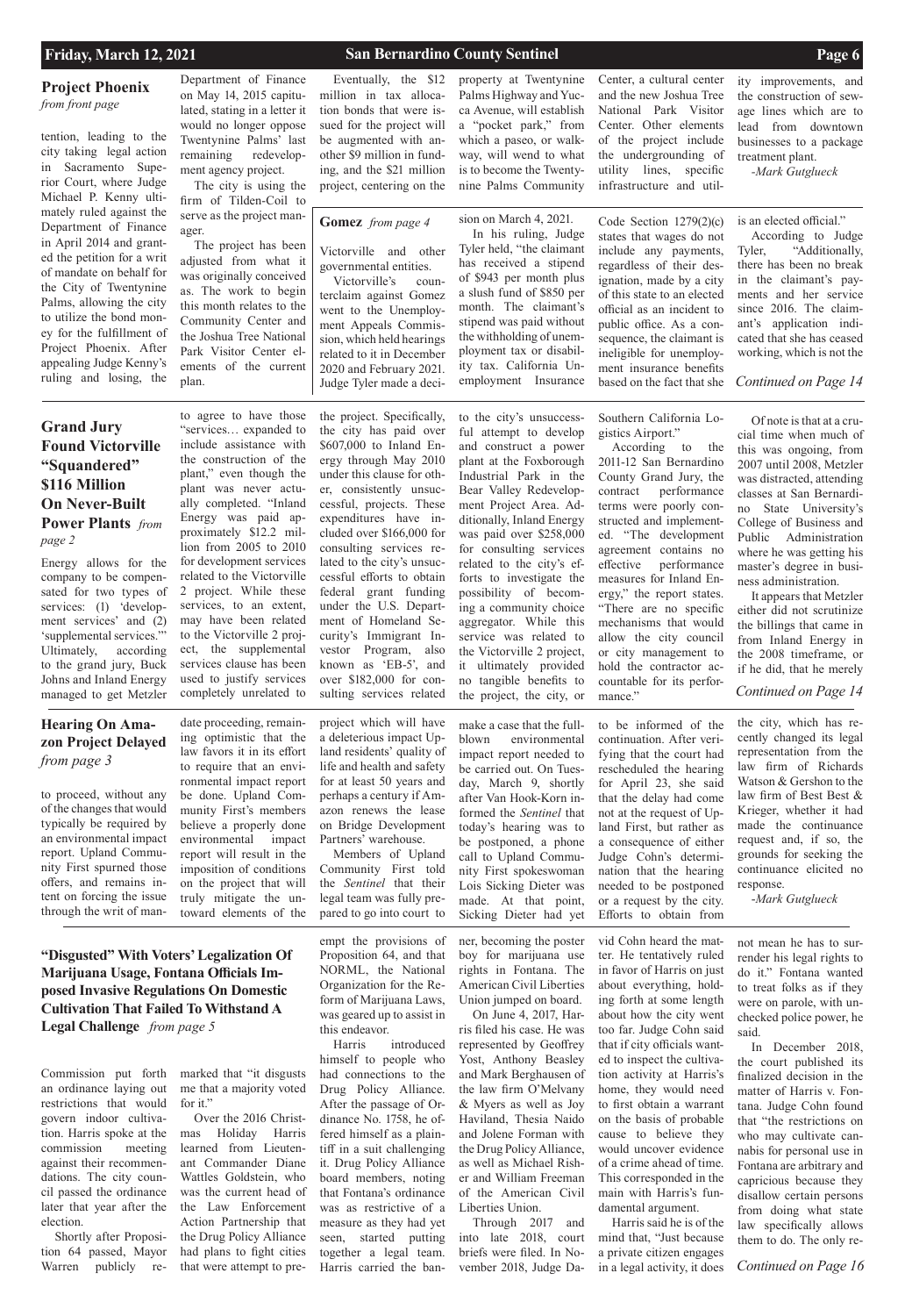### **Public Notices Public Notices Public Notices Public Notices Public Notices Public Notices Public Notices**

ORDER TO SHOW CAUSE FOR CHANGE OF NAME CASE NUMBER CIVSB2028679

TO ALL INTERESTED PERSONS: Petitioner: Efrain Angel Dickerson Hernandez III filed with this court for a decree changing names as follows:

Efrain Angel Dickerson Hernandez III to Efrain Angel Rodriguez

> Notice of Hearing: Date: 03/17/21 Time: 9:00 a.m.

THE COURT ORDERS that all persons interested in this matter appear before this court at the hearing indicated below to show cause, if any, why the petition for change of name should not be granted. Any person objecting to the name changes described above must file written objection that includes the reasons for the objection at least two court days before the matter is scheduled to be heard and must appear at the hearing to show cause why the petition should not be granted. If no written objection is timely filed, the court may grant the petition without a hearing.

> Department: S17 The address of the

court is Superior Court of California,County of San Bernardino, San Bernardino District - Civil Division, 247 West Third Street, Same as above, San Bernardino, CA 92415-0210, San Bernardino

YOU ARE BEING SUED BY PLAINTIFF (LO ESTA DEMANDANDO EL DEMAN-DANTE):

NOTICE! You have been sued. The court may decide against you without your being eard unless you respond within

IT IS FURTHER OR-DERED that a copy of this order be published in the SAN BER-NARDINO COUNTY SENTI-NEL in San Bernardino County California, once a week for four successive weeks prior to the date set for hearing of the petition.

Dated: Feb., 03, 2021

Lynn M. Poncin

Judge of the Superior Court. Published in the San Bernardino County Sentinel on 02/19/21, 02/26/21, 03/05/21, 03/12/21

SUMMONS – (CITACION

JUDICIAL) CASE NUMBER (NUME-

selfhelp), or by contacting your ciation. NOTE: The court has a statutory lien for waived fees arbitration award of \$10,000 court's lien must be paid before itself authorize the use in this state of a fictitious name in violation of the rights of another under federal, state, or common law (see section 14400 et. Business & Professions Code). Published in the San Bernardino County Sentinel on 2/19, 2/26, 3/05  $& 3/12, 2021.$ 

RO DEL CASO) CIVSB2100792 NOTICE TO DEFENDANT<br>(AVISO DEMANDADO): (AVISO DEMANDADO): The COUNTY OF SAN BER-NARDINO, a charter county: SAN BERNARDINO COUNTY FLOOD CONTROL DISTRICT. a public agency; MICHAEL A. in his individual capacity; JAMES HACKLEMAN, in his individual capacity; HOL-LIS "BUD" RANDLES, in his individual capacity; ROBERT SCHREIBER, in his individual capacity: COLONIES PART-NERS, L.P, a California Limited Partnership; JEFFERY BURUM, an individual; ALL PERSONS INTERESTED IN THE MATTER OF THE NO-VEMBER 24, 2020 SETTLE-MENT BY AND BETWEEN THE COUNTY OF SAN BER-NARDINO AND COLONIES PARTNERS. L.P. AND JEF-FERY BURUM; and DOES 1 through 100, inclusive,

THE RED BRENNAN GROUP, a non-profit corporation.

30 days. Read the information below.

 You have 30 CALENDAR DAYS after this summons is served on you to file a written response at this court and have a copy served on the plaintiff. A letter or phone call will not protect you. Your written response must be in proper legal form if you want the court to hear your case. There may be a court form that you can use for your response. You can find these court forms and more information at the California Courts Online Self-Help Center (www.courtinfo.ca.gov/selfhelp), your county law library, or the courthouse nearest you. If you cannot pay the filing fee, ask the court clerk for a fee waiver form. If you do not file your response on time, you may lose the case by default, and your wages, money, and property may be taken without further warning from the court.

BY SIGNING BELOW, I DE-CLARE THAT ALL INFORMA-TION IN THIS STATEMENT IS TRUE AND CORRECT. A registrant who declares as true information, which he or she knows to be false, is guilty of a crime. (B&P Code 17913) I am also aware that all infor-mation on this statement becomes

 There are other legal requirements. You may want to call an attorney right away. If you do not know an attorney, you may want to call an attorney referral service. If you cannot afford an attorney, you may be eligible for free legal services from a nonprofit legal services program. You can locate these nonprofit groups at the California Legal Services Web site (www. lawhelpcalifornia.org), the California Courts Online Self-Help Center (www.courtinfo.ca.gov/

statement on file in my office. Began Transacting Business: August 10, 2010 County Clerk, Deputy I1327 NOTICE- This fictitious business name statement expires five years from the date it was filed in the office of the county clerk. A new fictitious business name statement must be filed before that time. The filing of this statement does not of

local court or county bar asso-

and costs on any settlement or

or more in a civil case. The

the court will dismiss the case. ¡AVISO! Lo han demandado. Si no responde dentro de 30 dias, la corte puede decidir en su contra sin escuchar su version. Lea la informacion a continuacion Tiene 30 DIAS DE CAL-ENDARIO después de que le entreguen esta citación y papeles legales para presentar una repuesta por escrito en esta corte y hacer que se entreque una copia al demandante. Una carta o una llamada telefonica no le protegen. Su respuesta por escrito tiene que estar on formato legal correcto si desea que procesen su caso en la corte. Es posible que haya un formulano que usted puede usar para su respuesta. Puede encontrar estos formularios de la corte y mas información en el Centro de Ayuda de las Cortes de California (www. sucorte.ca.gov), en la biblioteca de leyes de su condado o en la corte que le quede mas cerca. Si no puede pagar la cuota de presentación, pida si secretario de la corta que le de un formulario de exencion de pago de cuotas. Si no presenta su respuesta a tiempo, puede perder el caso por incumplimiento y la corta le podrá quitar su sueldo, dinero y bienes sin mas advertencia.

Hay otros req-

uisitos legales. Es recomendable que llame a un abogado inmediatamente. Si no conace a un abogado, puede llamar a un servicio de referencia a abogados. Si no peude pagar a un a un abogado, es posible que cumpia con los requisitos para obtener servicios legales gratu de un programa de servicios legales sin fines de lucro. Puede encontrar estos grupos sin fines de lucro en el sitio web de California Legal Services, (www.lawhelpcalifornia. org), en el Centro de Ayuda de las Cortes de California, (www. sucorte.ca.gov), o poniendoso en contacto con la corte o el colegio de abogados locales. AVISO: Por ley, la corte tiene derecho a reclamar las cuotas y los costos exentos gravamen sobre cualquier

de vaior recibida mediante un aceurdo o una concesión de arbitraje en un caso de derecho civil. Tiene que pagar el gravamen de la corta antes de que la corta pueda desechar el caso.

The name and address of the court is: (El nombre y la direc-

cion de la corte es): 247 West Third Street, San Bernardino, CA 92415 The name, address and telephone number of plaintiff's attorney, or plaintiff without an attorney, is: (El nombre, la direccion y el numero de telefono del abogado del demandante, o del demendante que no tiene abo-

gado, es):

Aaron D. Burden, Esq.

P.O. Box 130370,

Carlsbad, CA 92013 Telephone: (619) 988-2663 DATE (Fecha): 01/26/2021 Clerk (Secretario), by Elisabeth Martinez, Deputy (Adjunto) Published in the San Bernardino County Sentinel on: 02/19/21, 02/26/21, 03/05/21, 03/12/21

### FBN 20210000965

The following person is doing business as TAMAR COUNSELING SERVICES 99 C STREET, SUITE 204 UPLAND, CA 91786: DEBO-RAH J VINALL 99 C STREET, SUITE 204 UPLAND, CA 91786 This Business is Conducted By: AN INDIVIDUAL

YOU ARE A CREDI-TOR or a contingent creditor of the decedent, you must file your claim with the court and mail a copy to the personal representaappointed by the court within the later of either (1) four months from the date of first issuance of letters to a general personal representative, as defined in section 58(b) of the California Probate Code, or (2) 60 days from the date of mailing or personal delivery to you of a notice under Section 9052 of the California Probate Code.

Public Record upon filing. S/ DEBORAH J.VINALL This statement was filed with the County Clerk of San Bernardino on:  $01/29/2021$  I hereby certify that this is a correct copy of the original

> R. SAM PRICE SBN 208603 PRICE LAW FIRM, APC 300 E STATE STREET SUITE 620

recuperación da \$10,000 o mas Mailing Address: 990 W BEL-LEVIEW ST SAN BERNARDINO, CA 92410 This Business is Conducted By:

FBN 20210001168 The following entity is doing business as ALLWISE RESIDENTIAL HOME II 9995 GENEVA AVE MONTCLAIR, CA 91763 ALL-WISE COMPANION CARE INC 14299 POINTER LOOP EAST-VALE, CA 92880 This Business is Conducted

By: A CORPORATION registered with the STATE OF CALIFORNIA C4167976 BY SIGNING BELOW, I DE-CLARE THAT ALL INFORMA-TION IN THIS STATEMENT IS TRUE AND CORRECT. A registrant who declares as true informa-tion, which he or she knows to be false, is quilty of a crime. (B&P Code 17913) I am also aware that all information on this statement becomes

> YOU ARE A CREDI-TOR or a contingent creditor of the decedent, you must file your claim with the court and mail a copy to the personal representative appointed by the court within the later of either (1) four months from the date of first issuance of letters to a general personal rep-resentative, as defined in section 58(b) of the California Probate Code, or (2) 60 days from the date of mailing or personal delivery to you of a notice under Section 9052 of the California Probate Code. Other California statutes and

legal authority may affect your rights as a creditor. You may want to consult with an attorney knowledgeable in California law.

Public Record upon filing. S/ WENDELL USON This statement was filed with the County Clerk of San Bernardino on: 2/05/2021

I hereby certify that this is a correct copy of the original statement on file in my office. Began Transacting Business:

> YOU MAY EXAMINE the file kept by the court. If you are a person interested in the estate, you may file with the court a Request for Special Notice (form DE-154) of the filing of an inventory and appraisal of estate assets or of any petition or account as provided in Probate Code section 1250. A Request for Special Notice form is available from the court clerk.

Attorney for the Petitioner: MICHAEL C. MADDUX, ESQ. 1894 COMMERCENTER

N/A County Clerk, Deputy D5511

NOTICE- This fictitious business name statement expires five years from the date it was filed in the office of the county clerk. A new fictitious business name statement must be filed before that time. The filing of this statement does not of itself authorize the use in this state of a fictitious name in violation of the rights of another under federal, state, or common law (see section 14400 et. Seq. Business & Professions Code). Published in the San Bernardino County Sentinel on February 12, 19,

26 & March 5, 2021. FBN 20210000553 The following entity is doing business as NOTARY EAGLE:

EMIGDIA'S NOTARY SERVICES 990 W BELLEVIEW ST SAN BER-NARDINO, CA 92410 EMIGDIA MEJIA URIBE 990 W BEL-LEVIEW ST SAN BERNARDINO, CA 92410

AN INDIVIDUAL. BY SIGNING BELOW, I DE-CLARE THAT ALL INFORMA-TION IN THIS STATEMENT IS TRUE AND CORRECT. A registrant who declares as true information, which he or she knows to be false, is guilty of a crime. (B&P Code 17913) I am also aware that all information on this statement becomes Public Record upon filing. S/ EMIGDIA MEJIA URIBE

This statement was filed with the County Clerk of San Bernardino on: 1/20/2021 I hereby certify that this is a correct copy of the original statement on

file in my office. Began Transacting Business: JANUARY 16, 2021

County Clerk, Deputy D5511 NOTICE- This fictitious busi-

ness name statement expires five the date it was the office of the county clerk. A new fictitious business name statement must be filed before that time. The filing of this statement does not of itself authorize the use in this state of a fictitious name in violation of the rights of another under federal, state, or common law (see section 14400 et. Seq. Business & Professions Code). Published in the San Bernardino County Sentinel on February 12, 19, 26 & March 5, 2021.

FICTITIOUS BUSINESS NAME STATEMENT FILE NO-20210000959

equired to give notice to terested persons unless they have waived notice or consented to the proposed action.) The independent administration authority will be granted unless an interested person files an objection to the petition and shows good cause why the court should not grant the authority.

The following person(s) is(are) doing business as: Lucifer's Garage; Satan's Henchmen; Heathen, 8816 Foothill Blvd #103-403, Rancho Cucamonga, CA 91730, Heathen Nation LLC, 8816 Foothill Blvd #103-403, Rancho Cucamonga, CA 91730 Business is Conducted By: A Limited Liability Company Signed: BY SIGNING BELOW, I DECLARE THAT ALL INFOR-MATION IN THIS STATEMENT IS TRUE AND CORRECT. A reg-

istrant who declares as true information, which he or she knows to be false, is guilty of a crime. (B&P Code 17913) I am also aware that all information on this statement becomes Public Record upon filing. s/ David A. Lancaster

This statement was filed with the County Clerk of San Bernardino on: 01/29/2021 I hereby certify that this is a cor-

rect copy of the original statement on file in my office. Began Transacting Business: 01/01/2021

County Clerk, s/ I1327 NOTICE- This fictitious busi-

ness name statement expires five years from the date it was filed in the office of the county clerk. A new fictitious business name statement must be filed before that time. The filing of this statement does not of itself authorize the use in this state of a fictitious name in violation of the rights of another under federal, state, common law (see section 14400 et Seq. Business & Professions Code).  $02/12/21$ ,  $02/19/21$ ,  $02/26/21$ 03/05/21

NOTICE OF PETITION TO ADMINISTER ESTATE OF: TRACY ALAN POWELL CASE NO. PROPS 2100144

To all heirs, beneficiaries, creditors, contingent creditors, and persons who may otherwise be interested in the will or estate, or both of TRACY ALAN POWELL. A PETITION FOR PRO-

> A hearing on the petition will be held in Dept. No. S37 at 9 a.m. on MARCH 15, 2021 at Superior Court of California, County of San Bernardino, 247 West Third Street, San Bernardino, CA 92415, San Bernardino District. Filed: JANUARY 26, 2021 SELYNO RAZO, Deputy

BATE has been filed by MI-CHELLE MERRIAM in the Superior Court of California, County of SAN BERNARDINO.

THE PETITION FOR PRO-BATE requests that MICHELLE MERRIAM be appointed as personal representative to administer the estate of the decedent.

THE PETITION requests authority to administer the estate under the Independent Administration of Estates Act. (This authority will allow the personal representative to take many actions without obtaining court approval. Before taking certain very important actions, however, the personal representative will be required to give notice to interested persons unless they have waived notice or consented to the proposed action.) The independent administration authority will be granted unless an interested person files an objection to the petition and shows good cause why the court should not grant the authority.

> YOU MAY EXAMINE the file kept by the court. If you are a person interested in the estate, you may file with the court a Request for Special Notice (form DE-154) of the filing of an inventory and appraisal of estate assets or of any petition or account as provided in Probate Code section 1250. A Request for Special Notice form is available from the court clerk.

A hearing on the petition will be held APRIL 1, 2021at 9:00 a.m. in Dept. No. S36 at Superior Court of California, County of San Bernardino, 247 West Third Street, San Bernardino, CA 92415, San Bernardino District.

IF YOU OBJECT to the granting of the petition, you should appear at the hearing and state your objections or file written objections with the court before the hearing. Your appearance may be in person or by your attorney.

Other California statutes and legal authority may affect your rights as a creditor. You may want to consult with an attorney knowledgeable in California law.

YOU MAY EXAMINE the file kept by the court. If you are a person interested in the estate, you may file with the court a Request for Special Notice (form DE-154) of the filing of an inventory and appraisal of estate assets or of any petition or account as provided in Probate Code section 1250. A Request for Special Notice form is available from the court clerk.

Filed: DECEMBER 29, 2020 Attorney for the Michelle Merriam:

REDLANDS, CA 92373 (909) 328-7000 sam@pricelawfirm.com Published in the San Ber-

nardino County Sentinel on 2/26/21. 3/05/21 & 3/12/21

NOTICE OF PETITION TO ADMINISTER ESTATE OF: ANGEL PATRON

CASE NO. PROPS 2100150 To all heirs, beneficiaries, creditors, contingent creditors, and persons who may otherwise be interested in the will or estate, or both of ANGEL PATRON

A PETITION FOR PRO-BATE has been filed by VION-ICA REYES in the Superior Court of California, County of SAN BERNARDINO.

THE PETITION FOR PRO-BATE requests that VIONICA REYES be appointed as personal representative to administer the estate of the decedent. The petition requests the de-

cedent's wills and codicils, if any, be admitted to probate. The will and any codicils are available for examination in the file kept by the court. THE PETITION requests

authority to administer the estate under the Independent Administration of Estates Act. (This authority will allow the personal representative to take many actions without obtaining court approval. Before taking certain very important actions, however, the personal representative will be required to give notice to interested persons unless they have waived notice or consented to the proposed action.) The independent administration authority will be granted unless an interested person files an objection to the petition and shows good cause why the court should not grant the authority.

A hearing on the petition will be held in Dept. No. S-36 at 9:00 a.m. on APRIL 5, 2021 at Superior Court of California, County of San Bernardino, 247 West Third Street, San Bernardino, CA 92415, San Bernardino District.

IF YOU OBJECT to the granting of the petition, you should appear at the hearing and state your objections or file written objections with the court before the hearing. Your appearance may be in person or by your attorney.

WEST, SUITE 108 SAN BERNARDINO, CA 92408

Telephone No: (909) 890- 2350

Published in the San Bernardino County Sentinel on February 26, March 5 & March 1, 2021.

### NOTICE OF PETITION TO ADMINISTER ESTATE OF: EARL WILLIAM BALE NO. PROPS 2100132

To all heirs, beneficiaries, creditors, contingent creditors, and persons who may otherwise be interested in the will or estate, or both of EARL WILLIAM BALE

A PETITION FOR PRO-BATE has been filed by PATTY K. WHALEY in the Superior Court of California, County of SAN BERNARDINO.

THE PETITION FOR PRO-BATE requests that PATTY K. WHALEY be appointed as personal representative to administer the estate of the decedent.

THE PETITION requests authority to administer the estate under the Independent Administration of Estates Act. (This authority will allow the personal representative to take many actions without obtaining court

# approval. Before taking certain

very important actions, however, the personal representative will be required to give notice to interested persons unless they have waived notice or consented to the proposed action.) The independent administration authority will be granted unless an interested person files an objection to the petition and shows good cause why the court should not grant the authority.

A hearing on the petition will be held in Dept. No. S35 at 9 a.m. on MARCH 30, 2021 at Superior Court of California, County of San Bernardino, 247 West Third Street, San Bernardino, 92415, San Bernardino District.

IF YOU OBJECT to the granting of the petition, you should appear at the hearing and state your objections or file written objections with the court before the hearing. Your appearance may be in person or by your

attorney. IF YOU ARE A CREDI-TOR or a contingent creditor of the decedent, you must file your claim with the court and mail a copy to the personal representative appointed by the court within the later of either (1) four months from the date of first issuance of letters to a general personal representative, as defined in section 58(b) of the California Probate Code, or (2) 60 days from the date of mailing or personal delivery to

you of a notice under Section 9052 of the California Probate Code. Other California statutes and legal authority may affect your rights as a creditor. You may want

to consult with an attorney knowledgeable in California law. YOU MAY EXAMINE the

file kept by the court. If you are a person interested in the estate, you may file with the court a Request for Special Notice (form DE-154) of the filing of an inventory and appraisal of estate assets or of any petition or account as provided in Probate Code section 1250. A Request for Special Notice form is available from the court clerk.

Attorney for the Petitioner: Jennifer M. Daniel, Esquire

220 Nordina St. Redlands, CA 92373

Telephone No: (909) 792- 9244 Fax No: (909) 235-4733 Email address: jennifer@ lawofficeofjenniferdaniel.com Attorney for Patty K. Whal-

ey Published in the San Bernardino County Sentinel February 26 and March 5 & 12, 2021.

NOTICE OF PETITION TO ADMINISTER ESTATE OF: RUTH DIANNE STACEY

NO. PROPS 2100153 To all heirs, beneficiaries, creditors, contingent creditors,

and persons who may otherwise be interested in the will or estate, or both of RUTH DIANNE STA-CEY A PETITION FOR PRO-

BATE has been filed by JENNI-FER SHOEMAKER in the Superior Court of California, County of SAN BERNARDINO.

THE PETITION FOR PRO-BATE requests that JENNIFER SHOEMAKER be appointed as personal representative to admin-

ister the estate of the decedent. THE PETITION requests authority to administer the estate under the Independent Administration of Estates Act. (This authority will allow the personal representative to take many actions without obtaining court approval. Before taking certain very important actions, however, the personal representative will

A hearing on the petition will be held in Dept. No.  $\dot{S}35$  at 9 a.m. on APRIL 6, 2021 at Superior Court of California, County of San Bernardino, 247 West Third Street, San Bernardino, CA 92415, San Bernardino District. IF YOU OBJECT to the

granting of the petition, you should appear at the hearing and state your objections or file written objections with the court before the hearing. Your appearance may be in person or by your attorney.

IF YOU ARE A CREDI-TOR or a contingent creditor of the decedent, you must file your claim with the court and mail a copy to the personal representative appointed by the court within the later of either  $(1)$  four months from the date of first issuance of letters to a general personal representative, as defined in section 58(b) of the California Probate Code, or (2) 60 days from the date of mailing or personal delivery to you of a notice under Section 9052 of the California Probate Code.

Other California statutes and legal authority may affect your rights as a creditor. You may want to consult with an attorney knowledgeable in California law.

YOU MAY EXAMINE the file kept by the court. If you are a person interested in the estate, you may file with the court a Request for Special Notice (form DE-154) of the filing of an inventory and appraisal of estate assets or of any petition or account as provided in Probate Code section 1250. A Request for Special Notice form is available from the court clerk.

In Pro Per Petitioner: Jennifer Shoemaker

2276 Cedar St. San Bernardino, CA 92404

Telephone No: (951) 662-1589 Email address: evilwitchsbrew@yahoo.com

Published in the San Bernardino County Sentinel February 26 and March 5 & 12, 2021.

NOTICE OF PETITION TO ADMINISTER ESTATE OF:: JOYCE TAYLOR CLARK-SON

NO. PROPS 2000419

To all heirs, beneficiaries, creditors, contingent creditors, and persons who may otherwise be interested in the will or estate, or both of JOYCE TAYLOR CLARKSON

A PETITION FOR PRO-BATE has been filed by MAR-THA A. CLARKSON in the Superior Court of California, County of SAN BERNARDINO. THE PETITION FOR PRO-

BATE requests that MARTHA A. CLARKSON be appointed as personal representative to administer the estate of the decedent. THE PETITION requests authority to administer the estate under the Independent Administration of Estates Act. (This authority will allow the personal representative to take many actions without obtaining court approval. Before taking certain very important actions, however, the personal representative will be required to give notice to interested persons unless they have waived notice or consented to the proposed action.) The independent administration authority will be granted unless an interested person files an objection to the petition and shows good cause why the court should not grant the

authority.

Clerk<br>SAN

COUNTY SUPERIOR COURT IF YOU OBJECT to the granting of the petition, you should appear at the hearing and state your objections or file written objections with the court before the hearing. Your appearance may be in person or by your

**BERNARDINO** 

attorney.

IF YOU ARE A CREDI-TOR or a contingent creditor of the decedent, you must file your

claim with the court and mail a copy to the personal representative appointed by the court within the later of either (1) four months from the date of first issuance of letters to a general personal representative, as defined in section 58(b) of the California Probate Code, or (2) 60 days from the date of mailing or personal delivery to you of a notice under Section 9052 of the California Probate Code.

Other California statutes and legal authority may affect your rights as a creditor. You may want to consult with an attorney knowledgeable in California law.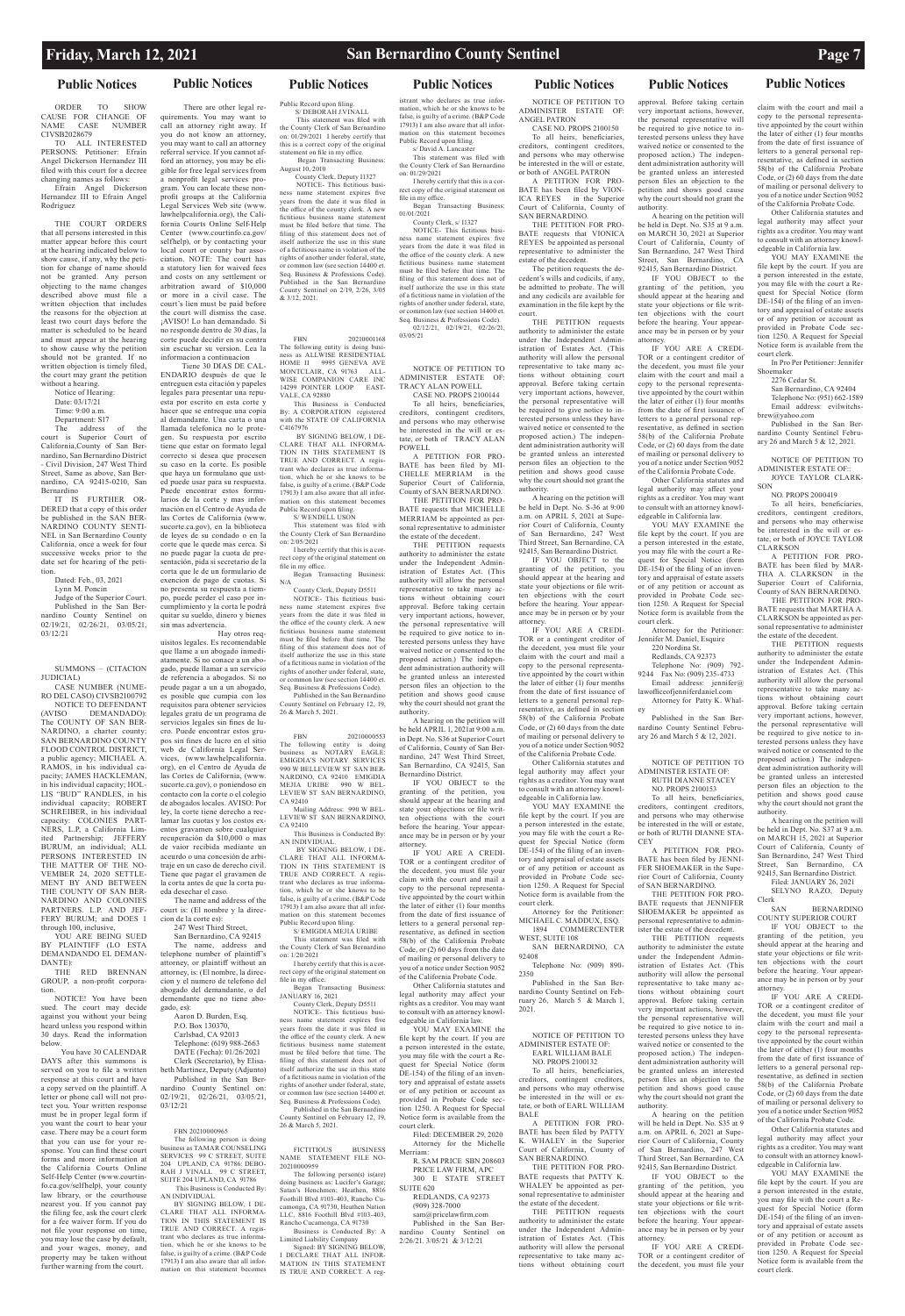# **Public Notices Public Notices Public Notices Public Notices Public Notices Public Notices Public Notices**

### Attorney for the Petitioner: Jennifer M. Daniel, Esquire 220 Nordina St. Redlands, CA 92373 Telephone No: (909) 792- 9244 Fax No: (909) 235-4733 Email address: jennifer@ lawofficeofjenniferdaniel.com Attorney for Martha A.

Clarkson Published in the San Ber-

nardino County Sentinel February 26 and March 5 & 12, 2021.

NOTICE OF PETITION TO ADMINISTER ESTATE OF: JAMES W. CLARKSON, SR aka JAMES WINANS CLARK-

### SON NO. PROPS 2100107

To all heirs, beneficiaries, creditors, contingent creditors, and persons who may otherwise be interested in the will or estate, or both of JAMES W. CLARK-SON, SR aka JAMES WINANS

CLARKSON A PETITION FOR PRO-BATE has been filed by MAR-THA A. CLARKSON in the Superior Court of California County of SAN BERNARDINO.

THE PETITION FOR PRO-BATE requests that MARTHA A. CLARKSON be appointed as personal representative to administer the estate of the decedent.

THE PETITION requests authority to administer the estate under the Independent Administration of Estates Act. (This authority will allow the personal representative to take many actions without obtaining court approval. Before taking certain very important actions, however, the personal representative will be required to give notice to interested persons unless they have waived notice or consented to the proposed action.) The independent administration authority will be granted unless an interested person files an objection to the petition and shows good cause why the court should not grant the authority.

YOU MAY EXAMINE the file kept by the court. If you are a person interested in the estate, you may file with the court a Request for Special Notice (form DE-154) of the filing of an inventory and appraisal of estate assets or of any petition or account as provided in Probate Code sec-

A hearing on the petition will be held in Dept. No. S37 at 9 a.m. on MARCH 15, 2021 at Superior Court of California, County of San Bernardino, 247 West Third Street, San Bernardino, CA 92415, San Bernardino District.

Filed: JANUARY 26, 2021 JUDGE TARA REILLY

IF YOU OBJECT to the granting of the petition, you should appear at the hearing and state your objections or file written objections with the court before the hearing. Your appearance may be in person or by your attorney.

IF YOU ARE A CREDI-TOR or a contingent creditor of the decedent, you must file your claim with the court and mail a copy to the personal representative appointed by the court within the later of either (1) four months from the date of first issuance of letters to a general personal representative, as defined in section 58(b) of the California Probate Code, or (2) 60 days from the date of mailing or personal delivery to you of a notice under Section 9052 of the California Probate Code.

Other California statutes and legal authority may affect your rights as a creditor. You may want to consult with an attorney knowledgeable in California law.

tion 1250. A Request for Special Notice form is available from the court clerk.

Attorney for the Petitioner: Jennifer M. Daniel, Esquire 220 Nordina St. Redlands, CA 92373 Telephone No: (909) 792- 9244 Fax No: (909) 235-4733 Email address: jennifer@ lawofficeofjenniferdaniel.com Attorney for Martha A. Clarkson

Published in the San Bernardino County Sentinel February 26 and March 5 & 12, 2021.

FICTITIOUS BUSINESS NAME STATEMENT FILE NO-20210001697

The following person(s) is(are) doing business as: My Serenity Mental Wellness, 12223 Highland Avenue Ste 106-466, Rancho Cucamonga, CA 91739, Johana Montes De Oca, 12223 Highland Avenue Ste 106-466, Rancho Cucamonga, CA

### 91739 Business is Conducted By: An

Individual Signed: BY SIGNING BELOW, I DECLARE THAT ALL INFOR-MATION IN THIS STATEMENT IS TRUE AND CORRECT. A registrant who declares as true information, which he or she knows to be false, is guilty of a crime. (B&P Code 17913) I am also aware that all information on this statement becomes Public Record upon filing. s/ Johana Montes De Oca This statement was filed with

the County Clerk of San Bernardino on:  $02/22/21$ I hereby certify that this is a cor-

rect copy of the original statement on file in my office. Began Transacting Business:

01/04/2021 County Clerk, s/ I1327

NOTICE- This fictitious business name statement expires five years from the date it was filed in the office of the county clerk. A new fictitious business name statement must be filed before that time. The filing of this statement does not of itself authorize the use in this state of a fictitious name in violation of the rights of another under federal, state, or common law (see section 14400 et. Seq. Business & Professions Code).<br> $02/26/2021$ .  $03/05/202$ 02/26/2021, 03/05/2021, 03/12/21, 03/20/21

> requests authority to administer the estate under the Independent Administration of Estates Act. (This authority will allow the personal representative to take many actions without obtaining court approval. Before taking certain very important actions, however, the personal representative will be required to give notice to interested persons unless they have waived notice or consented to the proposed action.) The independent administration authority will be granted unless an interested person files an objection to the petition and shows good cause why the court should not grant the

### FICTITIOUS BUSINESS NAME STATEMENT FILE NO-20210000878

The following person(s) is(are) doing business as: Code With Nano, 1486 Moonridge Ct, Upland, CA 91784, Monica G. Say, 1486 Moon-ridge Ct, Upland, CA 91784 Business is Conducted By: An

Individual Signed: BY SIGNING BELOW, I DECLARE THAT ALL INFOR-MATION IN THIS STATEMENT IS TRUE AND CORRECT. A registrant who declares as true information, which he or she knows to be false, is guilty of a crime. (B&P Code 17913) I am also aware that all information on this statement becomes Public Record upon filing.

s/ Monica G. Say This statement was filed with the County Clerk of San Bernardino on: 01/28/2021

I hereby certify that this is a correct copy of the original statement on . .<br>ny office. Began Transacting Business:

N/A

nty Clerk, s/ D5511 NOTICE- This fictitious business name statement expires five years from the date it was filed in the office of the county clerk. A new fictitious business name statement must be filed before that time. The filing of this statement does not of itself authorize the use in this state of a fictitious name in violation of the rights of another under federal, state, or common law (see section 14400 et. Seq. Business & Professions Code).<br>02/26/2021 03/05/202

02/26/2021, 03/05/2021,

03/12/21, 03/19/21

FBN 20210000366 The following person is doing business as: DANK WAYZ 2800 E RIVERSIDE DR. APT 356 ONTARIO, CA 91761 BRIAN J PATTISON 2800 E RIV-ERSIDE DR. APT 356 ONTARIO, CA 91761 This Business is Conducted By: AN INDIVIDUAL BY SIGN-ING BELOW, I DECLARE THAT ALL INFORMATION IN THIS STATEMENT IS TRUE AND COR-RECT. A registrant who declares as true information, which he or she knows to be false, is guilty of a crime. (B&P Code 17913) I am also aware that all information on this statement becomes Public Record upon filing. S/ BRIAN I. PATTISON This stat ment was filed with the County Clerk of San Bernardino on: 1/14/2021 I hereby certify that this is a correct copy of the original statement on file in my office. Began Transacting Business: JANUARY 8, 2021 County Clerk, Deputy I2443 NOTICE- This fictitious business name statement expires five years from the date it was filed in the office of the county clerk.

JUDGE TARA REILLY<br>SAN BERNARD **BERNARDINO** COUNTY SUPERIOR COURT

A new fictitious business name statement must be filed before that time. The filing of this statement does not of itself authorize the use in this state of a fictitious name in violation of the rights of another under federal, state, or common law (see section 14400 et. Seq. Business & Professions Code). Published in the San Bernardino County Sentinel on 1/22, 1/29, 2/5 & 2/12, 2021 & Corrected on 02/26/2021, 03/05/2021, 03/12/21, 03/19/21

ORDER TO SHOW CAUSE FOR CHANGE OF NAME CASE NUMBER CIVSB2101401

TO ALL INTERESTED PERSONS: Petitioner: Antonio Javier Sezati filed with this court for a decree changing names as follows:

Antonio Javier Sezati to Sean Miramontes

THE COURT ORDERS that all persons interested in this matter appear before this court at the

hearing indicated below to show cause, if any, why the petition for change of name should not be granted. Any person objecting to the name changes described above must file a written objection that includes the reasons for the objection at least two court days before the matter is scheduled to be heard and must appear at the hearing to show cause why the petition should not be granted.

> Clerk<br>SAN SAN BERNARDINO<br>COUNTY SUPERIOR SUPERIOR COURT

If no written objection is timely filed, the court may grant the petition without a hearing. Notice of Hearing: Date: 04/05/21 Time: 9:00 a.m.

Department: S16 The address of the court is Superior Court of California,County of San Bernardino, San Bernardino District - Civil Division, 247 West Third Street, Same as above, San Bernardino, CA 92415-0210, San Bernardino

IT IS FURTHER ORDERED that a copy of this order be published in the San Bernardino County Sentinel in San Bernardino County California, once a week for four successive weeks prior to the date set for hearing of the petition.

Dated: Feb., 04, 2021 Lynn M. Poncin Judge of the Superior Court. Published in the San Ber-

nardino County Sentinel on 02/26/21, 03/05/21, 03/12/21, 03/19/21 NOTICE OF PETITION TO ADMINISTER ESTATE OF

CINDY LORRAINE MILLER aka CINDY L. MILLER aka CINDY MILLER Case No. PROPS2100163 To all heirs, ben-

eficiaries, creditors, contingent creditors, and persons who may otherwise be interested in the will or estate, or both, of CIN-DY LORRAINE MILLER aka CINDY L. MILLER aka CINDY MILLER A PETITION FOR

PROBATE has been filed by Jessica Perez in the Superior Court of California, County of SAN BER-NARDINO. THE PETITION FOR

PROBATE requests that Jessica Perez be appointed as personal representative to administer the estate of the decedent. THE PETITION

requests the decedent's will and codicils, if any, be admitted to probate. The will and any codicils are available for examination in the file kept by the court. THE PETITION

authority. A HEARING on the petition will be held on April 5, 2021 at 9:00 AM in Dept. No. S35 located at 247 W. Third St., San Bernardino, CA 92415.

 IF YOU OBJECT to the granting of the petition, you should appear at the hearing and state your objections or file written objections with the court before the hearing. Your appearance may be in person or by your

attorney.

A hearing on the petition will be held in Dept. No. S-35 at 9:00 a.m. on MARCH 9, 2021 at Superior Court of California, County of San Bernardino, 247 West Third Street, San Bernardino, CA 92415, San Bernardino District.

CREDITOR or a contingent creditor of the decedent, you must file your claim with the court and mail a copy to the personal representative appointed by the court within the later of either (1) four months from the date of first issuance of letters to a general personal representative, as defined in section 58(b) of the California Probate Code, or (2) 60 days from the date of mailing or personal delivery to you of a notice under section 9052 of the California Probate Code. Other California statutes and legal authority may affect your rights as a creditor. You may want to consult with an attorney knowledgeable in California law. YOU MAY EX-AMINE the file kept by the court. If you are a person interested in the estate, you may file with the court a Request for Special Notice (form DE-154) of the filing

IF YOU OBJECT to the granting of the petition, you should appear at the hearing and state your objections or file written objections with the court before the hearing. Your appearance may be in person or by your attorney<br>IF

YOU ARE A CREDI-TOR or a contingent creditor of the decedent, you must file your claim with the court and mail a copy to the personal representative appointed by the court within the later of either (1) four months from the date of first issuance of letters to a general personal representative, as defined in section 58(b) of the California Probate Code, or (2) 60 days from the date of mailing or personal delivery to you of a notice under Section 9052 of the California Probate Code.

of an inventory and appraisal of estate assets or of any petition or account as provided in Probate Code section 1250. A Request for Special Notice form is available from the court clerk.

SBN 150913

AVE BUENA PARK CA 90621 CN975850 MILLER Published in the San Bernardino County Sentinel on March 5,12 & 19, 2021

NOTICE OF PETITION TO ADMINISTER ESTATE OF: FELIPE DEJESUS CAMPI-RAN

NO. PROPS 2100158 To all heirs, beneficiaries, creditors, contingent creditors, and persons who may otherwise be interested in the will or estate, or both of FELIPE DEJESUS CAMPIRAN

A PETITION FOR PRO-BATE has been filed by ALYSSA L. SLAUSON in the Superior Court of California, County of SAN BERNARDINO.

> THE PETITION FOR PROBATE requests that PAUL EUGENE VAN TIFFLIN be appointed as personal representative to administer the estate of the decedent.

THE PETITION requests authority to administer the estate under the Independent Administration of Estates Act. (This authority will allow the personal

THE PETITION FOR PRO-BATE requests that ALYSSA L. SLAUSON be appointed as personal representative to administer the estate of the decedent.

THE PETITION requests authority to administer the estate under the Independent Administration of Estates Act. (This authority will allow the personal representative to take many actions without obtaining court approval. Before taking certain very important actions, however, the personal representative will be required to give notice to interested persons unless they have waived notice or consented to the proposed action.) The independent administration authority will be granted unless an interested person files an objection to the petition and shows good cause why the court should not grant the authority.

 IF YOU ARE A YOU MAY EXAMINE the file kept by the court. If you are a person interested in the estate, you may file with the court a Request for Special Notice (form DE-154) of the filing of an inventory and appraisal of estate assets or of any petition or account as provided in Probate Code section 1250. A Request for Special Notice form is available from the court clerk. Attorney for the Petitioner: Jennifer M. Daniel, Esquire 220 Nordina St. Redlands, CA 92373 Telephone No: (909) 792- 9244 Fax No: (909) 235-4733 Email address: jennifer@ lawofficeofjenniferdaniel.com Attorney for Alyssa L. Slauson Published in the San Bernardino County Sentinel March 5, 12 & 19, 2021.

A hearing on the petition will be held in Dept. No. S37 at 9 a.m. on MARCH 30, 2021 at Superior Court of California, County of San Bernardino, 247 West Third Street, San Bernardino, CA 92415, San Bernardino District. Filed: FEBRUARY 22, 2021

Attorney for petitioner: ROBERT L COHEN ESQ LAW OFFICES OF ROBERT L. COHEN 8081 ORANGETHORPE LOR CLARKSON

IF YOU OBJECT to the granting of the petition, you should appear at the hearing and state your objections or file written objections with the court before the hearing. Your appearance may be in person or by your attorney.

IF YOU ARE A CREDI-TOR or a contingent creditor of the decedent, you must file your claim with the court and mail a copy to the personal representative appointed by the court within the later of either (1) four months from the date of first issuance of letters to a general personal representative, as defined in section 58(b) of the California Probate Code, or (2) 60 days from the date of mailing or personal delivery to you of a notice under Section 9052 of the California Probate Code.

Other California statutes and legal authority may affect your rights as a creditor. You may want to consult with an attorney knowledgeable in California law.

NOTICE OF PETITION TO ADMINISTER ESTATE OF:

JOYCE TAYLOR **CLARKSON** NO. PROPS 2000419

To all heirs, beneficiaries, creditors, contingent creditors, and persons who may otherwise be interested in the will or estate, or both of JOYCE TAY-

A PETITION FOR PRO-BATE has been filed by MAR-THA A. CLARKSON in the Superior Court of California, County of SAN BERNARDI-NO. THE PETITION FOR

PROBATE requests that MAR-THA A. CLARKSON be appointed as personal representative to administer the estate of the decedent.

THE PETITION requests authority to administer the estate under the Independent Administration of Estates Act. (This authority will allow the personal representative to take many actions without obtaining court approval. Before taking certain very important actions, however, the personal representative will be required to give notice to interested persons unless they have waived notice or consented to the proposed action.) The independent administration authority will be granted unless an interested person files an objection to the petition and shows good cause why the court should not grant the authority.

A hearing on the petition will be held in Dept. No. S37 at 9 a.m. on MARCH 15, 2021 at Superior Court of California, County of San Bernardino, 247 West Third Street, San Bernardino, CA 92415, San Bernardino District. Filed: JANUARY 26, 2021

SELYNO RAZO, Deputy

IF YOU OBJECT to the granting of the petition, you should appear at the hearing and state your objections or file written objections with the court before the hearing. Your appearance may be in person or by your attorney.

IF YOU ARE A CREDI-TOR or a contingent creditor of the decedent, you must file your claim with the court and mail a copy to the personal representative appointed by the court within the later of either (1) four months from the date of first issuance of letters to a general personal representative, as defined in section 58(b) of the California Probate Code, or (2) 60 days from the date of mailing or personal delivery to you of a notice under Section 9052 of the California Probate Code.

Other California statutes and legal authority may affect your rights as a creditor. You may want to consult with an attorney knowledgeable in California law.

YOU MAY EXAMINE the file kept by the court. If you are a person interested in the estate, you may file with the court a Request for Special Notice (form  $DE_154$ ) of the filing of an inventory and appraisal of estate assets or of any petition or account as provided in Probate Code section 1250. A Request for Special Notice form is available from the court clerk. Attorney for the Petitioner: Jennifer M. Daniel, Esquire 220 Nordina St. Redlands, CA 92373 Telephone No: (909) 792- 9244 Fax No: (909) 235-4733 Email address: jennifer@ lawofficeofjenniferdaniel.com Attorney for Martha A. Clarkson Published in the San Bernardino County Sentinel February 26 and March 5 & 12, 2021.

NOTICE OF PETITION

TO ADMINISTER ESTATE OF: JAMES W. CLARKSON, SR aka JAMES WINANS

CLARKSON NO. PROPS 2100107

To all heirs, beneficiaries, creditors, contingent creditors, and persons who may otherwise be interested in the will or estate, or both of JAMES W. CLARKSON, SR aka JAMES WINANS CLARKSON

A PETITION FOR PRO-BATE has been filed by MAR-THA A. CLARKSON in the Superior Court of California, County of SAN BERNARDI-NO.

THE PETITION FOR PROBATE requests that MAR-THA A. CLARKSON be appointed as personal representative to administer the estate of the decedent.

THE PETITION requests authority to administer the estate under the Independent Administration of Estates Act. (This authority will allow the personal representative to take many actions without obtaining court approval. Before taking certain very important actions, however, the personal representative will be required to give notice to interested persons unless they have waived notice or consented to the proposed action.) The independent administration authority will be granted unless an interested person files an objection to the petition and shows good cause why the court should not grant

the authority. A hearing on the petition will be held in Dept. No. S37 at 9 a.m. on MARCH 15, 2021 at Superior Court of California, County of San Bernardino, 247 West Third Street, San Bernardino, CA 92415, San Bernardino District.

> Filed: JANUARY 26, 2021 JUDGE TARA REILLY

IF YOU OBJECT to the granting of the petition, you should appear at the hearing and state your objections or file written objections with the court before the hearing. Your appearance may be in person or by your attorney.

IF YOU ARE A CREDI-TOR or a contingent creditor of the decedent, you must file your claim with the court and mail a copy to the personal representative appointed by the court within the later of either (1) four months from the date of first issuance of letters to a general personal representative, as defined in section 58(b) of the California Probate Code, or (2) 60 days from the date of mailing or personal delivery to you of a notice under Section 9052 of the California Probate Code.

Other California statutes and legal authority may affect your rights as a creditor. You may want to consult with an attorney knowledgeable in California law.

YOU MAY EXAMINE the file kept by the court. If you are a person interested in the es-

estate assets or of any petition

or account as provided in Probate Code section 1250. A Request for Special Notice form is available from the court clerk. Attorney for the Petitioner: Jennifer M. Daniel, Esquire

220 Nordina St. Redlands, CA 92373 Telephone No: (909) 792- 9244 Fax No: (909) 235-4733 Email address: jennifer@ lawofficeofjenniferdaniel.com Attorney for Martha A. Clarkson

Published in the San Bernardino County Sentinel February 26 and March 5 & 12, 2021.

NOTICE OF PETITION TO ADMINISTER ESTATE OF: ARNOLD EUGENE BYRD CASE NO. PROPS 2100141 To all heirs, beneficiaries, creditors, contingent creditors,

and persons who may otherwise be interested in the will or estate, or both of ARNOLD EUGENE BYRD A PETITION FOR PRO-

BATE has been filed by DEBRA KAY HANES in the Superior Court of California, County of SAN BERNARDINO.

THE PETITION FOR PRO-BATE requests that DEBRA KAY HANES be appointed as personal representative to administer the estate of the decedent.

The petition requests the decedent's wills and codicils, if any, be admitted to probate. The will and any codicils are available for examination in the file kept by the court.

THE PETITION requests authority to administer the estate under the Independent Administration of Estates Act. (This authority will allow the personal representative to take many actions without obtaining court approval. Before taking certain very important actions, however, the personal representative will be required to give notice to interested persons unless they have waived notice or consented to the proposed action.) The independent administration authority will be granted unless an interested person files an objection to the petition and shows good cause why the court should not grant the authority.

tate, you may file with the court a Request for Special Notice (form DE-154) of the filing of an inventory and appraisal of Fax No: (909) 890-0106 Published in the San Bernardino County Sentinel on March 5, MARCH 12 & March 19, 2021.

Filed: JANUARY 29, 2021 JUDGE STANFORD REICHERT

Other California statutes and legal authority may affect your rights as a creditor. You may want to consult with an attorney knowledgeable in California law.

YOU MAY EXAMINE the file kept by the court. If you are a person interested in the estate, you may file with the court a Request for Special Notice (form DE-154) of the filing of an inventory and appraisal of estate assets or of any petition or account as provided in Probate Code section 1250. A Request for Special Notice form is available from the court clerk.

Attorney for the Petitioner: MICHAEL C. MADDUX, ESQ. 1894 COMMERCENTER WEST, SUITE 108 SAN BERNARDINO, CA

92408

Telephone No: (909) 890-

2350

NOTICE OF PETITION TO ADMINISTER ESTATE OF: BARBARA JEAN CAREY

CASE NO. PROPS 2100169

To all heirs, beneficiaries, creditors, contingent creditors, and persons who may otherwise be interested in the will or estate, or both of BARBARA JEAN CAREY

A PETITION FOR PRO-BATE has been filed by PAUL EUGENE VAN TIFFLIN in the Superior Court of California, County of SAN BERNARDINO.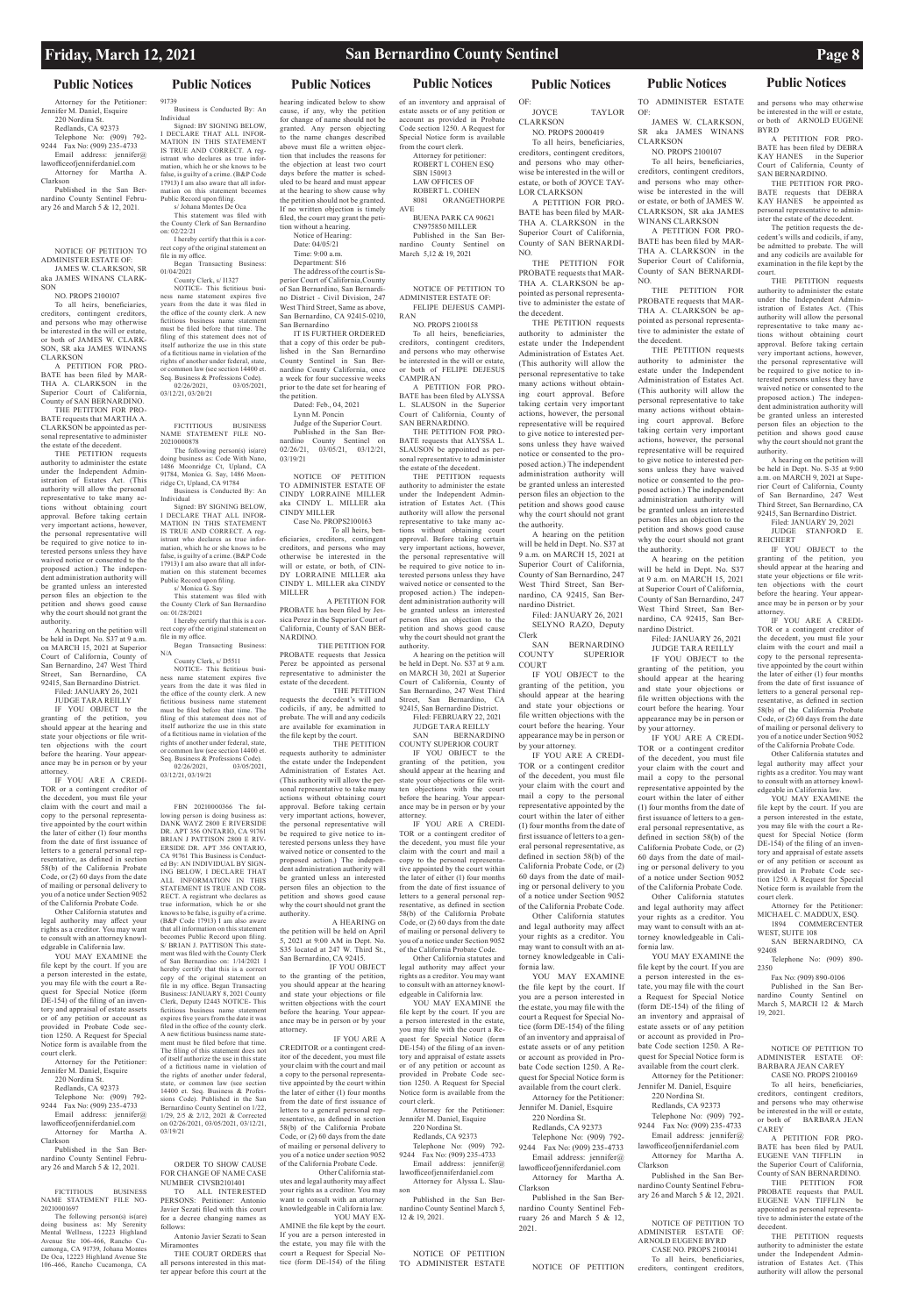representative to take many actions without obtaining court approval. Before taking certain very important actions, however, the personal representative will be required to give notice to interested persons unless they have waived notice or consented to the proposed action.) The independent administration authority will be granted unless an interested person files an objection to the petition and shows good cause why the court should not grant the authority.

A hearing on the petition will be held in Dept. No. S-37 at 9:00 a.m. on APRIL 6, 2021 at Superior Court of California, County of San Bernardino, 247 West Third Street, San Bernardino, CA 92415, San Bernardino District.

> Filed: FEBRUARY 17, 2021 JUDGE TARA REILLY

IF YOU OBJECT to the

granting of the petition, you should appear at the hearing and state your objections or file written objections with the court before the hearing. Your appearance may be in person or by your attorney.

IF YOU ARE A CREDI-TOR or a contingent creditor of the decedent, you must file your claim with the court and mail a copy to the personal representative appointed by the court within the later of either (1) four months from the date of first issuance of letters to a general personal representative, as defined in section 58(b) of the California Probate Code, or (2) 60 days from the date of mailing or personal delivery to you of a notice under Section 9052 of the California Probate Code.

THE PETITION FOR PRO-BATE requests that ERIKA MA-RIE MILLET be appointed as personal representative to adminproduce the estate of the decedent.

Other California statutes and legal authority may affect your rights as a creditor. You may want to consult with an attorney knowledgeable in California law.

YOU MAY EXAMINE the file kept by the court. If you are a person interested in the estate, you may file with the court a Request for Special Notice (form DE-154) of the filing of an inventory and appraisal of estate assets or of any petition or account as provided in Probate Code section 1250. A Request for Special Notice form is available from the court clerk.

Attorney for the Petitioner: MICHAEL C. MADDUX, ESQ. 1894 COMMERCENTER

WEST, SUITE 108 SAN BERNARDINO, CA 92408

Telephone No: (909) 890- 2350

Fax No: (909) 890-0106

Published in the San Bernardino County Sentinel on March 5, MARCH 12 & March 19, 2021.

NOTICE OF PETITION TO ADMINISTER ESTATE OF: CHERYL D. WILLIAMS

CASE NO. PROPS 2100198 To all heirs, beneficiaries, creditors, contingent creditors, and persons who may otherwise be interested in the will or estate, or both of CHERYL D. WIL-LIAMS

A PETITION FOR PRO-BATE has been filed by ERIKA MARIE MILLET in the Superior Court of California, County of SAN BERNARDINO.

THE PETITION requests authority to administer the estate under the Independent Administration of Estates Act. (This authority will allow the personal representative to take many actions without obtaining court approval. Before taking certain very important actions, however, the personal representative will be required to give notice to interested persons unless they have waived notice or consented to the proposed action.) The independent administration authority will be granted unless an interested person files an objection to the petition and shows good cause why the court should not grant the authority. A hearing on the petition will be held in Dept. No. S-37 at 9:00 a.m. on APRIL 19, 2021 at Superior Court of California, County of San Bernardino, 247 West Third Street, San Bernardino, CA 92415, San Bernardino District.

Filed: FEBRUARY 10, 2021 JUDGE TARA REILLY

IF YOU OBJECT to the granting of the petition, you should appear at the hearing and 1250 of the California Probate **Code** 

## **Public Notices Public Notices Public Notices Public Notices Public Notices Public Notices Public Notices**

state your objections or file written objections with the court before the hearing. Your appearance may be in person or by your attorney.

IF YOU ARE A CREDI-TOR or a contingent creditor of the decedent, you must file your claim with the court and mail a copy to the personal representaappointed by the court within the later of either (1) four months from the date of first issuance of letters to a general personal representative, as defined in section 58(b) of the California Probate Code, or (2) 60 days from the date of mailing or personal delivery to you of a notice under Section 9052

of the California Probate Code. Other California statutes and legal authority may affect your rights as a creditor. You may want to consult with an attorney knowledgeable in California law.

YOU MAY EXAMINE the file kept by the court. If you are a person interested in the estate, you may file with the court a Request for Special Notice (form DE-154) of the filing of an inventory and appraisal of estate assets or of any petition or account as provided in Probate Code section 1250. A Request for Special Notice form is available from the

court clerk. Attorney for the Petitioner: MICHAEL C. MADDUX, ESQ. 1894 COMMERCENTER

WEST, SUITE 108 SAN BERNARDINO, CA

> NOTICE- This fictitious business name statement expires five years from the date it was filed in the office of the county clerk. A new fictitious business name statement must be filed before that time. The filing of this statement does not of itself authorize the use in this state of a

92408 Telephone No: (909) 890-

2350 Fax No: (909) 890-0106

Published in the San Bernardino County Sentinel on March 5, MARCH 12 & March 19, 2021.

NOTICE OF PETITION TO ADMINISTER ESTATE OF LEO ESPINAR JR., CASE NO. PROPS2100187 To all heirs, beneficiaries,

creditors, and contingent creditors of LEO ESPINAR

JR., and persons who may be otherwise interested in the will or estate, or both:

 A petition has been filed by JOHNNY RAY ESPINAR in the Superior Court of California, County of SAN BERNARDINO requesting that JOHNNY RAY ESPINAR be appointed as personal representative to administer the estate of LEO ESPINAR JR. Decedent died intestate. (The petition requests authority to administer the estate under the Independent Administration of Estates Act. This will avoid the need to obtain court approval for many actions taken in connection with the estate. However, before taking certain actions, the personal representative will be required to give notice to interested

persons unless they have waived notice or have consented to the proposed action. The petition will be granted unless good cause is shown why it should not be.) The petition is set for hearing in Dept. No. S37 at SUPERIOR

COURT OF CALIFORNIA, COUNTY OF SAN BERNARDINO SAN BERNARDINO DISTRICT – PROBATE DIVISION 247 W. 3rd STREET SAN BERNARDINO,

CA 92415-0212 on April 15, 2021 at 09:00 AM. IF YOU OBJECT to the granting of the petition, you should appear at the hearing and state your objections or file written objections with the court before the hearing. Your appearance may be in person or by your attorney. IF YOU ARE A CREDI-TOR or a contingent creditor of the deceased, you must file your claim with the court and mail a copy to the personal representative appointed by the court within the later of either (1) four months from the date of first issuance of letters to a general personal representative, as defined in subdivision (b) of Section 58 of the

California Probate Code, or (2) 60 days from the date of mailing or personal delivery of the notice to you under Section 9052 of the California Probate Code.

YOU MAY EXAMINE the file kept by the court. If you are interested in the estate, you may request special notice of the filing of an inventory and appraisal of estate assets or of any petition or account as provided in Section

Petitioner: JOHNNY RAY ESPINAR 21215 MULTNOMAH RD.

APPLE VALLEY, CA 92308 Telephone: 760-589-5027 Published in the San Bernardino County Sentinel March 5, MARCH 12 & March 19, 2021.

# FBN 20210002262

The following person is doing business as FP CO 10622 BRYANT ST SCPC 62 YUCAI-<br>PA, CA 92399: FREDERICO CA 92399: FREDERICO A. PALMA 10622 BRYANT ST SCPC 62 YUCAIPA, CA 92399 [and] GIGLYOLLA P. PALMA 10622 BRYANT ST SCPC 62 YUCAIPA, CA 92399 This Business is Conducted

By: A MARRIED COUPLE BY SIGNING BELOW, I DE-CLARE THAT ALL INFORMA-TION IN THIS STATEMENT IS TRUE AND CORRECT. A registrant who declares as true information, which he or she knows to be false, is guilty of a crime. (B&P Code 17913) I am also

aware that all information on this statement becomes Public Record upon filing. S/ FREDERICO A PALMA This statement was filed

> The petition requests the decedent's wills and codicils, if any, be admitted to probate. The will and any codicils are available for examination in the file kept by the court.

with the County Clerk of San Bernardino on: 3/4/2021 I hereby certify that this is a correct copy of the original statement on file in my office. Began Transacting Business:

FEBRUARY 4, 2021 County Clerk, Deputy I137 NOTICE- This fictitious

> THE PETITION requests authority to administer the estate under the Independent Administration of Estates Act. (This authority will allow the rsonal representative to take many actions without obtaining court approval. Before taking certain very important actions, however, the personal representative will be required to give notice to interested persons unless they have waived notice or consented to the proposed action.) The independent administration authority will be granted unless an interested person files an objection to the petition and shows good cause why the court should not grant the authority. A hearing on the petition will be held in Dept. No. S-36P at 9:00 a.m. on APRIL 22, 2021 at Superior Court of California, County of San Bernardino, 247 West Third Street, San Bernardino, CA 92415, San Bernardino District.

business name statement expires five years from the date it was filed in the office of the county clerk. A new fictitious business name statement must be filed before that time. The filing of this statement does not of itself authorize the use in this state of a fictitious name in violation of the rights of another under federal, state, or common law (see section 14400 et. Seq. Business & Professions Code). Published in the San Bernardino County Sentinel on 3/5/ 3/12, 3/19 & 3/26, 2021.

### FBN 20210002262

The following person is do-ing business as FP CO 10622 BRYANT ST SPC 62 YUCAIPA, CA 92399: FREDERICO A. PALMA 10622 BRYANT ST SPC 62 YUCAIPA, CA 92399 [and] GIGLYOLLA P. PALMA 10622 BRYANT ST SPC 62 YUCAIPA, CA 92399

 This Business is Conducted By: A MARRIED COUPLE

Published in the San Bernardino County Sentinel on March 12, 19 & 26, 2021.

BY SIGNING BELOW, I DE-CLARE THAT ALL INFORMA-TION IN THIS STATEMENT IS TRUE AND CORRECT. A registrant who declares as true information, which he or she knows to be false, is guilty of a crime. (B&P Code 17913) I am also aware that all information on this statement becomes Public Record upon filing.

 S/ FREDERICO A PALMA This statement was filed with the County Clerk of San Bernardino on: 3/4/2021 I hereby certify that this is a correct copy of the original statement on file in my office.

 Began Transacting Business: FEBRUARY 4, 2021 County Clerk, Deputy I137

> A T T O R N E Y S<br>FOR PLAINTIFF PLAINTIFF Raquel Agencia Santos Jennifer B. Siverts, Esq. (SBN: 247060) Christopher D. Anderson,

> 4455 Morena Boulevard, Suite 213 San Diego, CA 92117 Telephone No.:<br>(858) 272-5800 272-5800<br>January 5, 2021 Date: January 5, 2021<br>s/ Jennifer B Siverts  $s/$  Jennifer B

 This Business is Conducted By: AN INDIVIDUAL BY SIGNING BELOW I DE-

fictitious name in violation of the

rights of another under federal, state, or common law (see section 14400 et. Seq. Business & Professions Code). Published in the San Bernardino County Sentinel on 3/5/ 3/12, 3/19 & 3/26, 2021.

FICTITIOUS BUSINESS NAME STATEMENT FILE NO-20210001826

The following person(s) is(are) doing business as: J De-signs By BJ, 1218 SO. Cypress Avenue,, #A, Ontario, CA 91762, Bobbie Gibbs, 1218 SO. Cypress Avenue #A, Ontario, CA 91762 Business is Conducted By: An Individual

Signed: BY SIGNING BE-LOW, I DECLARE THAT ALL INFORMATION IN THIS STATEMENT IS TRUE AND CORRECT. A registrant who declares as true information, which he or she knows to be false, is guilty of a crime. (B&P Code

17913) I am also aware that all information on this statement becomes Public Record upon filing. s/ Bobbie Gibbs

This statement was filed with the County Clerk of San Bernardino on: 02/23/2021

I hereby certify that this is a correct copy of the original statement on file in my office. Began Transacting Business: 11/01/20

County Clerk, s/ E2485 NOTICE- This fictitious

business name statement expires five years from the date it was filed in the office of the county clerk. A new fictitious business name statement must be filed before that time. The filing of this statement does not of itself authorize the use in this state of a fictitious name in violation of the rights of another under federal, state, or common law (see section 14400 et. Seq. Business & Professions Code).

> The following person(s) is(are) doing business as: Taxes By Bonnie, 49630 29 Palms Hwy, Morongo Valley, CA 92256, Mailing Address: P O Box 1230, Morongo Valley, CA 92256, Bonnie M Miller, 49630 29 Palms Hwy, Morongo Valley, CA 92256

Business is Conducted By

03/05/2021, 03/12/21, 3/19/21, 3/26/21

FBN 20210000017 The following person is doing busi-ness as BEL AIR BLVD 14762 SHADOW DRIVE FONTANA, CA 92337 JASMINE HENDER-SON [and] JANAYA HENDER-SON 14762 SHADOW DRIVE FONTANA, CA 92337 This Business is Conducted By: A GENERAL PARTNERSHIP BY SIGNING BELOW, I DECLARE THAT ALL INFORMATION IN THIS STATEMENT IS TRUE AND CORRECT. A registrant who declares as true information, which he or she knows to be false, is guilty of a crime. (B&P Code 17913) I am also aware that all information on this statement becomes Public Record upon filing. S/ JASMINE HENDERSON This statement was filed with the County Clerk of San Bernardino  $1/04/2021$  I hereby certify that this is a correct copy of the original statement on file in my office. Began Transacting Business: N/A County Clerk, Deputy D5511 NOTICE- This fictitious business name statement expires five years from the date it was filed in the office of the county clerk. A new fictitious business name statement must be filed before that time. The filing of this statement does not of itself authorize the use in this state of a fictitious name in violation of the rights of another under federal, state, or common law (see section 14400 et. Seq. Business & Professions Code). Published in the San Bernardino County Sentinel on 1/29, 2/5, 2/12 & 2/19, 2021 & Corrected on 03/05/21, 03/12/21, 03/19/21, 03/26/21

NOTICE OF PETITION TO ADMINISTER ESTATE OF HELEN JACKSON-THOMAS aka HELEN JACK-SON, CASE NO. PROPS 2100234

To all heirs, beneficiaries, creditors, and contingent creditors of HELEN JACKSON-THOMAS aka HELEN JACK-SON, and persons who may be otherwise interested in the will or estate, or both: A petition has been filed by SCHYIEMA R. YOUNG in the Superior Court of California, County of SAN BERNARDINO, requesting that SCHYIEMA R. YOUNG be appointed administrator to administer the estate of ALETHA JOY LORBER.

The petition requests that the decedent's will and codi-

cils, if any, be admitted to probate. The will and any codicils are available for examination in the file kept by the court.

The petition requests authority to administer the estate under the Independent Administration of Estates Act. This authority will allow the personal representative to take many actions without obtaining court approval. Before taking certain very important actions, however, the personal representative will be required to give notice to interested persons unless they have waived notice or consented to the proposed action. The independent administration authority will be granted unless an interested person files an objection to the petition and shows good cause why the court should not grant the authority.

The petition is set for hearing in Dept. No. S36P at SUPERIOR COURT OF CALIFORNIA, COUNTY OF SAN BERNARDINO SAN BERNARDINO DISTRICT – PROBATE DIVISION 247 W. 3rd STREET SAN BER-NARDINO, CA 92415-0212 on

April 13, 2021 at 09:00 AM IF YOU OBJECT to the

granting of the petition, you should appear at the hearing and state your objections or file written objections with the court before the hearing. Your appearance may be in person or by your attorney.

IF YOU ARE A CREDI-TOR or a contingent creditor of the deceased, you must file your claim with the court and mail a copy to the personal representative appointed by the court within the later of either (1) four months from the date of first issuance of letters to a general personal representative, as defined in subdivision (b) of Section 58 of the California Probate Code, or (2) 60 days from the date of mailing or personal delivery of the notice to you under Section 9052 of the California Probate Code.

YOU MAY EXAMINE the file kept by the court. If you are interested in the estate, you may request special notice of the filing of an inventory and appraisal of estate assets or of any petition or account as provided in Section 1250 of the California Probate Code.

Attorney for the Petitioner: MARY M. BADER 9227 HAVEN AVENUE, SUITE 368 RANCHO CUCAMON-GA, CA 91730 Telephone: (909) 945-2775 Fax: (909) 945-2778

Published in the San Bernardino County Sentinel 3/12, 3/19 & 3/26, 2021.

NOTICE OF PETITION TO ADMINISTER ESTATE OF: WILLIAM RONALD DUKE

CASE NO. PROPS 2100216

To all heirs, beneficiaries, creditors, contingent creditors, and persons who may otherwise be interested in the will or estate, or both of WILLIAM RONALD DUKE

A PETITION FOR PRO-BATE has been filed by WIL-LIAM RANDALL DUKE in the Superior Court of California, County of SAN BER-NARDINO.

THE PETITION FOR PROBATE requests that WIL-LIAM RANDALL DUKE be appointed as personal representative to administer the estate of the decedent.

IF YOU OBJECT to the

court before the hearing. Your appearance may be in person or

by your attorney.

### IF YOU ARE A CREDI-TOR or a contingent creditor of the decedent, you must file your claim with the court and mail a copy to the personal representative appointed by the court within the later of either (1) four months from the date of first issuance of letters to a general personal representative, as

defined in section 58(b) of the California Probate Code, or (2) 60 days from the date of mailing or personal delivery to you of a notice under Section 9052 of the California Probate Code. Other California statutes and legal authority may affect your rights as a creditor. You may want to consult with an attorney knowledgeable in Cali-

fornia law.

YOU MAY EXAMINE the file kept by the court. If you are a person interested in the estate, you may file with the court a Request for Special Notice (form DE-154) of the filing of an inventory and appraisal of estate assets or of any petition or account as provided in Probate Code section 1250. A Request for Special Notice form is available from the court clerk. Attorney for the Petitioner: MICHAEL C. MADDUX,

ESQ.

1894 COMMERCENTER

SAN BERNARDINO, CA

granting of the petition, you should appear at the hearing and state your objections or file written objections with the Published in San Bernardino County Sentinel: 3/12, 3/19, 3/26 & 4/2, 2021

92408

Telephone No: (909) 890-

2350

WEST, SUITE 108

S T A T E M E N T OF DAMAGES CASE NUMBER: 37-20 18-00023399-C U-PA-CTL (Personal Injury or Wrongful Death) PLAINTIFF: Raquel Agencia Santos DEFENDANT: Argos Transportation Corp, Vincent Victor Cardenas and Lobotrans Corporation. Plaintiff: Raquel Agencia Santos seeks damages in the aboveentitled action, as follows: General damages: PAIN SUFFER-ING AND INCONVE-NIENCE [of] \$200,000.00 EMOTIONAL DIS-

date) [of] \$81,365.22

LOSS OF EARNINGS (to date) [of] \$15,000.00<br>LOSS OF FUTURE LOSS OF EARNINGS CAPACITY (present value) [of] \$40,000.00 37-20 18-00023399- C U-PA-CTL SUPERIOR COURT OF CALIFORNIA, COUN-

TY OF SAN DIEGO STREET ADDRESS: 330 W Broadway

MAILING ADDRESS: 330 W Broadway CITY AND ZIP CODE:

San Diego, CA 92101

Branch Name: Central - Hall of Justice

Esq. (SBN: 303129)

Law Offices of Jennifer B. Siverts

FBN 20210002299

The following person is doing business as RANCHO LEATHER STUDIO 11450 CHURCH ST APT 77 RAN-CHO CUCAMONGA, CA 91730: HSIAO-HUA SILVIA LIU 11450 CHURCH ST APT 77 RANCHO CUCAMONGA, CA 91730

Mailing Address: PO BOX 3304 RANCHO CUCAMONGA, CA 91729

CLARE THAT ALL INFORMA-TION IN THIS STATEMENT IS TRUE AND CORRECT. A registrant who declares as true information, which he or she knows to be false, is guilty of a crime. (B&P Code 17913) I am also aware that all information on this statement becomes Public Record

upon filing. S/ HSIAO-HUA SILVIA LIU

TRESS [of] \$5,000 Special Damages: MEDICAL EXPENSES (to Began Transacting Business: N/A

 This statement was filed with the County Clerk of San Bernardino on: 3/08/2021

 I hereby certify that this is a correct copy of the original statement on file in my office. Began Transacting Business:

N/A County Clerk, Deputy I1327

 NOTICE- This fictitious business name statement expires five years from the date it was filed in the office of the county clerk. A new fictitious business name statement must be filed before that time. The filing of this statement does not of itself authorize the use in this state of a fictitious name in violation of the rights of another under federal, state, or common law (see section 14400 et. Seq. Business & Professions Code). Published in the San Bernardino County Sentinel on 3/12, 3/19, 3/26 & 4/2, 2021.

### FBN 20210002490

The following person is doing business as KEMPTON NO-TARY & LIVE SCAN SERVICE 280 LEXINGTON STREET UPLAND, CA 91784 TAMMY J HELLEIN 280 LEXINGTON STREET UPLAND, CA 91784 This Business is Conducted By: AN INDIVIDUAL

BY SIGNING BELOW, I DE-CLARE THAT ALL INFORMA-TION IN THIS STATEMENT IS TRUE AND CORRECT A registrant who declares as true information, which he or she knows to be false, is guilty of a crime. (B&P Code 17913) I am also aware that all information on this statement becomes Public Record upon filing.

 S/ TAMMY J. HELLEIN This statement was filed with the County Clerk of San Bernardino on: 3/12/2021

 I hereby certify that this is a correct copy of the original statement on file in my office.

 County Clerk, Deputy I1327 NOTICE- This fictitious business name statement expires five years from the date it was filed in the office of the county clerk. A new fictitious business name statement must be filed before that time. The filing of this statement does not of itself authorize the use in this state of a fictitious name in violation of the rights of another under federal, state, or common law (see section 14400 et. Seq. Business & Professions Code). Published in the San Bernardino County Sentinel on 3/12, 3/19, 3/26 & 4/2, 2021.

FICTITIOUS BUSINESS NAME

STATEMENT FILE NO-20210001525

An Individual

Signed: BY SIGNING BE-LOW, I DECLARE THAT ALL INFORMATION IN THIS STATEMENT IS TRUE AND CORRECT. A registrant who declares as true information, which he or she knows to be false,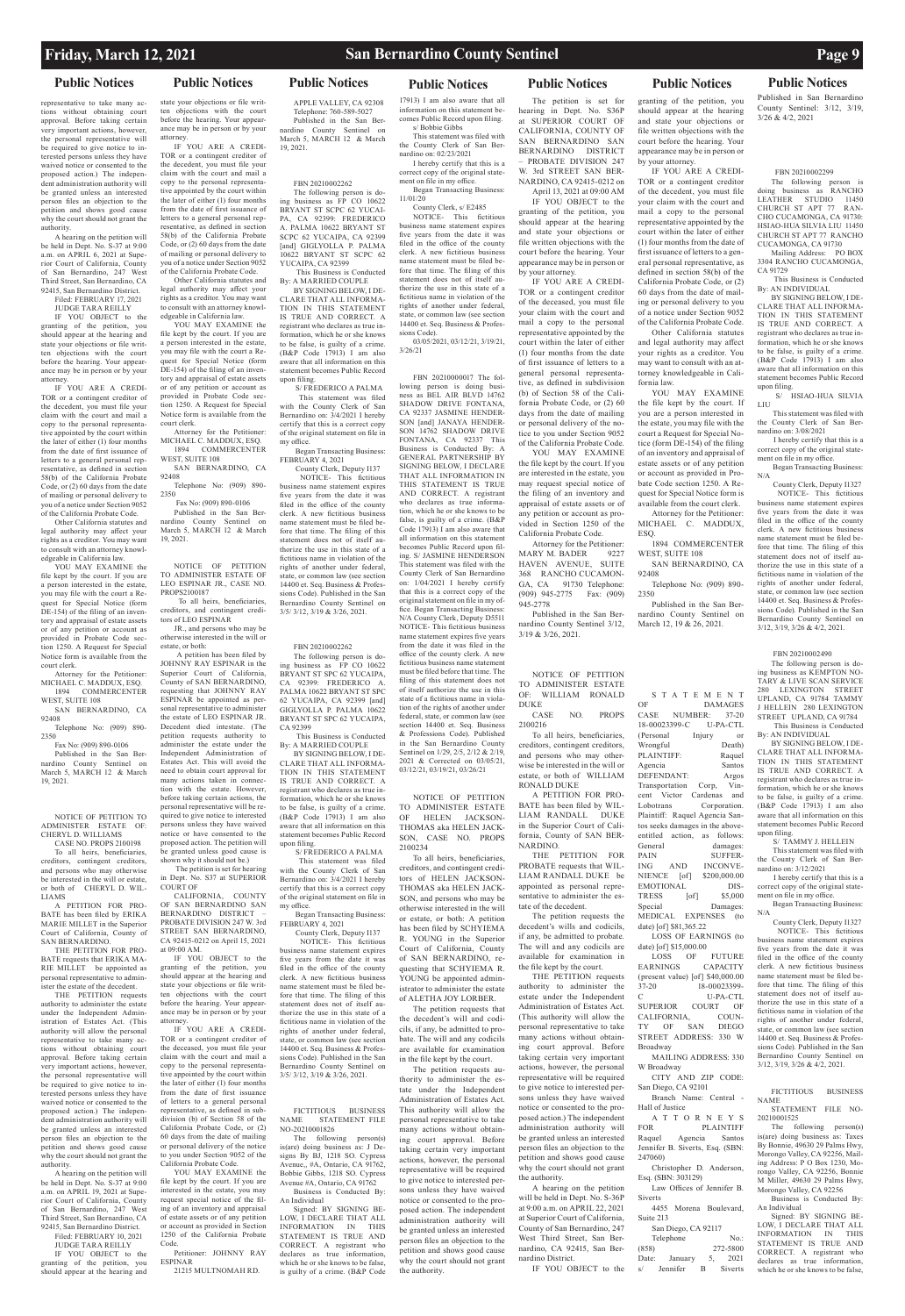### **Public Notices Public Notices**

### **Friday, March 12, 2021 San Bernardino County Sentinel Page 10**

### **Public Notices Public Notices Public Notices Public Notices Public Notices**

is guilty of a crime. (B&P Code 17913) I am also aware that all information on this statement becomes Public Record upon filing. s/ Bonnie M Miller

This statement was filed with the County Clerk of San Bernardino on: 02/16/21

I hereby certify that this is a correct copy of the original state-ment on file in my office.

Began Transacting Business: 01/01/1988

County Clerk, s/ D5511

The following person(s) is(are) doing business as: Liquor Paradise Store, 10277 Foothill Blvd., Rancho Cucamonga, CA 91730, Mailing Address: 10277 Foothill Blvd., Rancho Cucamonga, CA 91730, Keith Private Ltd., 10075 Arrow Rte, Rancho Cucamonga, CA 91730

NOTICE- This fictitious business name statement expires five years from the date it was filed in the office of the county clerk. A new fictitious business name statement must be filed before that time. The filing of this statement does not of itself authorize the use in this state of a fictitious name in violation of the rights of another under federal, state, or common law (see section 14400 et. Seq. Business & Professions Code).

03/12/21, 3/19/21, 3/26/21, 04/02/21

FICTITIOUS BUSINESS NAME

STATEMENT FILE NO-20210001956

Business is Conducted By: A Corporation

Signed: BY SIGNING BE-LOW, I DECLARE THAT ALL INFORMATION IN THIS STATEMENT IS TRUE AND CORRECT. A registrant who declares as true information, which he or she knows to be false, is guilty of a crime. (B&P Code 17913) I am also aware that all information on this statement becomes Public Record upon filing.

declares as true information, which he or she knows to be false, is guilty of a crime. (B&P Code 17913) I am also aware that all information on this statement becomes Public Record upon filing.

s/ Saravbir Singh Keith This statement was filed with

the County Clerk of San Bernardino on: 02/26/21 I hereby certify that this is a

correct copy of the original state-ment on file in my office.

Began Transacting Business: 03/27/2009

County Clerk, s/ I1327 NOTICE- This fictitious

business name statement expires five years from the date it was filed in the office of the county clerk. A new fictitious business name statement must be filed before that time. The filing of this statement does not of itself authorize the use in this state of a fictitious name in violation of the rights of another under federal, state, or common law (see section 14400 et. Seq. Business & Professions Code).

03/12/21, 3/19/21, 3/26/21, 04/02/21

FICTITIOUS BUSINESS NAME STATEMENT FILE NO-

20210001993 The following person(s) is(are) doing business as: Grazing Craft Co, 360 W Foothill Blvd., Upland, CA 91786, Mailing Address: 14190 Vai Brothers Dr, Rancho Cucamonga, CA 91739, Kelly Gonzales, 14190 Vai Brothers Dr, Rancho Cucamonga, CA 91739

Business is Conducted By: An Individual

Signed: BY SIGNING BE-LOW, I DECLARE THAT ALL INFORMATION IN THIS STATEMENT IS TRUE AND CORRECT. A registrant who

s/ Kelly Gonzales

This statement was filed with the County Clerk of San Bernardino on: 03/01/21

I hereby certify that this is a correct copy of the original statement on file in my office.

Began Transacting Business: 02/15/2021

County Clerk, s/ I1327

NOTICE- This fictitious business name statement expires five years from the date it was filed in the office of the county clerk. A new fictitious busines name statement must be filed before that time. The filing of this statement does not of itself authorize the use in this state of a fictitious name in violation of the rights of another under federal,

### state, or common law (see section 14400 et. Seq. Business & Profes-

sions Code). 03/12/21, 3/19/21, 3/26/21, 04/02/21

> NOTICE TO DEFENDANT<br>(AVISO DEMANDADO): DEMANDADO): AMERIGAS PROPANE, INC.; CHRIS SULLIVAN; and DOES 1 to 25, Inclusive, YOU ARE BEING SUED

NOTICE OF SALE OF AU-TOMOBILE

Notice is hereby given pursuant to Sections 3071 of the Civil Code of the State of California the undersigned will sell the following vehicle(s) at lien sale at said address below on: 03/12/2021 09:00 AM

Year of Car / Make of Car / Vehicle ID No. / License No. (State) 13 BMW /WB-AXG5C58DDY33622 / 6YOH703 CA

To be sold by XCLUSIVE KUSTOM COLLISION AUTO 10060 LINDEN AVE BLOOM-INGTON CA 92316 Said sale is for the purpose of

satisfying lien for together with costs of advertising and expenses of sale. Published in the San Ber-

nardino County Sentinel on: 03/12/21

FBN 20210001168

The following entity is doing business as ALLWISE RESIDENTIAL HOME II 9995 GENEVA AVE MONTCLAIR, CA 91763, Mailing Address: 14299 Pointer Loop, Eastvale, CA 92880, ALLWISE CARE COM-PANION INC 14299 POINTER LOOP

EASTVALE, CA 92880 This Business is Conducted

By: A CORPORATION registered with the STATE OF CALI-FORNIA C4167976

BY SIGNING BELOW, I DE-CLARE THAT ALL INFORMA-TION IN THIS STATEMENT IS TRUE AND CORRECT. A registrant who declares as true information, which he or she knows to be false, is guilty of a crime. (B&P Code 17913) I am also aware that all information on this statement becomes Public Record upon filing.

n mmg.<br>S/WENDELL LISON

This statement was filed with the County Clerk of San Bernardino on: 2/05/2021 I hereby certify that this is a

correct copy of the original statement on file in my office. Began Transacting Business: N/A

County Clerk, Deputy D5511 NOTICE- This fictitious business name statement expires five years from the date it was filed in the office of the county clerk. A new fictitious business name statement must be filed before that time. The filing of this statement does not of itself authorize the use in this state of a fictitious name in violation of the rights of another under federal, state, or common law (see section 14400 et. Seq. Business & Professions Code).

(www.lawhelpcalifornia.org), el Centro de Ayuda de las Cortes de California, (www.sucorte. ca.gov), o poniendoso en contacto con la corte o el colegio de abogados locales. AVISO: Por ley, la corte tiene derecho a reclamar las cuotas y los costos exentos gravamen sobre cualquier recuperación da \$10,000 o mas de vaior recibida mediante un aceurdo o una concesión de arbitraje en un caso de derecho civil. Tiene que pagar el gravamen de la corta antes de que la corta pueda desechar el caso.

The name and address of the court is: (El nombre y la direccion de la corte es): SAN BERNARDINO JUS-

Published in the San Bernardino County Sentinel on February 12, 19, 26 & March 5, 2021 & Corrected on: 03/12/21, 3/19/21, 3/26/21, 04/02/21

FBN 20210000553 The following entity is doing business as NOTARY EAGLE: EMIGDIA'S NOTARY SER-VICES 990 W BELLEVIEW ST SAN BERNARDINO, CA 92410 EMIGDIA MEJIA URIBE 990 W BELLEVIEW STREET SAN BERNARDINO,

FBN 20210000437 The following person is doing business as: DIVINE'S BODY ART PAINTING 1642 E WASHINGTON ST COLTON, CA 92324; MARIA O OSORIO-LOPEZ 1642 E WASH-INGTON ST COLTON, CA 92324 The business is conduct-ed by: A CORPORATION The registrant commenced to transact business under the fictitious business name or names listed above on: N/A By signing, I declare that all information in this statement is true and correct. A registrant who declares as true information which he or she knows to be false is guilty of a crime (B&P Code 179130. I am also aware that all information on this statement becomes Public Record upon filing. s/ MARIA D. OSO-RIO-LOPEZ, OWNER<br>State-

CA 92410 Mailing Address: 990 W BELLEVIEW ST SAN BER-NARDINO, CA 92410

This Business is Conducted AN INDIVIDUAL. BY SIGNING BELOW, I DE-CLARE THAT ALL INFORMA-TION IN THIS STATEMENT IS TRUE AND CORRECT. A registrant who declares as true information, which he or she knows to be false, is guilty of a crime. (B&P Code 17913) I am also aware that all information on this statement becomes Public Record upon filing. S/ EMIGDIA MEJIA URIBE

This statement was filed with the County Clerk of San Bernardino on: 1/20/2021

I hereby certify that this is a correct copy of the original statement on file in my office. Began Transacting Business:

JANUARY 16, 2021 County Clerk, Deputy D5511 NOTICE- This fictitious siness name statement expires five years from the date it was filed in the office of the county clerk. A new fictitious business name statement must be filed be-

fore that time. The filing of this statement does not of itself authorize the use in this state of a fictitious name in violation of the rights of another under federal, state, or common law (see section 14400 et. Seq. Business & Profes-

sions Code). Published in the San Bernardino County Sentinel on February 12, 19, 26 & March 5, 2021 & Corrected on: 03/12/21, 3/19/21, 3/26/21, 04/02/21

AMENDED SUMMONS – (CITACION JUDICIAL) CASE NUMBER (NUME-RO DEL CASO) CIVDS1904814

> **FBN** FBN 20210001179 The following person is doing business as: TAQUERIA EL GORDITO FELIZ 4857 S. TANGERINE WAY ONTARIO, CA 91762; DIEGO A PLASENCIA 4857 S. TANGER-ING WAY ONTARIO, CA 91762<br>The business is conduct-The business is conduct-ed by: AN INDIVIDUAL The registrant commenced to<br>transact business under the ficti $b$ usiness under the fictitious business name or names listed above on: FEB 02, 2021 By signing, I declare that all information in this statement is true and correct. A registrant who declares as true information which he or she s to be false is guilty of a crime (B&P Code 179130. I am also aware that all information on this statement becomes Public Record upon filing. s/ DIEGO A. PLASCENCIA, OWNER Statement filed with the County Clerk of San Bernardino on: 02/08/2021 I hereby certify that this copy is a correct copy of the original state-ment on file in my office San Bernardino County Clerk By:/Deputy Notice-This fictitious name state-ment expires five years from the date it was filed in the office of the county clerk. A new fictitious business name statement must be filed before that time. The filing of this statement does not of itself authorize the use in this state of a fictitious business name in violation of the rights of another under federal, state, or common law (see Section 14400 et seq., Business and Professions Code). Published in the San Bernardino County Sentinel 02/19/2021, 02/26/2021, 03/05/2021, 03/12/2021 CNBB07202101

BY PLAINTIFF (LO ESTA DEMANDANDO EL DEMAN-DANTE): SHARRON TOLBERT

NOTICE! You have been sued. The court may decide against you without your being heard unless you respond within 30 days. Read the information

below. You have 30 CALENDAR DAYS after this summons is served on you to file a written response at this court and have a copy served on the plaintiff. A letter or phone call will not protect you. Your written response must be in proper legal form if you want the court to hear your case. There may be a court form that you can use for your response. You can find these court forms and more information at the California Courts Online Self-Help

FBN 20210001486 The following person is doing busi-ness as: RENDON CUSTOM CABI-NETS & MILLWORK 1240 N. FITZGERALD AVE. SUITE #112 RIALTO, CA 92376;[ MAILING ADDRESS 5601 N. EDGEMONT DR. SAN BERNARDINO, CA 92404]; KEVIN T RENDON 1240 N. FITZGERALD AVE SUITE RIALTO, CA 92376; ANSELMO<br>RENDON 1240 N. FITZGER-RENDON 1240 N. FITZGER-ALD AVE. SUITE #112 RIALTO, CA 92376; MOISES RENDON 1240 N. FITZGERALD AVE. SUITE #112 RIALTO, CA 92376 The business is conducted by: A GENERAL PARTNERSHIP The registrant commenced to transact business under the fictitious business name or names listed above on: N/A By signing, I declare that all information in this statement is true and correct. A registrant who declares as true information which he or she knows to be false is guilty of a crime (B&P Code 179130. I am also aware that all information on this statement becomes Public Record upon filing. SES FRANCES CONSUMER TRENDON,<br>ERAIL PARTNER GENERAL PARTNER

Center (www.courtinfo.ca.gov/ selfhelp), your county law library, or the courthouse nearest you. If you cannot pay the filing fee, ask the court clerk for a fee waiver form. If you do not file your response on time, you may lose the case by default, and your wages, money, and property may be taken without further warning from the court.

 There are other legal requirements. You may want to call an attorney right away. If you do not know an attorney, you may want to call an attorney referral service. If you cannot afford an attorney, you may be eligible for free legal services from a nonprofit legal services program. You can locate these nonprofit groups at the California Legal Services

Web site (www.lawhelpcalifornia. org), the California Courts Online Self-Help Center (www.courtinfo.ca.gov/selfhelp), or by contacting your local court or county bar association. NOTE: The court has a statutory lien for waived fees and costs on any settlement or arbitration award of \$10,000 or more in a civil case. The court's lien must be paid before the court will dismiss the case. ¡AVISO! Lo han demandado. Si no responde dentro de 30 dias, la corte puede decidir en su contra sin escuchar su version. Lea la informacion a

> becomes Public Record upon filing. s/MILES H. BRODERSON, OWNER

continuacion Tiene 30 DIAS DE CAL-ENDARIO después de que le entreguen esta citación y papeles legales para presentar una repuesta por escrito en esta corte y hacer que se entreque una copia al demandante. Una carta o una llamada telefonica no le protegen. Su respuesta por escrito tiene que estar on formato legal correcto si desea que procesen su caso en la corte. Es posible que haya un formulano que usted puede usar para su respuesta. Puede encontrar estos formularios de la corte y mas información en el Centro de

SOTO 5225 HUMBOLT AVE SAN BERNARDINO, CA 92407<br>The business is conduct-The business is conduct-ed by: AN INDIVIDUAL The registrant commenced to transact business under the fictitious business name or names listed above on: N/A By signing, I declare that all information in this statement is true and correct. A registrant who declares as true information which he or she knows to be false is guilty of a crime (B&P Code 179130. I am also aware that all information on this statement becomes Public Record upon filing. s/ JACQUELINE SOTO, OWNER

Ayuda de las Cortes de California (www.sucorte.ca.gov), en la biblioteca de leyes de su condado o en la corte que le quede mas cerca. Si no puede pagar la cuota de presentación, pida si secretario de la corta que le de un formulario de exencion de pago de cuotas. Si no presenta su respuesta a tiempo, puede perder el caso por incumplimiento y la corta le podrá quitar su sueldo, dinero y bienes sin mas advertencia.

FBN 20210000976 The following person is doing business as: PARKER LANE 7828 N. HAVEN AVE. RANCHO CU-CAMONGA, CA 91730; FELON-DA PARKER 7828 N. HAVEN AVE. RANCHO CUCAMONGA, CA 91730; SHAWNA LANE 7828 N. HAVENA AVE. RAN-CHO CUCAMONGA, CA 91730 The business is conducted by A GENERAL PARTNERSHIP The registrant commenced to transact business under the fictitious business name or names listed above on: N/A By signing, I declare that all information in this statement is true and correct. A registrant who declares as true information which he or she knows to be false is guilty of a crime (B&P Code 179130. I am also aware that all information on this statement becomes Public Record upon filing. FELONDA PARKER,<br>RAL PARTNER GENERAL PARTNEL

 Hay otros requisitos legales. Es recomendable que llame a un abogado inmediatamente. Si no conace a un abogado, puede llamar a un servicio de referencia a abogados. Si no peude pagar a un a un abogado, es posible que cumpia con los requisitos para obtener servicios legales gratu de un programa de servicios legales sin fines de lucro. Puede encontrar estos grupos sin fines de lucro en el sitio web de California Legal Services, TICE CENTER 247 West 3rd Street

San Bernardino, CA 92415- 0210

The name, address and telephone number of plaintiff's attorney, or plaintiff without an attorney, is: (El nombre, la direccion y el numero de telefono del abogado del demandante, o del demendante que no tiene abogado, es): Matthew S. Erickson, ESq.

(SBN 289319) Law Offices of Matthew S. Erickson

9568 Topanga Canyon Blvd., Chatsworth, CA 91311 Telephone: (818) 539-7800

DATE (Fecha): 12/09/19 Clerk (Secretario), by Sabri-

na Duran, Deputy (Adjunto) Published in the San Bernardino County Sentinel on: 3/12/21, 3/19/21, 3/26/21, 4/2/21

> The registrant commenced to transact business under the fictitious business name or names listed above on: N/A By signing, I declare that all information in this statement is true and

The business is conducted by: A LIMITED LIABILITY COMPANY The registrant commenced to transact business under the fictitious business name or names listed above on: N/A By signing, I declare that all infor-<br>mation in this statement is true and mation in this statement is true and correct. A registrant who declares as true information which he or she knows to be false is guilty of a crime (B&P Code 179130. I am also aware that all information on this statement becomes Public Record upon filing. s/ ABEL SILVA, MAN-<br>AGING MEMBER

 State-ment filed with the County Clerk of San Bernardino on: 01/15/2021 I hereby certify that this copy is a correct copy of the original state-ment on file in my office San Bernardino County Clerk By:/Deputy Notice-This fictitious name state-ment expires five years from the date it was filed in the office of the county clerk. A new fictitious business name statement must be filed before that time. The filing of this statement does not of itself authorize the use in this state of a fictitious business name in violation of the rights of another under federal, state, or common law (see Section 14400 et seq., Business and Professions Code). Published in the San Bernardino County Sentinel 02/05/2021, 02/12/2021, 02/19/2021, 02/26/2021 CNBB05202104MT

> San Bernardino on: 01/21/2021 I hereby certify that this copy is a correct copy of the original state-ment on file in my office San Ber-nardino County Clerk By:/Deputy Notice-This fictitious name statement expires five years from the date

FBN 20210001221 The following person is doing business as: LA MODELO MIX

MIXHELADAS 18411 VALLEY BLVD SP 47 BLOOMINGTON, CA 92316; JOSE MAGANA JR 18411 VALLEY BLVD SP 47<br>BLOOMINGTON, CA 923316 BLOOMINGTON, The business is conduct-ed by: AN INDIVIDUAL The registrant commenced to transact business under the fictitious business name or names listed above on: FEB 03, 2001 By signing, I declare that all infor-mation in this statement is true and correct. A registrant who declares as true information which he or she knows to be false is guilty of a crime (B&P Code 179130. I am also aware that all information on this statement becomes Public Record upon filing. s/ JOSE MAGANA JR., OWNER Statement filed with the County Clerk of

San Bernardino on: 02/08/2021 I hereby certify that this copy is a correct copy of the original state-ment on file in my office San Bernardino County Clerk By:/Deputy Notice-This fictitious name state-ment expires five years from the date it was filed in the office of the county clerk. A new fictitious business name statement must be filed before that time. The filing of this statement does not of itself authorize the use in this state of a fictitious business name in violation of the rights of another under federal, state, or common law (see Section 14400 et seq., Business and Professions Code). Published in the San Bernardino County Sentinel 02/19/2021, 02/26/2021, 03/05/2021, 03/12/2021 CNBB07202102

 State-ment filed with the County Clerk of San Bernardino on: 02/12/2021 I hereby certify that this copy is a correct copy of the original state-ment on file in my office San Bernardino County Clerk By:/Deputy Notice-This fictitious name state-ment expires five years from the date it was filed in the office of the county clerk. A new fictitious business name statement must be filed before that time. The filing of this statement does not of itself authorize the use in this state of a fictitious business name in violation of the rights of another under federal, state, or common law (see Section 14400 et seq., Business and Professions Code). Published in the San Bernardi-Published in the San Bernardi-<br>no County Sentinel 02/19/2021, 02/26/2021, 03/05/2021, 03/12/2021 CNBB07202103

FBN 20210001484 The following person is doing<br>business as: HENRY'S JUNK business as: HENRY'S JUNK REMOVAL 32390 AVE. D #1 YUCAIPA, CA 92399; MILES<br>H BRODERSON 32390 AVE. H BRODERSON 32390 AVE. D #1 YUCAIPA, CA 92399 The business is conduct-ed by: AN INDIVIDUAL The registrant commenced to transact business under the fictitious business name or names listed above on: DEC 20, 2019 By signing, I declare that all information in this statement is true and correct. A registrant who declares as true information which he or she knows to be false is guilty of a crime (B&P Code 179130. I am also aware that all information on this statement

 Statement filed with the County Clerk of San Bernardino on: 02/12/2021 I hereby certify that this copy is a correct copy of the original state-ment on file in my office San Bernardino County Clerk By:/Deputy Notice-This fictitious name state-ment expires five years from the date it was filed in the office of the county clerk. A new fictitious business name statement must be filed before that time. The filing of this statement does not of itself authorize the use in this state of a fictitious business name in violation of the rights of another under federal, state, or common law (see Section 14400 et seq., Business and Professions Code). Published in the San Bernardi-<br>no County Sentinel 02/19/2021 no County Sentinel 02/19/2021, 02/26/2021, 03/05/2021, 03/12/2021 CNBB07202104

FBN 20210001487

The following person is doing business as: JACTIVE 5225 HUM-BOLT AVE SAN BERNARDINO, CA 92407; JACQUELINE A

 Statement filed with the County Clerk of San Bernardino on: 02/12/2021 I hereby certify that this copy is a correct copy of the original statement on file in my office San Bernardino County Clerk By:/Deputy Notice-This fictitious name state-ment expires five years from the date it was filed in the office of the county clerk. A new fictitious business name statement must be filed before that time. The filing of this statement does not of itself authorize the use in this state of a fictitious business name in violation of the rights of another under federal, state, or common law (see Section 14400 et seq., Business and Professions Code). Published in the San Bernardino County Sentinel 02/19/2021, 02/26/2021, 03/05/2021, 03/12/2021

CNBB07202105

 State-ment filed with the County Clerk of San Bernardino on: 01/29/2021 I hereby certify that this copy is a correct copy of the original state-ment on file in my office San Ber-nardino County Clerk By:/Deputy Notice-This fictitious name statement expires five years from the date it was filed in the office of the county clerk. A new fictitious business name statement must be filed before that time. The filing of this statement does not of itself authorize the use in this state of a fictitious business name in violation of the rights of another under federal, state, or common law (see Section 14400 et seq., Business and Professions Code). Published in the San Bernardino County Sentinel 02/19/2021, 02/26/2021, 03/05/2021, 03/12/2021

CNBB07202106IR

FBN 20210000979 The following person is doing busi-ness as: DAPRINTPLUG 4747 HOLT BLVD MONTCLAIR, CA 91763;[ 435 E. MERION ST. ON-TARIO, CA 91761]; PRINTCO SUP-PLY, INC. 15345 ANACAPA RD UNIT B VICTORVILLE, CA 92392 The business is conduct-ed by: A CORPORATION The registrant commenced to transact business under the fictitious business name or names listed above on: N/A By signing, I declare that all information in this statement is true and correct. A registrant who declares as true information which he or she knows to be false is guilty of a crime (B&P Code 179130. I am also aware

that all information on this statement becomes Public Record upon filing. s/ JONATHAN GARCIA, CEO Statement filed with the County Clerk of San Bernardino on: 01/29/2021 San Bernardino on: 01/29/2021<br>I hereby certify that this copy is a correct copy of the original state-ment on file in my office San Ber-nardino County Clerk By:/Deputy

Notice-This fictitious name state-

ment expires five years from the date it was filed in the office of the county clerk. A new fictitious business name statement must be filed before that time. The filing of this statement does not of itself authorize the use in this state of a fictitious business name in violation of the rights of another under federal, state, or common law (see Section 14400 et seq. Business and Professions Code). Published in the San Bernardino County Sentinel 02/19/2021, 02/26/2021, 03/05/2021, 03/12/2021 CNBB07202107IR

FBN 20210000980 The following person is doing business as: KILO'S TOWING & TRANSPORT 4747 HOLT BLVD MONTCLAIR, CA 91763;[ MAIL-ING ADDRESS 435 E. MERION ST. ONTARIO, CA 91761]; KILO KUS-TOMZ MOTORSPORTS, INC. 2501 GAREY AVE POMONA, CA 91767

The business is conduct-ed by: A CORPORATION

correct. A registrant who declares as true information which he or she knows to be false is guilty of a crime (B&P Code 179130. I am also aware that all information on this statement becomes Public Record upon filing. s/ SANDRA L. GARCIA, CEO

 Statement filed with the County Clerk of San Bernardino on: 01/29/2021 I hereby certify that this copy is a correct copy of the original state-ment on file in my office San Ber-nardino County Clerk By:/Deputy Notice-This fictitious name statement expires five years from the date it was filed in the office of the county clerk. A new fictitious business name statement must be filed before that time. The filing of this statement does not of itself authorize the use in this state of a fictitious business name in violation of the rights of another under federal, state, or common law (see Section 14400 et seq., Business and Professions Code). Published in the San Bernardino County Sentinel 02/19/2021, 02/26/2021, 03/05/2021, 03/12/2021 CNBB07202108IR

FBN 20210000714 The following person is doing busi-ness as: WWW.HUMBLEGRAPH-ICS.COM 1266 N. MOUNT VER-NON AVE COLTON, CA 92324; CREATIVE PRIVATE EYE LLC 1266 N. MOUNT VERNON AVE COLTON, CA 92324

AGING MEMBER State-ment filed with the County Clerk of San Bernardino on: 02/17/2021 I hereby certify that this copy is a correct copy of the original state-ment on file in my office San Ber-nardino County Clerk By:/Deputy Notice-This fictitious name statement expires five years from the date it was filed in the office of the county clerk. A new fictitious business name statement must be filed before that time. The filing of this statement does not of itself authorize the use in this state of a fictitious business name in violation of the rights of another under federal, state, or common law (see Section 14400 et seq., Business and Professions Code). Published in the San Bernardi-no County Sentinel 02/19/2021, 02/26/2021, 03/05/2021, 03/12/2021 CNBB07202109

FBN 20210001613

The following person is doing busi-ness as: ENERGIA TERAPIA PSYCHIC 16002 GREYROCK ST VICTORVILLE, CA 92395; LIL-IAN VILLEDA 16002 GREYROCK ST VICTORVILLE, CA 92395 The business is conduct-ed by: AN INDIVIDUAL The registrant commenced to transact business under the fictitious business name or names listed above on: N/A By signing, I declare that all information in this statement is true and correct. A registrant who declares as true information which he or she knows to be false is guilty of a crime (B&P Code 179130. I am also aware that all information on this statement becomes Public Record upon filing. s/ LILIAN VILLEDA, OWNER

 Statement filed with the County Clerk of San Bernardino on: 02/18/2021 San Bernardino on: 02/18/2021<br>I hereby certify that this copy is a correct copy of the original state-<br>ment on file in my office San Berment on file in my office San Ber-nardino County Clerk By:/Deputy Notice-This fictitious name state-ment expires five years from the date it was filed in the office of the county clerk. A new fictitious business name statement must be filed before that time. The filing of this statement does not of itself authorize the use in this state of a fictitious business name in violation of the rights of another under federal, state, or common law (see Section 14400 et seq., Business and Professions Code). Published in the San Bernardi-<br>no County Sentinel 02/19/2021. no County Sentinel 02/19/2021, 02/26/2021, 03/05/2021, 03/12/2021

CNBB07202110

FBN 20210000570 The following person is doing busi-ness as: SOLYART BARBERSHOP 800 E. LUGONIA AVE. SUITE D REDLANDS, CA 92374; SLEI-MAN I MOUSSA AVE SUITE D MOUSSA, CA 92374 The business is conduct-ed by: AN INDIVIDUAL The registrant commenced to transact business under the fictitious business name or names listed above on: SEP 11, 2015 By signing, I declare that all infor-mation in this statement is true and correct. A registrant who declares as true information which he or she knows to be false is guilty of a crime (B&P Code 179130. I am also aware that all information on this statement becomes Public Record upon filing. s/ SLEIMAN I. MOUSSA, OWNER Statement filed with the County Clerk of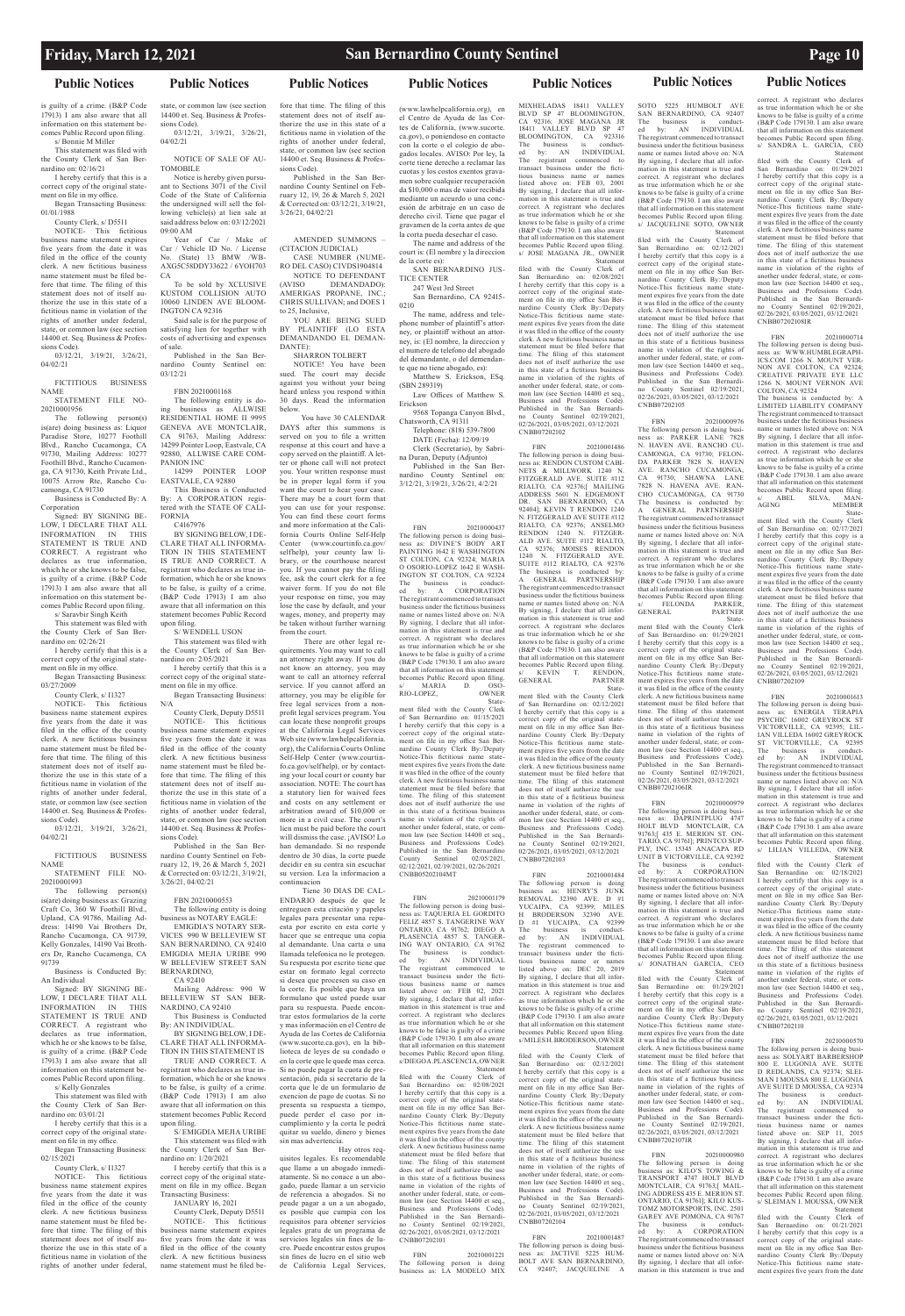The business

**Public Notices Public Notices Public Notices Public Notices Public Notices Public Notices Public Notices**

FBN 20210000555 The following person is doing business as: THE BIRRIA FAC-TORY 2294 BRADFORD AVE HIGHLAND, CA 92346; MARCO A CHAVEZ 2294 BRADFORD AVE HIGHLAND, CA 92346 The business is conduct-ed by: AN INDIVIDUAL The registrant commenced to transact business under the fictitious business name or names listed above on: JAN 01, 2021 By signing, I declare that all infor-mation in this statement is true and correct. A registrant who declares as true information which he or she knows to be false is guilty of a crime (B&P Code 179130. I am also aware that all information on this statement becomes Public Record upon filing. MARCO A CHAVEZ

it was filed in the office of the county clerk. A new fictitious business names statement must be filed before that time. The filing of this statement does not of itself authorize the use in this state of a fictitious business name in violation of the rights of<br>another under federal, state, or comanother under federal, state, or com-mon law (see Section 14400 et seq., Business and Professions Code). Published in the San Bernardino County Sentinel 02/19/2021, 02/26/2021, 03/05/2021, 03/12/2021 CNBB07202111IR

 State-ment filed with the County Clerk of San Bernardino on: 01/20/2021 I hereby certify that this copy is a correct copy of the original state-ment on file in my office San Ber-nardino County Clerk By:/Deputy Notice-This fictitious name statement expires five years from the date it was filed in the office of the county clerk. A new fictitious business name statement must be filed before that time. The filing of this statement does not of itself authorize the use in this state of a fictitious business name in violation of the rights of another under federal, state, or common law (see Section 14400 et seq., Business and Professions Code). Published in the San Bernardino County Sentinel 02/19/2021, 02/26/2021, 03/05/2021, 03/12/2021 CNBB07202112IR

FBN 20210000828 The following person is doing business as: A MIRROR IM-AGE WINDOW TINT 27621 TEMPLE STREET HIGH-LAND, CA 92346; BENJAMIN P MUNOZ 27621 TEMPLE STREET HIGHLAND, CA 92346 The business is conduct-ed by: AN INDIVIDUAL The registrant commenced to transact business under the fictitious business name or names listed above on: APR 28, 2011 By signing, I declare that all information in this statement is true and correct. A registrant who declares as true information which he or she knows to be false is guilty of a crime (B&P Code 179130. I am also aware that all information on this statement becomes Public Record upon filing. s/ BENJAMIN P. MUNOZ, OWNER

 Statement filed with the County Clerk of San Bernardino on: 01/27/2021 I hereby certify that this copy is a correct copy of the original state-ment on file in my office San Ber-nardino County Clerk By:/Deputy Notice-This fictitious name statement expires five years from the date it was filed in the office of the county clerk. A new fictitious business name statement must be filed before that time. The filing of this statement does not of itself authorize the use in this state of a fictitious business name in violation of the rights of another under federal, state, or common law (see Section 14400 et seq., Business and Professions Code). Published in the San Bernardino County Sentinel 02/19/2021, 02/26/2021, 03/05/2021, 03/12/2021 CNBB07202113IR

FBN 20210000804 The following person is doing busi-ness as: MOUNTAIN HIGH WATER STORE 586 W FOOTHILL BLVD RIALTO, CA 92376; AUDELINA D MONTERROSO 586 W FOOTHILL BLVD RIALTO, CA 92376; RENE D MONTERROSO 586 W FOOT-HILL BLVD RIALTO, CA 92376 The business is conducted<br>by: A MARRIED COUPLE by: A MARRIED COUPLE The registrant commenced to transact business under the fictitious business name or names listed above on: N/A

By signing, I declare that all infor-mation in this statement is true and correct. A registrant who declares as true information which he or she knows to be false is guilty of a crime (B&P Code 179130. I am also aware that all information on this statement becomes Public Record upon filing. s/ AUDELINA D. MON-TERROSO, WIFE

 Statement filed with the County Clerk of San Bernardino on: 01/27/2021 I hereby certify that this copy is a correct copy of the original state-ment on file in my office San Ber-nardino County Clerk By:/Deputy Notice-This fictitious name statement expires five years from the date it was filed in the office of the county clerk. A new fictitious business name statement must be filed before that time. The filing of this statement does not of itself authorize the use in this state of a fictitious business name in violation of the rights of another under federal, state, or common law (see Section 14400 et seq., Business and Professions Code). Published in the San Bernardi no County Sentinel 02/19/2021,

name or names listed above on: N/A By signing, I declare that all infor-mation in this statement is true and correct. A registrant who declares as true information which he or she knows to be false is guilty of a crime (B&P Code 179130. I am also aware that all information on this statement becomes Public Record upon filing. s/ JEFFREY SANDEZ, OWNER

02/26/2021, 03/05/2021, 03/12/2021 CNBB07202114MT

FBN 20210000857 The following person is doing busi-ness as: A-C FLOWERS 421 UNION DR APT 108 LOS ANGELES, CA 90017; ANA C MARTINEZ MENDEZ 421 UNION DR APT 108 LOS ANGELES, CA 90017 The business is conduct-ed by: AN INDIVIDUAL The registrant commenced to transact business under the fictitious business name or names listed above on: N/A By signing, I declare that all information in this statement is true and correct. A registrant who declares as true information which he or she knows to be false is guilty of a crime (B&P Code 179130. I am also aware that all information on this statement becomes Public Record upon filing. s/ ANA C. MARTI-NEZ MENDEZ, OWNER Statement filed with the County Clerk of

> Statement filed with the County Clerk of San Bernardino on: 02/08/2021 I hereby certify that this copy is a correct copy of the original state-ment on file in my office San Ber-nardino County Clerk By:/Deputy Notice-This fictitious name statement expires five years from the date it was filed in the office of the county clerk. A new fictitious business namely statement must be filed before that time. The filing of this statement does not of itself authorize the use in this state of a fictitious business name in violation of the rights of another under federal, state, or common law (see Section 14400 et seq.

San Bernardino on: 01/28/2021 I hereby certify that this copy is a correct copy of the original state-ment on file in my office San Bernardino County Clerk By:/Deputy Notice-This fictitious name statement expires five years from the date it was filed in the office of the county clerk. A new fictitious business name statement must be filed before that time. The filing of this statement does not of itself authorize the use in this state of a fictitious business name in violation of the rights of another under federal, state, mon law (see Section 14400 et seq., Business and Professions Code). Published in the San Bernardino County Sentinel 02/19/2021, 02/26/2021, 03/05/2021, 03/12/2021 CNBB07202115MT

> FBN<br>The following person is doing<br>business as: RENDON CUSTOM<br>CABINETS & MILLWORK 1240<br>N. FITZGERALD AVE. SUITE<br># 112 RIALTO, CA 92376;[ MAILING ADDRESS 5601 N.<br>EDGEMONT DR. SAN BER-<br>NARDINO, CA 92404]; KEVIN<br>T RENDON 1240 N. FITZGER-<br>ALD AVE. SUITE #112 RIALTO,<br>CA 92376; ANSELMO RENDON<br>1240 N. FITZGERALLD AVE. SUITE #112 RIALTO, CA 92376

The business is conducted by: A GENERAL PARTNERSHIP The registrant commenced to transact business under the fictitious business name or names listed above on: N/A By signing, I declare that all information in this statement is true and correct. A registrant who declares as true information which he or she knows to be false is guilty of a crime<br>
(B&P Code 179130. I am also aware<br>
becomes Public Record upon filing.<br>
s/ KEVIN T. RENDON,<br>
GENERAL PARTNER<br>
GENERAL

FBN 20210000619 The following person is doing business as: LOPEZ TRUCK-ING 1210 GOULD ST SAN BER-NARDINO, CA 92408; MARIA D ESPINOZA 1210 GOULD ST SAN BERNARDINO, CA 924 LUIS A LOPEZ 1210 GOULD ST SAN BERNARDINO, CA 92408 The business is conducted by: A GENERAL PARTNERSHIP A GENERAL INVESTIGATION The registrant commenced to transact business under the fictitious business name or names listed above on: OCT 01, 2016 By signing, I declare that all information in this statement is true and correct. A registrant who declares as true information which he or she knows to be false is guilty of a crime (B&P Code 179130. I am also aware that all information on this statement becomes Public Record upon filing. s/ MARIA D ESPINOZA, GENERAL PARTNER becomes Public Record upon filing. s/ LOUIS BROWN III, OWNER<br>Statement

 State-ment filed with the County Clerk of San Bernardino on: 01/22/2021 I hereby certify that this copy is a correct copy of the original state-ment on file in my office San Ber-nardino County Clerk By:/Deputy Notice-This fictitious name statement expires five years from the date it was filed in the office of the county clerk. A new fictitious business namely statement must be filed before that time. The filing of this statement does not of itself authorize the use in this state of a fictitious business name in violation of the rights of another under federal, state, or common law (see Section 14400 et seq.<br>Business and Professions Code) Business and Professions Code). Published in the San Bernardi-no County Sentinel 02/19/2021, 02/26/2021, 03/05/2021, 03/12/2021 CNBB07202116MT

FBN 20210000636 The following person is doing business as: RICH AND FAMOUS BAR-BERSHOP 5480 PHIADELPHIA ST UNIT H CHINO, CA 91710; CHAR-LIE GARCIA 5480 PHILADEL-PHIA ST UNIT H CHINO, CA 91710 The business is conduct-ed by: AN INDIVIDUAL The registrant commenced to transact business under the fictitious business name or names listed above on: N/A By signing, I declare that all infor-mation in this statement is true and correct. A registrant who declares as true information which he or she knows to be false is guilty of a crime (B&P Code 179130. I am also aware that all information on this statement becomes Public Record upon filing. s/ CHARLIE GARCIA, OWNER

FBN 20210001484<br>The following person is doing<br>business as: HENRY'S JUNK<br>REMOVAL 32390 AVE D. #1<br>YUCAIPA, CA 92399; MILES<br>H BRODERSON 32390 AVE<br>D. #1 YUCAIPA, CA 92399 The business is conduct-ed by: AN INDIVIDUAL The registrant commenced to transact business under the fictitious business name or names listed above on: DEC 20, 2019 By signing, I declare that all information in this statement is true and correct. A registrant who declares as true information which he or she knows to be false is guilty of a crime (B&P Code 179130. I am also aware that all information on this statement hes Public Record upon filing s/ MILES H. BRODERSON, OWNER

FBN 20210000835 The following person is doing business as: CALDEZ HOMES 580 W 33RD ST SAN BER-NARDINO, CA 92405; JEF-FREY SANDEZ 580 W 33RD ST SAN BERNARDINO, CA 92405 The business is conduct-ed by: AN INDIVIDUAL The registrant commenced to transact

# business under the fictitious business

 Statement filed with the County Clerk of San Bernardino on: 01/27/2021 I hereby certify that this copy is a correct copy of the original state-ment on file in my office San Ber-nardino County Clerk By:/Deputy Notice-This fictitious name statement expires five years from the date it was filed in the office of the county clerk. A new fictitious business name statement must be filed before that time. The filing of this statement does not of itself authorize the use in this state of a fictitious business name in violation of the rights of another under federal, state, or common law (see Section 14400 et seq., Business and Professions Code). Published in the San Bernardino County Sentinel 02/19/2021, 02/26/2021, 03/05/2021, 03/12/2021

> FBN 20210001050 The following person is do-ing business as: LA COCINA DE YAYA 372 W 32RD ST SAN BERNARDINO, CA 92405; IDA-LIA C BAHENA 372 W 32RD ST SAN BERNARDINO, CA 92405 The business is conduct-ed by: AN INDIVIDUAL The registrant commenced to transact business under the fictitious business name or names listed above on: N/A By signing, I declare that all information in this statement is true and correct. A registrant who declares as true information which he or she knows to be false is guilty of a crime (B&P Code 179130. I am also aware that all information on this statement becomes Public Record upon filing. s/ IDALIA C. BAHENA, OWNER **Statement**

 Statement filed with the County Clerk of San Bernardino on: 01/22/2021 I hereby certify that this copy is a correct copy of the original state-ment on file in my office San Ber-nardino County Clerk By:/Deputy Notice-This fictitious name statement expires five years from the date it was filed in the office of the county clerk. A new fictitious business name statement must be filed before that time. The filing of this statement does not of itself authorize the use in this state of a fictitious business name in violation of the rights of<br>another under federal, state, or comanother under federal, state, or com-mon law (see Section 14400 et seq., Business and Professions Code). Published in the San Bernardino County Sentinel 02/19/2021, 02/26/2021, 03/05/2021, 03/12/2021 CNBB07202117MT clerk. A new fictitious business name

CNBB07202118MT FBN 20210001244 The following person is doing business as: KARE 12478 MAM-MOTH DR VICTORVILLE, CA 92392; KARELY CARRILLO ROMAN 12478 MAMMOTH DR VICTORVILLE, CA 92392 The business is conduct-ed by: AN INDIVIDUAL The registrant commenced to transact business under the fictitious business name or names listed above on: N/A By signing, I declare that all information in this statement is true and correct. A registrant who declares as true information which he or she knows to be false is guilty of a crime (B&P Code 179130. I am also aware that all information on this statement becomes Public Record upon filing. s/ KARELY CARRIL-LO ROMAN, OWNER

Business and Professions Code). Published in the San Bernardino County Sentinel 02/26/2021, 03/05/2021, 03/12/2021, 03/19/2021 CNBB08202101EM

 State-ment filed with the County Clerk of San Bernardino on: 02/12/2021 I hereby certify that this copy is a correct copy of the original state-ment on file in my office San Ber-nardino County Clerk By:/Deputy Notice-This fictitious name statement expires five years from the date it was filed in the office of the county

statement must be filed before that time. The filing of this statement does not of itself authorize the use in this state of a fictitious business name in violation of the rights of another under federal, state, or comanother under redevial, 2000, 2011, 2016 Business and Professions Code). Published in the San Bernardino County Sentinel 02/26/2021, 03/05/2021, 03/12/2021, 03/19/2021 CNBB08202102IR

FBN 20210001257 The following person is doing business as: B & B TRUCK-ING 821 WINDSONG LN SAN JACINTO, CA 92582; LOUIS BROWN III 821 WINDSONG LN SAN JACINTO, CA 92582 The business is conduct-ed by: AN INDIVIDUAL The registrant commenced to transact business under the fictitious business name or names listed above on: N/A By signing, I declare that all information in this statement is true and correct. A registrant who declares as true information which he or she knows to be false is guilty of a crime (B&P Code 179130. I am also aware that all information on this statement

 Statement filed with the County Clerk of San Bernardino on: 02/09/2021 I hereby certify that this copy is a correct copy of the original state-ment on file in my office San Ber-nardino County Clerk By:/Deputy Notice-This fictitious name statement expires five years from the date it was filed in the office of the county clerk. A new fictitious business name statement must be filed before that time. The filing of this statement does not of itself authorize the use in this state of a fictitious business name in violation of the rights of another under federal, state, or common law (see Section 14400 et seq. Business and Professions Code). Published in the San Bernardino County Sentinel 02/26/2021, 03/05/2021, 03/12/2021, 03/19/2021 CNBB08202103IR

ed by: AN INDIVIDUAL<br>The registrant commenced to registrant commenced to transact business under the fictitious business name or names listed above on: 01/01/2020 By signing, I declare that all information in this statement is true and correct. A registrant who declares as true information which he or she knows to be false is guilty of a crime (B&P Code 179130. I am also aware that all information on this statement becomes Public Record upon filing. s/ MAXINE KINCADE, OWNER State-ment filed with the County Clerk of San Bernardino on: 03/01/2021 I hereby certify that this copy is a correct copy of the original statement on file in my office San Bernardino County Clerk By:/Deputy Notice-This fictitious name statement expires five years from the date it was filed in the office of the county clerk. A new fictitious business name statement must be filed before that time. The filing of this statement does not of itself authorize the use in this state of a fictitious business name in violation of the rights of another under federal, state, or common law (see Section 14400 et seq., Business and Professions Code). Published in the San Bernardino County Sentinel 03/12/2021, 03/19/2021, 03/26/2021, 04/02/2021

FBN 20210001253 The following person is doing busi-ness as: GOMAR TRANSPORTAT 1231 W. 19TH ST. SAN BERNARDI-NO, CA 92411; RODRIGO A GO-MAR-MARTINEZ 1231 W. 19TH ST. SAN BERNARDINO, CA 92411 The business is conduct-ed by: AN INDIVIDUAL The registrant commenced to transact business under the fictitious business name or names listed above on: N/A By signing, I declare that all information in this statement is true and correct. A registrant who declares as true information which he or she knows to be false is guilty of a crime (B&P Code 179130. I am also aware that all information on this statement becomes Public Record upon filing. s/ RODRIGO A. GOMARR-MARTINEZ, OWNER

> as true information which he or she becomes Public Record upon filing. s/ JONATHAN VALEN-CIA-APARICIO, OWNER State

 Statement filed with the County Clerk of San Bernardino on: 02/09/2021 San Bernardino on: 02/09/2021<br>I hereby certify that this copy is a correct copy of the original state-ment on file in my office San Ber-nardino County Clerk By:/Deputy Notice-This fictitious name state-ment expires five years from the date it was filed in the office of the county clerk. A new fictitious business name statement must be filed before that time. The filing of this statement does not of itself authorize the use<br>in this state of a fictitious business in this state of a fictitious business name in violation of the rights of another under federal, state, or common law (see Section 14400 et seq., Business and Professions Code). Published in the San Bernardino County Sentinel 02/26/2021, 03/05/2021, 03/12/2021, 03/19/2021 CNBB08202104IR

> FBN 20210001864 The following person is doing business as: A.S. CLEANING

 Statement filed with the County Clerk of San Bernardino on: 02/04/2021 I hereby certify that this copy is a correct copy of the original state-ment on file in my office San Bernardino County Clerk By:/Deputy Notice-This fictitious name state-ment expires five years from the date it was filed in the office of the county clerk. A new fictitious business nam statement must be filed before that time. The filing of this statement does not of itself authorize the use in this state of a fictitious business name in violation of the rights of another under federal, state, or com-mon law (see Section 14400 et seq., Business and Professions Code). Published in the San Bernardino<br>County Sentinel 02/26/2021 County Sentinel 02/26/2021, 03/05/2021, 03/12/2021, 03/19/2021 CNBB08202105IR

FBN 2021001156 The following person is doing business as: LET'S GO 3200 E. GUASTI RD. SUITE 746 ONTARIO, CA 91761;[ MAILING ADDRESS 12442 LIME PL. CHINO, CA 91710]; DU-NAMIS ALLIANCE LLC 12442 LIME PL. CHINO, CA 91710 The business is conducted by: A LIMITED LIABILITY COMPANY The registrant commenced to transact business under the fictitious business name or names listed above on: DEC 13, 2020 By signing, I declare that all information in this statement is true and correct. A registrant who declares as true information which he or she knows to be false is guilty of a crime (B&P Code 179130. I am also aware that all information on this statement becomes Public Record upon filing. s/ JAMES TUTHILL, PRESIDENT State-ment filed with the County Clerk of San Bernardino on: 02/05/2021 I hereby certify that this copy is a correct copy of the original state-ment on file in my office San Bernardino County Clerk By:/Deputy Notice-This fictitious name state-ment expires five years from the date it was filed in the office of the county clerk. A new fictitious business nam statement must be filed before that

time. The filing of this statement does not of itself authorize the use in this state of a fictitious business name in violation of the rights of another under federal, state, or common law (see Section 14400 et seq., Business and Professions Code). Published in the San Bernardino<br>County Sentinel 02/26/2021 County Sentinel 02/26/2021, 03/05/2021, 03/12/2021, 03/19/2021 CNBB08202106IR

FBN 20210001041 The following person is doing business as: ACE PLUS TUTOR-ING 1419 NORTHVIEW PLACE REDLANDS, CA 92374; ADRI-AN N CRUZ 1419 NORTHVIEW PLACE REDLANDS, CA 92374 The business is conducted<br>
ed by: AN INDIVIDUAL<br>
The registrant commenced to transact<br>
business under the fictitious business name or names listed above on: N/A By signing, I declare that all infor-mation in this statement is true and correct. A registrant who declares as true information which he or she knows to be false is guilty of a crime (B&P Code 179130. I am also aware that all information on this statement becomes Public Record upon filing. s/ ADRIAN N. CRUZ, OWNER

 Statement filed with the County Clerk of San Bernardino on: 02/02/2021 I hereby certify that this copy is a correct copy of the original state-ment on file in my office San Bernardino County Clerk By:/Deputy Notice-This fictitious name statement expires five years from the date it was filed in the office of the county clerk. A new fictitious business name statement must be filed before that time. The filing of this statement does not of itself authorize the use in this state of a fictitious business name in violation of the rights of another under federal, state, or common law (see Section 14400 et seq., Business and Professions Code). Published in the San Bernardino County Sentinel 02/26/2021, 03/05/2021, 03/12/2021, 03/19/2021 CNBB08202107MT

filed with the County Clerk of San Bernardino on: 02/02/2021 I hereby certify that this copy is a correct copy of the original state-ment on file in my office San Bernardino County Clerk By:/Deputy Notice-This fictitious name statement expires five years from the date it was filed in the office of the county clerk. A new fictitious business nan statement must be filed before that time. The filing of this statement does not of itself authorize the use in this state of a fictitious business name in violation of the rights of another under federal, state, or common law (see Section 14400 et seq. Business and Professions Code). Published in the San Bernardino County Sentinel 02/26/2021, 03/05/2021, 03/12/2021, 03/19/2021 CNBB08202108MT

FBN 20210001151 The following person is doing business as: H & M TRANS-PORTATION 2276 MOUNTAIN WOODS ST COLTON, CA 92324;[ MAILING ADDRESS P.O BOX 10253 SAN BERNARDINO, CA 92374]; HENRY P CERVANTEZ 2276 MOUNTAIN WOODS ST COLTON, CA 92324; MICHAEL A NEGRETE 2276 MOUNTAIN WOODS ST COLTON, CA 92324 The business is conducted by: A GENERAL PARTNERSHIP The registrant commenced to transact business under the fictitious business name or names listed above on: N/A By signing, I declare that all information in this statement is true and correct. A registrant who declares as true information which he or she knows to be false is guilty of a crime (B&P Code 179130. I am also aware that all information on this statement becomes Public Record upon filing.<br>s/ HENRY P. CERVANs/ HENRY P. CERVAN-TEZ, GENERAL PARTNER State-ment filed with the County Clerk of San Bernardino on: 02/04/2021 I hereby certify that this copy is a correct copy of the original state-ment on file in my office San Ber-nardino County Clerk By:/Deputy Notice-This fictitious name statement expires five years from the date it was filed in the office of the county clerk. A new fictitious business name statement must be filed before that time. The filing of this statement does not of itself authorize the use in this state of a fictitious business name in violation of the rights of another under federal, state, or common law (see Section 14400 et seq., Business and Professions Code). Published in the San Bernardin County Sentinel 02/26/2021, 03/05/2021, 03/12/2021, 03/19/2021 CNBB08202109IR

FBN 20210001609 The following person is doing busi-ness as: WWW.HUMBLEGRAPH-ICS.COM; HUMBLE MEDIA 1266 N. MOUNT AVE COLTON, CA 92324; CREATIVE PRIVATE EYE LLC 1266 N. MOUNT VER-NON AVE COLTON, CA 92324 The business is conducted by: A LIMITED LIABILITY COMPANY The registrant commenced to transact business under the fictitious business name or names listed above on: N/A By signing, I declare that all information in this statement is true and correct. A registrant who declares as true information which he or she knows to be false is guilty of a crime (B&P Code 179130. I am also aware that all information on this statement becomes Public Record upon filing. s/ ABEL SILVA,<br>AGING MEMBER Statement filed with the County Clerk of San Bernardino on: 02/17/2021 I hereby certify that this copy is a

correct copy of the original state-ment on file in my office San Ber-nardino County Clerk By:/Deputy Notice-This fictitious name statement expires five years from the date it was filed in the office of the county clerk. A new fictitious business name statement must be filed before that time. The filing of this statement does not of itself authorize the use in this state of a fictitious business name in violation of the rights of another under federal, state, or common law (see Section 14400 et seq. Business and Professions Code). Published in the San Bernardino County Sentinel 02/26/2021, 03/05/2021, 03/12/2021, 03/19/2021 CNBB08202110IR

FBN 20210001870 The following person is doing business as: AUTO PARTS SO-LUTION 17460 ORANGE WAY FONTANA, CA 92335; MA-SALVA LLC 13581 FOXGLOVE WAY SAN DIEGO, CA 92130 The business is conducted by: A LIMITED LIABILITY COMPANY The registrant commenced to transact business under the fictitious business name or names listed above on: N/A By signing, I declare that all infor-mation in this statement is true and correct. A registrant who declares as true information which he or she knows to be false is guilty of a crime (B&P Code 179130. I am also aware that all information on this statement becomes Public Record upon filing. s/ ABEL A. SALVADOR, MANAGING MEMBER

 State-ment filed with the County Clerk of San Bernardino on: 02/24/2021 I hereby certify that this copy is a correct copy of the original state-ment on file in my office San Bernardino County Clerk By:/Deputy Notice-This fictitious name state-ment expires five years from the date it was filed in the office of the county clerk. A new fictitious business name statement must be filed before that time. The filing of this statement does not of itself authorize the use in this state of a fictitious business name in violation of the rights of another under federal, state, or com-mon law (see Section 14400 et seq., Business and Professions Code). Published in the San Bernardino<br>County Sentinel 02/26/2021 County Sentinel 02/26/2021, 03/05/2021, 03/12/2021, 03/19/2021 CNBB08202111IR

FBN 20210001817 The following person is doing busi-ness as: THERAVILLE COUNSEL-ING SERVICE A LCSW CORP. 155 W. HOSPITALITY LN. SUITE 245 SAN BERNARDINO, 92408;[ MAILING ADDRESS P.O BOX 559 BEAUMONT, CA 92223]; THERAVILLE COUNSELING SERVICES, A LICENSED CLINI-CAL WORKER CORP. 155 W. HOSPITALITY LANE, SUITE 245 SAN BERNARDINO, CA 92408<br>The business is conduct-The business is conduct-ed by: A CORPORATION The registrant commenced to transact business under the fictitious business name or names listed above on: 02/24/2020 By signing, I declare that all information in this statement is true and correct. A registrant who declares as true information which he or she knows to be false is guilty of a crime (B&P Code 179130. I am also aware that all information on this statement becomes Public Record upon filing. s/ CRYSTAL V. BURNS, CEO Statement filed with the County Clerk of San Bernardino on: 02/23/2021 I hereby certify that this copy is a correct copy of the original state-ment on file in my office San Bernardino County Clerk By:/Deputy Notice-This fictitious name state-ment expires five years from the date it was filed in the office of the county clerk. A new fictitious business name statement must be filed before that time. The filing of this statement does not of itself authorize the use in this state of a fictitious business name in violation of the rights of another under federal, state, or com-mon law (see Section 14400 et seq., Business and Professions Code). Published in the San Bernardino County Sentinel 02/26/2021, 03/05/2021, 03/12/2021, 03/19/2021 CNBB08202112IR

FBN 20210002014 The following person is doing business as: MAMA'S THREADS 565 VICTORIA ST SAN BER-NARDINO, CA 92410; MAXINE A KINCADE 585 VICTORIA ST SAN BERNARDINO, CA 92410 CNBB10202101IR

FBN 20210001977 The following person is do-ing business as: A2Z UPLAND 560 N. MOUNTAIN AVE. SUITE C UPLAND, CA 91786; SULAYMAN J ALDAWI AL-NADER 1014 W. ARROW HWY APT. B UPLAND, CA 91786 The business is conduct-ed by: AN INDIVIDUAL

The registrant commenced to transact business under the fictitious business name or names listed above on: By signing, I declare that all infor-mation in this statement is true and correct. A registrant who declares as true information which he or she knows to be false is guilty of a crime (B&P Code 179130. I am also aware that all information on this statement becomes Public Record upon filing. s/ SULAYMAN J. AL-DAWI ALNADER, OWNER Statement filed with the County Clerk of San Bernardino on: 02/26/2021 I hereby certify that this copy is a correct copy of the original statement on file in my office San Bernardino County Clerk By:/Deputy Notice-This fictitious name statement expires five years from the date it was filed in the office of the county clerk. A new fictitious business name statement must be filed before

that time. The filing of this statement does not of itself authorize the use in this state of a fictitious business name in violation of the rights of another under federal, state, or common law (see Section 14400 et seq., Business and Professions Code). Published in the San Bernardino County Sentinel 03/12/2021, 03/19/2021, 03/26/2021, 04/02/2021 CNBB10202102IR

FBN 20210001625 The following person is doing business as: EL PEQUENO GIGANTE USA 15877 FLAMINGO DR FON-TANA, CA 92337; JONATHAN VA-LENCIA APARICIO 15877 FLA-MINGO DR FONTANA, CA 92337 The business is conduct-ed by: AN INDIVIDUAL The registrant commenced transact business under the fictitious business name or names listed above on: JAN 01, 2021 By signing, I declare that all information in this statement is true and correct. A registrant who declares knows to be false is guilty of a crime (B&P Code 179130. I am also aware that all information on this statement ment filed with the County Clerk of San Bernardino on: 02/18/2021 I hereby certify that this copy is a correct copy of the original statement on file in my office San Bernardino County Clerk By:/Deputy Notice-This fictitious name statement expires five years from the date it was filed in the office of the county clerk. A new fictitious business name statement must be filed before that time. The filing of this statement does not of itself authorize the use in this state of a fictitious business name in violation of the rights of another under federal, state, or common law (see Section 14400 et seq. Business and Professions Code). Published in the San Bernardino<br>County Sentinel 03/12/2021. County Sentinel 03/12/2021, 03/19/2021, 03/26/2021, 04/02/2021 CNBB10202103CH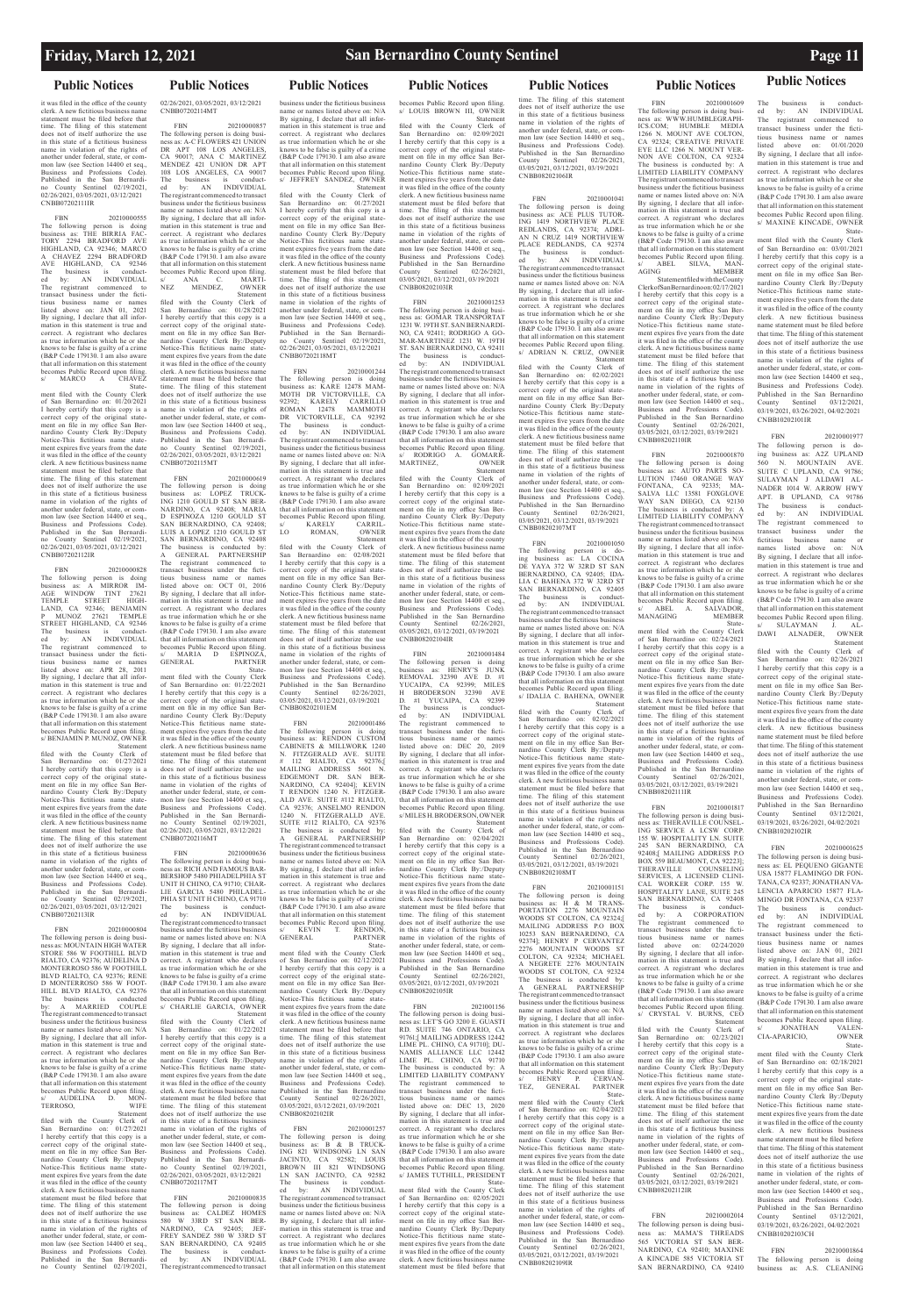SERVICES 15116 FOX RIDGE DR FONTANA, CA 92336; AN-GELICA SOTELO 15116 FOX RIDGE DR FONTANA, CA 92336 The business is conduct-ed by: AN INDIVIDUAL The registrant commenced to transact business under the fictitious business name or names listed above on: FEB 17, 2021 By signing, I declare that all information in this statement is true and correct. A registrant who declares as true information which he or she knows to be false is guilty of a crime (B&P Code 179130. I am also aware that all information on this statement becomes Public Record upon filing. s/ ANGELICA SOTELO, OWNER

Published in the San Bernardino<br>County Sentinel 03/12/2021. County Sentinel 03/19/2021, 03/26/2021, 04/02/2021 CNBB10202104IR

 State-ment filed with the County Clerk of San Bernardino on: 02/24/2021 I hereby certify that this copy is a correct copy of the original statement on file in my office San Bernardino County Clerk By:/Deputy Notice-This fictitious name statement expires five years from the date it was filed in the office of the county clerk. A new fictitious business name statement must be filed before that time. The filing of this statement does not of itself authorize the use in this state of a fictitious business name in violation of the rights of another under federal, state, or common law (see Section 14400 et seq., Business and Professions Code).

FBN 20210001821 The following person is doing business as: LOS MANIACOS TACOS<sup>,</sup> LMT 15116 FOX RIDGE DR FON-TANA, CA 92336;[ MAILING ADDRESS 311 W CIVIC CEN-TER DR SANTA ANA, CALIF 92701]; JONATHAN SOTELO 15116 FOXRIDGE DR FONT-TANA, CA 92336; MANUEL GURROLA ALEMAN 15116 FOX RIDGE DR FONTANA, CA 92336 The business is conducted by: A GENERAL PARTNERSHIP The registrant commenced to transact business under the fictitious business name or names listed above on: FE\B 17, 2021 By signing, I declare that all information in this statement is true and correct. A registrant who declares as true information which he or she knows to be false is guilty of a crime (B&P Code 179130. I am also aware that all information on this statement becomes Public Record upon filing.<br>s/ JONATHAN SOTELO. es ruone .<br>JONATHAN GENERAL PARTNER

 State-ment filed with the County Clerk of San Bernardino on: 02/23/2021 I hereby certify that this copy is a correct copy of the original statement on file in my office San Bernardino County Clerk By:/Deputy Notice-This fictitious name statement expires five years from the date it was filed in the office of the county clerk. A new fictitious business name statement must be filed before that time. The filing of this statement does not of itself authorize the use in this state of a fictitious business name in violation of the rights of another under federal, state, or common law (see Section 14400 et seq., Business and Professions Code). Published in the San Bernardino County Sentinel 03/12/2021, 03/19/2021, 03/26/2021, 04/02/2021 CNBB10202105CH

FBN 20210001750 The following person is doing business as: EMPIRE AUTO GLASS 6322 ACORN CIR SAN BER-NARDINO, CA 92407;[ MAIL-ING ADDRESS 311 W CIVIC CENTER DR SANTA ANA, CA 92701]; JHONY Y ALVAREZ AGUIRRE 6322 ACORN CIR SAN BERNARDINO, CA 92407 The business is conduct-ed by: AN INDIVIDUAL The registrant commenced to transact business under the fictitious business name or names listed above on: FEB 12, 2021 By signing, I declare that all information in this statement is true and correct. A registrant who declares as true information which he or she knows to be false is guilty of a crime (B&P Code 179130. I am also aware that all information on this statement becomes Public Record upon filing. s/ JHONY Y ALVA-REZ AGUIRRE, OWNER Statement filed with the County Clerk of San Bernardino on: 02/22/2021 I hereby certify that this copy is a correct copy of the original statement on file in my office San Bernardino County Clerk By:/Deputy Notice-This fictitious name statement expires five years from the date it was filed in the office of the county clerk. A new fictitious business name statement must be filed before that time. The filing of this statement does not of itself authorize the use in this state of a fictitious business name in violation of the rights of

another under federal, state, or common law (see Section 14400 et seq., Business and Professions Code). Published in the San Bernardino County Sentinel 03/12/2021, 03/19/2021, 03/26/2021, 04/02/2021

CNBB10202106CH

FBN 20210002075 The following person is doing busi-ness as: PAYLESS AUTO SALES GROUP 11079 ALDER AVE BLOOMINGTON, CA 92316; AL-FREDO ORTEGA 11079 ALDER AVE BLOOMINGTON, CA 92316 The business is conduct-ed by: AN INDIVIDUAL The registrant commenced to transact business under the fictitious business name or names listed above on: N/A By signing, I declare that all information in this statement is true and correct. A registrant who declares as true information which he or she knows to be false is guilty of a crime (B&P Code 179130. I am also aware that all information on this statement becomes Public Record upon filing. s/ ALFREDO ORTEGA, OWNER

> **Statement** filed with the County Clerk of San Bernardino on: 03/04/2021 I hereby certify that this copy is a correct copy of the original statement on file in my office San Bernardino County Clerk By:/Deputy Notice-This fictitious name statement expires five years from the date it was filed in the office of the county clerk. A new fictitious business name statement must be filed before that time. The filing of this statement does not of itself authorize the use in this state of a fictitious business name in violation of the rights of another under federal, state, or common law (see Section 14400 et seq., Business and Professions Code). Published in the San Bernardino County Sentinel 03/12/2021, 03/19/2021, 03/26/2021, 04/02/2021 CNBB10202110IR

> FBN 20210002207 The following person is doing business as: WILL ORGANICS GREENHOUSE 3170 DEL ROSA AVE SAN BERNARDINO, CA 92404; WILLIAM R DAZA ARIS-TIZABAL 3170 DEL ROSA AVE SAN BERNARDINO, CA 92404 The business is conduct-ed by: AN INDIVIDUAL The registrant commenced to transact business under the fictitious business name or names listed above on: N/A By signing, I declare that all information in this statement is true and correct. A registrant who declares as true information which he or she knows to be false is guilty of a crime (B&P Code 179130. I am also aware that all information on this statement becomes Public Record upon filing. s/ WILLIAM DAZA ARIS-TIZABAL, OWNER

 Statement filed with the County Clerk of San Bernardino on: 03/02/2021 I hereby certify that this copy is a correct copy of the original statement on file in my office San Bernardino County Clerk By:/Deputy Notice-This fictitious name statement expires five years from the date it was filed in the office of the county clerk. A new fictitious business name statement must be filed before that time. The filing of this statement does not of itself authorize the use in this state of a fictitious business name in violation of the rights of another under federal, state, or common law (see Section 14400 et seq. Business and Professions Code). Published in the San Bernardino County Sentinel 03/12/2021, 03/19/2021, 03/26/2021, 04/02/2021 CNBB10202107IR FBN 20210002076

> TIZABAL, OWNER<br>State- State-ment filed with the County Clerk of San Bernardino on: 03/04/2021 I hereby certify that this copy is a correct copy of the original statement on file in my office San Bernardino County Clerk By:/Deputy Notice-This fictitious name statement expires five years from the date it was filed in the office of the county clerk. A new fictitious business name statement must be filed before that time. The filing of this statement does not of itself authorize the use in this state of a fictitious business name in violation of the rights of another under federal, state, or common law (see Section 14400 et seq., Business and Professions Code). Published in the San Bernardino County Sentinel 03/12/2021, 03/19/2021, 03/26/2021, 04/02/2021

The following person is doing business as: VERSACEKINGbusiness as: VERSACEKING-<br>PRODUCTIONS 565 VICTORIA ST SAN BERNARDINO, CA 92410; SHELDON A HEAV-ENS JR 565 VICTORIA ST SAN BERNARDINO, CA 92410 The business is conduct-ed by: AN INDIVIDUAL The registrant commenced to transact business under the fictitious business name or names listed above on: N/A By signing, I declare that all information in this statement is true and correct. A registrant who declares as true information which he or she knows to be false is guilty of a crime (B&P Code 179130. I am also aware that all information on this statement becomes Public Record upon filing. s/ SHELDON A. HEAV-ENS JR, OWNER State-

County Sentinel 03/12/2021, 03/19/2021, 03/26/2021, 04/02/2021 CNBB10202112IR FBN 20210002172 The following person is doing busi-ness as: 1ST CHOICE TRACTOR SERVICES, LLC 7077 BARTON ST SAN BERNARDINO, CA 92404; 1ST CHOICE TRACTOR SERVICE LLC 7077 BARTON ST SAN BERNARDINO, CA 92404 The business is conducted by: A LIMITED LIABILITY COMPANY The registrant commenced to transact business under the fictitious business name or names listed above on: 10/21/2020 By signing, I declare that all information in this statement is true and correct. A registrant who declares as true information which he or she knows to be false is guilty of a crime (B&P Code 179130. I am also aware that all information on this statement becomes Public Record upon filing. ANDRES G. CORTES,<br>NAGING MEMBER MANAGING

ment filed with the County Clerk of San Bernardino on: 03/02/2021 I hereby certify that this copy is a correct copy of the original statement on file in my office San Bernardino County Clerk By:/Deputy Notice-This fictitious name statement expires five years from the date it was filed in the office of the county clerk. A new fictitious business name statement must be filed before that time. The filing of this statement does not of itself authorize the use in this state of a fictitious business name in violation of the rights of another under federal, state, or common law (see Section 14400 et seq. Business and Professions Code). Published in the San Bernardino County Sentinel 03/12/2021, 03/19/2021, 03/26/2021, 04/02/2021 CNBB10202108IR

> Sentinel 03/12/2021 03/19/2021, 03/26/2021, 04/02/2021 CNBB10202114CH

does not of itself authorize the use in this state of a fictitious business name in violation of the rights of another under federal, state, or common law (see Section 14400 et seq., Business and Professions Code). Published in the San Bernardino County Sentinel 03/12/2021, 03/19/2021, 03/26/2021, 04/02/2021 CNBB10202109IR

FBN 20210002236 The following person is doing business as: DANIEL'S BACKYARD BBQ 435 E. MERION ST. ON-TARIO, CA 91761; D & G INVEST-MENTS, INC. 1610 W. LICOLN ST LONG BEACH, CA 90810 The business is conduct-ed by: A CORPORATION The registrant commenced to transact business under the fictitious business name or names listed above on: N/A By signing, I declare that all information in this statement is true and correct. A registrant who declares as true information which he or she knows to be false is guilty of a crime (B&P Code 179130. I am also aware that all information on this statement becomes Public Record upon filing. s/ GIL GARCIA, CEO

FBN 2021002142 The following person is doing business as: MAD-MAN AUTO SALES 189 N. RANCHO AVE. SAN BER-NARDINO, CA 92410; JORGE TERZIAN 189 N. RANCHO AVE. SAN BERNARDINO, CA 92410 The business is conduct-ed by: AN INDIVIDUAL The registrant commenced to transact business under the fictitious business name or names listed above on: N/A By signing, I declare that all information in this statement is true and correct. A registrant who declares as true information which he or she knows to be false is guilty of a crime (B&P Code 179130. I am also aware that all information on this statement becomes Public Record upon filing. s/ JORGE TERZIAN, OWNER State-ment filed with the County Clerk of San Bernardino on: 03/03/2021 I hereby certify that this copy is a correct copy of the original statement on file in my office San Bernardino County Clerk By:/Deputy Notice-This fictitious name statement expires five years from the date it was filed in the office of the county clerk. A new fictitious business name statement must be filed before that time. The filing of this statement CNBB10202111IR correct copy of the original statement on file in my office San Bernardino County Clerk By:/Deputy Notice-This fictitious name state-

2021002347 The following person is doing business as: STERLING TRUCK-ING 3100 BROOKFIELD LOOP<br>APT C BAKERSFIELD, CA C BAKERSFIELD, 93311; RODERICK C STERLING 3100 BROOKFIELD LOOP APT C BAKERSFIELD, CA 93311 The business is conduct-ed by: AN INDIVIDUAL The registrant commenced to transact business under the<br>fictitious business name or business name names listed above on: N/A By signing, I declare that all information in this statement is true and correct. A registrant who declares as true information which he or she knows to be false is guilty of a crime

(B&P Code 179130. I am also aware that all information on this statement becomes Public Record upon filing. s/ RODERICK C. STER<br>LING, OWNER OWNER

The following person is doing business as: TACOS Y MAS 1290 N MT VERNON AVE COLTON, CA 92324; HUMAN-ECTIONS INC 1290 N. MT VER-NON AVE COLTON, CA 92324 The business is conduct-ed by: A CORPORATION The registrant commenced to transact business under the fictitious business name or names listed above on: FEB 01, 2021 By signing, I declare that all information in this statement is true and correct. A registrant who declares as true information which he or she knows to be false is guilty of a crime (B&P Code 179130. I am also aware that all information on this statement becomes Public Record upon filing. s/ JOSE HERNAN-<br>DEZ. PRESIDENT

### **PRESIDENT**  Statement filed with the County Clerk

FBN 20210002221 The following person is doing business as: SMOKY'S 570 W. 4TH ST.

#106 SAN BERNARDINO, CA 92401;[ MAILING ADDRESS;[ 967 KENDALL DR A228 SAN BER-NARDINO, CA 92407]; SMOKY'S INC. 1618 W. VIRGINIA ST SAN BERNARDINO, CA 92411 The business is conduct-ed by: A CORPORATION The registrant commenced to transact business under the fictitious business name or names listed above on: N/A By signing, I declare that all information in this statement is true and correct. A registrant who declares as true information which he or she knows to be false is guilty of a crime (B&P Code 179130. I am also aware that all information on this statement becomes Public Record upon filing. s/ JEFFREY D. THOMAS, CEO Statement filed with the County Clerk of San Bernardino on: 03/04/2021 I hereby certify that this copy is a ment expires five years from the date it was filed in the office of the county clerk. A new fictitious business name statement must be filed before that time. The filing of this statement does not of itself authorize the use in this state of a fictitious business name in violation of the rights of another under federal, state, or common law (see Section 14400 et seq.,

Business and Professions Code). Published in the San Bernardino

State-

ment filed with the County Clerk of San Bernardino on: 03/03/2021 I hereby certify that this copy is a correct copy of the original statement on file in my office San Bernardino County Clerk By:/Deputy Notice-This fictitious name statement expires five years from the date it was filed in the office of the county clerk. A new fictitious business name statement must be filed before that time. The filing of this statement does not of itself authorize the use in this state of a fictitious business name in violation of the rights of another under federal, state, or common law (see Section 14400 et seq. Business and Professions Code). Published in the San Bernardino County Sentinel 03/12/2021, 03/19/2021, 03/26/2021, 04/02/2021 CNBB10202113IR

FBN 20210002172 The following person is doing busi-ness as: EPEDEMIK LABEL 567 EASY H STREET COLTON, CA 92324;[ MAILING ADDRESS 311 W CIVIC CENTER DR SAN-TA ANA, CALIF 92701]; AN-DREW R RAMIREZ 567 EASY H STREET COLTON, CA 92324 The business is conduct-ed by: AN INDIVIDUAL The registrant commenced to transact business under the fictitious business name or names listed above on: FEB 12, 2021 By signing, I declare that all information in this statement is true and correct. A registrant who declares as true information which he or she knows to be false is guilty of a crime (B&P Code 179130. I am also aware that all information on this statement becomes Public Record upon filing. s/ ANDREW RAMIREZ, OWNER

State-

ment filed with the County Clerk of San Bernardino on: 02/26/2021 I hereby certify that this copy is a correct copy of the original statement on file in my office San Bernardino County Clerk By:/Deputy Notice-This fictitious name statement expires five years from the date it was filed in the office of the county clerk. A new fictitious business name statement must be filed before that time. The filing of this statement does not of itself authorize the use in this state of a fictitious business name in violation of the rights of another under federal, state, or common law (see Section 14400 et seq., Business and Professions Code). Published in the San Bernardino

FBN 20210001976 The following person is doing business as: PLATINUM BALLS 12281 BALDY MESA RD VIC-TORVILLE, CA 92392;[ MAILING ADDRESS 311 W CIVIC CENTER DR SANTA ANA, CA 92701]; JOSE O MONTES 12281 BALDY MESA RD VICTORCILLE, CA 92392 The business is conduct-ed by: AN INDIVIDUAL The registrant commenced to transact business under the fictitious business name or names listed above on: AUG 01, 2019 By signing, I declare that all information in this statement is true and correct. A registrant who declares as true information which he or she knows to be false is guilty of a crime (B&P Code 179130. I am also aware that all information on this statement becomes Public Record upon filing. s/ JOSE O MONTES, OWNER State-

## **Public Notices Public Notices Public Notices Public Notices Public Notices Public Notices Public Notices**

mation in this statement is true and correct. A registrant who declares as true information which he or she knows to be false is guilty of a crime (B&P Code 179130. I am also aware that all information on this statement becomes Public Record upon filing. WINDELL C. OSBORNE<br>ANAGING MEMBER MANAGING

ment filed with the County Clerk of San Bernardino on: 02/25/2021 I hereby certify that this copy is a correct copy of the original state-ment on file in my office San Bernardino County Clerk By:/Deputy Notice-This fictitious name statement expires five years from the date it was filed in the office of the county clerk. A new fictitious business name statement must be filed before that time. The filing of this statement does not of itself authorize the use in this state of a fictitious business name in violation of the rights of another under federal, state, or common law (see Section 14400 et seq., Business and Professions Code). Published in the San Bernardino County Sentinel 03/12/2021, 03/19/2021, 03/26/2021, 04/02/2021 CNBB10202115IR

### FBN 20210002060 The following person is doing busi-

ness as: PAPPICUTZ 1861 W VIR-GINIA ST SAN BERNARDINO, CA 92411; MAILING ADDRESS 311 W CIVIC CENTER DR SANTA ANA, CA 92701]; ALFREDO D BONOLA 1861 W VIRGINIA ST SAN BERNARDINO, CA 92411 The business is conduct-ed by: AN INDIVIDUAL The registrant commenced to transact business under the fictitious business name or names listed above on: FEN 23, 2021 By signing, I declare that all information in this statement is true and correct. A registrant who declares as true information which he or she knows to be false is guilty of a crime (B&P Code 179130. I am also aware that all information on this statement becomes Public Record upon filing. s/ ALFREDO D. BONOLA, OWNER

 State-ment filed with the County Clerk of San Bernardino on: 03/02/2021 I hereby certify that this copy is a correct copy of the original state-ment on file in my office San Bernardino County Clerk By:/Deputy Notice-This fictitious name statement expires five years from the date it was filed in the office of the county clerk. A new fictitious business name statement must be filed before that time. The filing of this statement does not of itself authorize the use in this state of a fictitious business name in violation of the rights of another under federal, state, or common law (see Section 14400 et seq., Business and Professions Code). Published in the San Bernardino County Sentinel 03/12/2021, 03/19/2021, 03/26/2021, 04/02/2021 CNBB10202116CH

FBN 20210002349 The following person is do-ing business as: OCCUPATION DECK 2176 APPLEWOOD ST COLTON, CA 92324; CLYDE JA-SON M QUIPANES 2176 APPLE-WOOD ST COLTON, CA 92324 The business is conduct-ed by: AN INDIVIDUAL The registrant commenced to transact business under the business name names listed above on: N/A By signing, I declare that all information in this statement is true and correct. A registrant who declares as true information which he or she knows to be false is guilty of a crime (B&P Code 179130. I am also aware that all information on this statement becomes Public Record upon filing. CLYDE JASON M.<br>MES. OWNER QUIPANES, OWNER

 State-ment filed with the County Clerk of San Bernardino on: 03/09/2021 I hereby certify that this copy is a correct copy of the original statement on file in my office San Bernardino County Clerk By:/Deputy Notice-This fictitious name statement expires five years from the date it was filed in the office of the county clerk. A new fictitious business name statement must be filed before that time. The filing of this statement does not of itself authorize the use in this state of a fictitious business name in violation of the rights of another under federal, state, or common law (see Section 14400 et seq., Business and Professions Code). Published in the San Bernardino<br>County Sentinel 03/12/2021, County Sentinel 03/12/2021, 03/19/2021, 03/26/2021, 04/02/2021 CNBB10202117IR

State-

ment filed with the County Clerk of San Bernardino on: 03/09/2021 I hereby certify that this copy is a correct copy of the original statement on file in my office San Bernardino County Clerk By:/Deputy Notice-This fictitious name statement expires five years from the date it was filed in the office of the county clerk. A new fictitious business name statement must be filed before that time. The filing of this statement does not of itself authorize the use in this state of a fictitious business name in violation of the rights of another under federal, state, or common law (see Section 14400 et seq. Business and Professions Code). Published in the San Bernardino County Sentinel 03/12/2021, 03/19/2021, 03/26/2021, 04/02/2021 CNBB10202118IR

### FBN 20210002434

of San Bernardino on: 03/11/2021 I hereby certify that this copy is a correct copy of the original statement on file in my office San Bernardino County Clerk By:/Deputy Notice-This fictitious name statement expires five years from the date it was filed in the office of the county clerk. A new fictitious business name statement must be filed before that time. The filing of this statement does not of itself authorize the use in this state of a fictitious business name in violation of the rights of another under federal, state, or common law (see Section 14400 et seq. Business and Professions Code). Published in the San Bernardino County Sentinel 03/12/2021, 03/19/2021, 03/26/2021, 04/02/2021 CNBB10202119IR

### FBN 20210001747 The following person is doing business as: POSH COLLECTION 7585 JUNIPER AVE FONTANA, CA 92336; ALMA L URTUZUA-STEGUI-SERVIN 7585 JUNIO-ER AVE FONTANA, CA 92336 The business is conduct-ed by: AN INDIVIDUAL The registrant commenced to

transact business under the fictitious business name or names listed above on: N/A By signing, I declare that all information in this statement is true and correct. A registrant who declares as true information which he or she knows to be false is guilty of a crime (B&P Code 179130. I am also aware that all information on this statement becomes Public Record upon filing. s/ ALMA L URTUZUA-STEGUI-SERVIN, OWNER Statement

filed with the County Clerk of San Bernardino on: 02/22/2021 I hereby certify that this copy is a correct copy of the original statement on file in my office San Bernardino County Clerk By:/Deputy Notice-This fictitious name statement expires five years from the date it was filed in the office of the county clerk. A new fictitious business name statement must be filed before that time. The filing of this statement does not of itself authorize the use in this state of a fictitious business name in violation of the rights of another under federal, state, or common law (see Section 14400 et seq., Business and Professions Code). Published in the San Bernardino<br>County Sentinel 03/12/2021. County Sentinel 03/12/2021, 03/19/2021, 03/26/2021, 04/02/2021 CNBB10202120IR

The following person is doing business as: NEEDFUL THINGS DIS-COUNT STORE 25481 BASELINE STREETHIGHLAND, CA 92410; RIGHT 1 BABY LLC 3547 ROCK BUTTE PLACE PERRIS, CA 92507 The business is conducted by: A LIMITED LIABILITY COMPANY The registrant commenced to transact business under the fictitious business name or names listed above on: N/A By signing, I declare that all infor-

 State-ment filed with the County Clerk of San Bernardino on: 03/02/2021 I hereby certify that this copy is a correct copy of the original statement on file in my office San Bernardino County Clerk By:/Deputy Notice-This fictitious name statement expires five years from the date it was filed in the office of the county clerk. A new fictitious business name statement must be filed before that time. The filing of this statement does not of itself authorize the use in this state of a fictitious business name in violation of the rights of another under federal, state, or common law (see Section 14400 et seq. Business and Professions Code). Published in the San Bernardino County Sentinel 03/12/2021, 03/19/2021, 03/26/2021, 04/02/2021 CNBB10202121MT

FBN 20210001863 The following person is doing business as: ANA GONZALES; ANA GONZALES MAINTENANCE; ANA GONZALES HOUSE CLEANING 9030 CAMPHOR AVE HESPERIA, CA 92345; STEVEN C BENYO 9030 CAM-PHOR AVE HESPERIA, CA 92345 The business is conduct-ed by: AN INDIVIDUAL The registrant commenced to transact business under the<br>fictitious business name or business name names listed above on: N/A By signing, I declare that all information in this statement is true and correct. A registrant who declares as true information which he or she knows to be false is guilty of a crime (B&P Code 179130. I am also aware that all information on this statement becomes Public Record upon filing. s/ STEVEN C BENYO, OWNER

FBN 20210002082 in this state of a fictitious business name in violation of the rights of another under federal, state, or common law (see Section 14400 et seq. Business and Professions Code). Published in the San Bernardino<br>County Sentinel 03/12/2021. County Sentinel 03/12/2021, 03/19/2021, 03/26/2021, 04/02/2021 CNBB10202123MT

 State-ment filed with the County Clerk of San Bernardino on: 02/24/2021 I hereby certify that this copy is a correct copy of the original statement on file in my office San Bernardino County Clerk By:/Deputy Notice-This fictitious name statement expires five years from the date it was filed in the office of the county clerk. A new fictitious business name statement must be filed before that time. The filing of this statement does not of itself authorize the use in this state of a fictitious business name in violation of the rights of another under federal, state, or common law (see Section 14400 et seq. Business and Professions Code). Published in the San Bernardino County Sentinel 03/12/2021, 03/19/2021, 03/26/2021, 04/02/2021 CNBB10202122MT

FBN 20210001744 The following person is doing business as: JOY CARE 27481 SILVER BERRY DR HIGHLAND, CA 92346; JOY O GADO 27481 SILVER BERRY DR HIGHLAND, CA 92346 The business is conduct-ed by: AN INDIVIDUAL The registrant commenced to transact business under the fictitious business name or names listed above on: 3/14/2016 By signing. I declare that all information in this statement is true and correct. A registrant who declares as true information which he or she knows to be false is guilty of a crime (B&P Code 179130. I am also aware that all information on this statement becomes Public Record upon filing. s/ JOY O. GADO, OWNER

 State-ment filed with the County Clerk of San Bernardino on: 02/22/2021 I hereby certify that this copy is a correct copy of the original statement on file in my office San Bernardino County Clerk By:/Deputy Notice-This fictitious name state-

ment expires five years from the date it was filed in the office of the county clerk. A new fictitious business name statement must be filed before that time. The filing of this statement does not of itself authorize the use

FBN 20210001979 The following person is doing business as: JTR ADVISORS 531 3RD ST REDLANDS, CA 92374; JORGE A TEJEDA 3RD ST REDLANDS, CA 92374 The business is conduct-ed by: AN INDIVIDUAL  $The$  registrant commenced transact business under the fictitious business name or names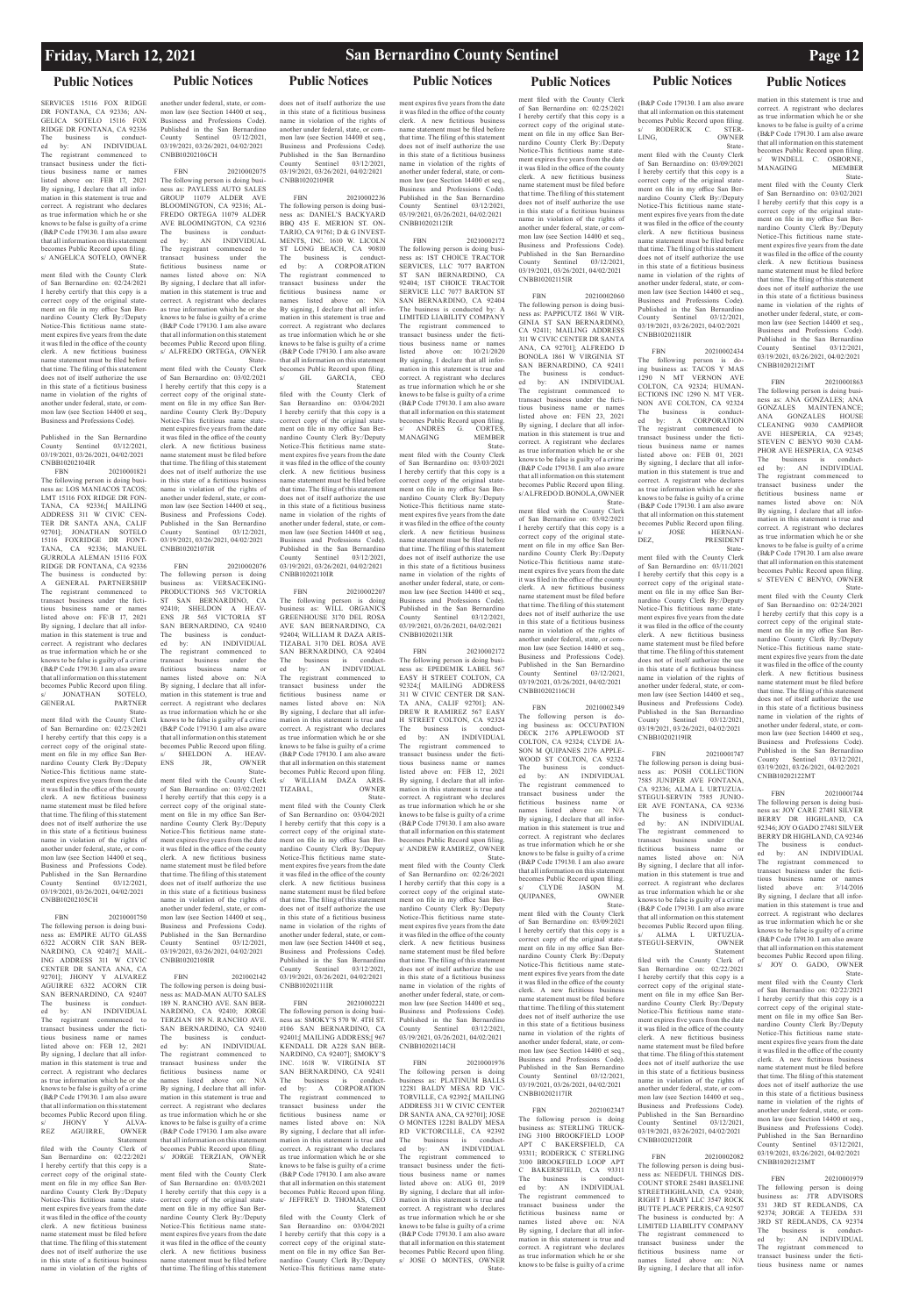listed above on: JAN 15, 2019 By signing, I declare that all information in this statement is true and correct. A registrant who declares as true information which he or she knows to be false is guilty of a crime (B&P Code 179130. I am also aware that all information on this statement becomes Public Record upon filing. s/ JORGE A. TEJEDA, OWNER State-

ment filed with the County Clerk of San Bernardino on: 02/26/2021 I hereby certify that this copy is a correct copy of the original statement on file in my office San Bernardino County Clerk By:/Deputy Notice-This fictitious name statement expires five years from the date it was filed in the office of the county clerk. A new fictitious business name statement must be filed before that time. The filing of this statement does not of itself authorize the use in this state of a fictitious business name in violation of the rights of another under federal, state, or common law (see Section 14400 et seq., Business and Professions Code). Published in the San Bernardino County Sentinel 03/12/2021, 03/19/2021, 03/26/2021, 04/02/2021 CNBB10202124MT

mon law (see Section 14400 et seq. Business and Professions Code). Published in the San Bernardino County Sentinel 03/12/2021, 03/19/2021, 03/26/2021, 04/02/2021 CNBB10202125MT

FBN 20210001929 The following person is doing business as: RIALTO RE-CYCLING CENTER #2 704 E FOOTHILL BLVD RIALTO, CA 92376; BERBER RECYCLING 5251 VINELAND AVE APT 504 NORTH HOLLYWOOD, CA 91601 The business is conducted by: A CORPORATION The registrant commenced to transact business under the fictitious business name or names listed above on: N/A By signing, I declare that all information in this statement is true and correct. A registrant who declares as true information which he or she knows to be false is guilty of a crime (B&P Code 179130. I am also aware that all information on this statement becomes Public Record upon filing.  $\begin{tabular}{ll} $\s/ & \quad \text{ZARUHI} & \quad \text{BER} \\ \text{BERYAN}, & \quad \text{PRESIDENI} \end{tabular}$ PRESIDENT

FBN 20210001980 The following person is doing business as: SOCAL TRANSPORTER 22596 LARK ST GRAND TER-RACE, CA 92313; GREGORY A CHRISTOFFEL 22596 LARK ST GRAND TERRACE, CA 92313 The business is conduct-ed by: AN INDIVIDUAL The registrant commenced to transact business under the fictitious business name or names listed above on: FEB 01, 2021 By signing, I declare that all information in this statement is true and correct. A registrant who declares as true information which he or she knows to be false is guilty of a crime (B&P Code 179130. I am also aware that all information on this statement becomes Public Record upon filing<br>s/ GREGORY A. CHRIST  $s$ / GREGORY A.<br>OFFEL, OWNER Statement

filed with the County Clerk of San Bernardino on: 02/26/2021 I hereby certify that this copy is a correct copy of the original statement on file in my office San Bernardino County Clerk By:/Deputy Notice-This fictitious name statement expires five years from the date it was filed in the office of the county clerk. A new fictitious business name statement must be filed before that time. The filing of this statement does not of itself authorize the use in this state of a fictitious business name in violation of the rights of another under federal, state, or com-

# **Public Notices Public Notices Public Notices Public Notices Public Notices Public Notices Public Notices**

 State-ment filed with the County Clerk of San Bernardino on: 02/25/2021 I hereby certify that this copy is a correct copy of the original statement on file in my office San Bernardino County Clerk By:/Deputy Notice-This fictitious name statement expires five years from the date it was filed in the office of the county clerk. A new fictitious business name statement must be filed before that time. The filing of this statement does not of itself authorize the use in this state of a fictitious business name in violation of the rights of another under federal, state, or common law (see Section 14400 et seq. Business and Professions Code). Published in the San Bernardino County Sentinel 03/12/2021, 03/19/2021, 03/26/2021, 04/02/2021 CNBB10202126MT

> FBN 20210001606 The following person is doing business as: CCS PRO-SERVICES 2160 W. RIALTO AVE SPC 77 SAN BER-NARDINO, CA 92410; IGNACIO LOPEZ-POMPA 2160 W RIALTO AVE SPC 77 SAN BERNARDINO, CA 92410; THOMAS I LOPEZ MOYA 2160 W RIALTO AVE SPC 77 SAN BERNARDINO, CA 92410 The business is conducted A GENERAL PARTNERSHIP<br>The registrant commenced to registrant commenced

FBN 20210001967 The following person is doing business as: TOWN CENTER PERIODONTAL AND IMPLANT SPECIALISTS 10630 TOWN CENTER DRIVE SUITE 125 RANCHO CUCAMONGA, CA 91730; CAITLYN K AFRUN-TI DDS INC 22644 THRUSH STREET GRAND TERRACE, CA 92313; KUNIHIRA DENTAL CORPORATION 25101 HURON STREET LOMA LINDA, CA 92354 The business is conducted by A GENERAL PARTNERSHIP The registrant commenced to transact business under the fictitious business name or names listed above on: N/A

transact business under the<br>fictitious business name or business name or<br>ted above on: N/A names listed above By signing, I declare that all infor-mation in this statement is true and correct. A registrant who declares as true information which he or she knows to be false is guilty of a crime (B&P Code 179130. I am also aware that all information on this statement becomes Public Record upon filing. s/ IGNACIO LOPEZ-POMPA

By signing, I declare that all information in this statement is true and correct. A registrant who declares as true information which he or she knows to be false is guilty of a crime (B&P Code 179130. I am also aware that all information on this statement becomes Public Record upon filing. s/ CAITLYN K AFRUNTI, PRESIDENT OF CAITLYN AF-FRUNTI DDS INC/PARTNER

 State-ment filed with the County Clerk of San Bernardino on: 02/26/2021 I hereby certify that this copy is a correct copy of the original state-ment on file in my office San Bernardino County Clerk By:/Deputy Notice-This fictitious name statement expires five years from the date it was filed in the office of the county clerk. A new fictitious business name statement must be filed before that time. The filing of this statement does not of itself authorize the use in this state of a fictitious business name in violation of the rights of another under federal, state, or common law (see Section 14400 et seq., Business and Professions Code). Published in the San Bernardino County Sentinel 03/12/2021, 03/19/2021, 03/26/2021, 04/02/2021 CNBB10202127MT

FBN 20210001494 The following person is doing business as: NEW SOLUTIONS HOME AND BUILDING MAINTENANCE 5332 KASTANIA WAY FON-TANA, CA 92336;[ MAILING AD-DRESS P.O BOX 2688 FONTANA, CA 92334]; ALL NEW SOLU-TIONS, INC. 1814 W 7TH STREET SAN BERNARDINO, CA 92411 The business is conduct-ed by: A CORPORATION The registrant commenced to<br>transact business under the transact business under the<br>fictitious business name or business name or<br>isted above on: N/A

names listed above on: By signing, I declare that all information in this statement is true and correct. A registrant who declares as true information which he or she knows to be false is guilty of a crime (B&P Code 179130. I am also aware that all information on this statement becomes Public Record upon filing. s/ WARREN BAXTER GO-<br>INGS JR, PRESIDENT

FBN 20210002102 The following person is doing business as: MB COMPANY 1455 MILLER DR COLTON, CA 92324; SHELLEY M GENNARO 1455 MILLER DR COLTON, CA 92324; MIRANDA V MARTINEZ 1455 MILLER DR COLTON, CA 92324 The business is conducted by: A GENERAL PARTNERSHIP The registrant commenced to transact business under the fictitious business name or names listed above on: N/A This statement was filed with

PRESIDENT State-

the County Clerk of San Bernardino County on 12/18/2020. Original File# 20200011513 By signing, I declare that all information in this statement is true and correct. A registrant who declares as true information which he or she knows to be false is guilty of a crime (B&P Code 179130. I am also aware that all information on this statement becomes Public Record upon filing. s/ SHELLEY M. GENN-ARO, GENERAL PARTNER State-ment filed with the County Clerk of San Bernardino on: 02/08/2021 I hereby certify that this copy is a

FBN 20210001504 The following person is doing business as: DEZ AMC 580 W 33RD ST SAN BERNARDIN, CA 92405; JEFFREY SANDEZ580 W 33RD ST SAN BERNARDINO, CA 92405<br>The business is conductbusiness is<br>by: AN IN

correct copy of the original state-ment on file in my office San Bernardino County Clerk By:/Deputy Notice-This fictitious name statement expires five years from the date it was filed in the office of the county clerk. A new fictitious business

name statement must be filed before that time. The filing of this statement does not of itself authorize the use in this state of a fictitious business name in violation of the rights of another under federal, state, or common law (see Section 14400 et seq., Business and Professions Code). Published in the San Bernardino County Sentinel 03/12/2021, 03/19/2021, 03/26/2021, 04/02/2021

CNBB10202128MT

FBN 20210001618 The following person is doing business as: HARO'S DELIV-ERY TRANSPORTATION INC.<br>9512 CYPRESS AVE FON-9512 CYPRESS AVE FON-TANA, CA 92335; HARO'S DELIVERY TRANSPORTA-<br>TION INC. 9512 CYPRESS TION INC. 9512 CYPRESS<br>AVE FONTANA, CA 92335 FONTANA, CA 92335 The business is conduct-ed by: A CORPORATION The registrant commenced to transact business under the fictitious business name or<br>names listed above on: N/A names listed above on: By signing, I declare that all information in this statement is true and correct. A registrant who declares as true information which he or she knows to be false is guilty of a crime (B&P Code 179130. I am also aware that all information on this statement becomes Public Record upon filing. s/ ELISEO HARO

State-

ment filed with the County Clerk of San Bernardino on: 02/18/2021 I hereby certify that this copy is a correct copy of the original statement on file in my office San Ber-nardino County Clerk By:/Deputy Notice-This fictitious name statement expires five years from the date it was filed in the office of the county clerk. A new fictitious business name statement must be filed before that time. The filing of this statement does not of itself authorize the use in this state of a fictitious business name in violation of the rights of another under federal, state, or common law (see Section 14400 et seq. Business and Professions Code). Published in the San Bernardino<br>County Sentinel 03/12/2021, County Sentinel 03/12/2021, 03/19/2021, 03/26/2021, 04/02/2021

CNBB10202129MT

 Statement filed with the County Clerk of San Bernardino on: 02/17/2021 I hereby certify that this copy is a correct copy of the original statement on file in my office San Bernardino County Clerk By:/Deputy Notice-This fictitious name statement expires five years from the date it was filed in the office of the county clerk. A new fictitious business name statement must be filed before that time. The filing of this statement does not of itself authorize the use in this state of a fictitious business name in violation of the rights of another under federal, state, or common law (see Section 14400 et seq. Business and Professions Code). Published in the San Bernardino<br>County Sentinel 03/12/2021 Sentinel 03/19/2021, 03/26/2021, 04/02/2021 CNBB10202130MT

FBN 20210001738 The following person is do-ing business as: NEXGEN RE-ALTORS 10535 FOOTHILL BLVD. STE 420 RANCHO CU-CAMONGA, CA 91730; NEX-<br>GEN REALTORS, INC. 10535 GEN REALTORS, INC. FOOTHILL BLVD STE 420 RAN-CHO CUCAMONGA, CA 91730<br>The business is conductbusiness is<br>by: A COR A CORPORATION The registrant commenced to transact business under the fictitious business name or<br>names listed above on: N/A names listed above By signing, I declare that all infor-mation in this statement is true and correct. A registrant who declares as true information which he or she knows to be false is guilty of a crime (B&P Code 179130. I am also aware that all information on this statement becomes Public Record upon filing. s/ ALI KARAN NAQVI, C.E.O State-

ment filed with the County Clerk of San Bernardino on: 02/22/2021 I hereby certify that this copy is a correct copy of the original statement on file in my office San Bernardino County Clerk By:/Deputy Notice-This fictitious name statement expires five years from the date it was filed in the office of the county clerk. A new fictitious business name statement must be filed before that time. The filing of this statement does not of itself authorize the use in this state of a fictitious business

name in violation of the rights of another under federal, state, or common law (see Section 14400 et seq., Business and Professions Code). Published in the San Bernardino County Sentinel 03/12/2021, 03/19/2021, 03/26/2021, 04/02/2021

CNBB10202131MT

ment filed with the County Clerk of San Bernardino on: 02/16/2021 I hereby certify that this copy is a correct copy of the original state-ment on file in my office San Bernardino County Clerk By:/Deputy Notice-This fictitious name statement expires five years from the date it was filed in the office of the county clerk. A new fictitious business name statement must be filed before that time. The filing of this statement does not of itself authorize the use in this state of a fictitious business name in violation of the rights of another under federal, state, or common law (see Section 14400 et seq., Business and Professions Code). Published in the San Bernardino<br>County Sentinel 03/12/2021. County Sentinel 03/12/2021, 03/19/2021, 03/26/2021, 04/02/2021

CNBB10202132MT

The registrant commenced to transact business under the fictitious business name or<br>names listed above on: N/A names listed above on: By signing, I declare that all infor-mation in this statement is true and correct. A registrant who declares as true information which he or she

INDIVIDUAL

knows to be false is guilty of a crime (B&P Code 179130. I am also aware that all information on this statement becomes Public Record upon filing. s/ JEFFREY SANDEZ, OWNER State-ment filed with the County Clerk

of San Bernardino on: 02/16/2021 I hereby certify that this copy is a correct copy of the original statement on file in my office San Bernardino County Clerk By:/Deputy Notice-This fictitious name statement expires five years from the date it was filed in the office of the county clerk. A new fictitious business name statement must be filed before that time. The filing of this statement does not of itself authorize the use in this state of a fictitious business name in violation of the rights of another under federal, state, or common law (see Section 14400 et seq., Business and Professions Code). Published in the San Bernardino County Sentinel 03/12/2021, 03/19/2021, 03/26/2021, 04/02/2021 CNBB10202133MT

FBN 20210001496 The following person is doing business as: KSK AUTO GLASS & TINT 34237 AVENUE J APT B YUCAIPA, CA 92399; TEODORO S MONROY-MADRID 34237 AVE-NUE J APT B YUCAIPA, CA 92399<br>The business is conduct $b$ usiness $\quad$ is ed by: AN INDIVIDUAL The registrant commenced transact business under the<br>fictitious business name or business name or names listed above on: N/A By signing, I declare that all information in this statement is true and correct. A registrant who declares as true information which he or she knows to be false is guilty of a crime (B&P Code 179130. I am also aware that all information on this statement becomes Public Record upon filing.<br>s/ TEODORO S. MON-TEODORO S. MON-<br>MADRID. OWNER ROY-MADRID, OWNER State-ment filed with the County Clerk

of San Bernardino on: 02/16/2021 I hereby certify that this copy is a correct copy of the original statement on file in my office San Bernardino County Clerk By:/Deputy Notice-This fictitious name statement expires five years from the date it was filed in the office of the county clerk. A new fictitious business name statement must be filed before that time. The filing of this statement does not of itself authorize the use in this state of a fictitious business name in violation of the rights of another under federal, state, or common law (see Section 14400 et seq. Business and Professions Code). Published in the San Bernardino<br>County Sentinel 03/12/2021, 03/12/2021 03/19/2021, 03/26/2021, 04/02/2021 CNBB10202134MT

would have to recuse themselves.

The council had met in closed session prior to the open public session on March 8. The items on the agenda for the closed session did not include a discussion of the legality of appointing a quorum of the council to either of the water company boards. If, in fact, Deitsch had such a discussion with the council in a closed, nonpublic session, that would have run afoul of the Brown Act. The Brown Act is California's open public meeting law which requires that a public board conduct all business, with certain exceptions, in public, and that those discussions be agendized 72 hours in advance of the meet-

ing. The only exceptions to this restriction, that is, the issues that can be discussed in closed sessions outside the earshot and scrutiny of the public, are negotiations for land purchases, discussing employee discipline, hiring and firing employees, labor negotiations, pending and ongoing litigation, discussing threats to the security of public buildings, to discuss the licensing of individuals with criminal records, considering the investment of pension funds and discussing the governmental entity's final response to a state audit. Thus, if Deitsch did provide the council with guidance on whether it was legal or advisable for the counsel to appoint a quorum of its members to one of the water company boards, that would have been a violation of the Brown Act. It was not at all clear why the legality, propri-

ety or advisability of appointing a quorum of the council's members to the water company board was not explicitly dealt with in open session, and why the city attorney remained silent on the issue. It thus appeared that the city council had arrived at some collective understanding with regard to the issue prior to the meeting, which might suggest its members had engaged in a violation of the Brown Act, and that the city attorney had abetted its members in doing so. After he had safely established Elliott, Maust, Garcia and Verringer on the West End Water Company Board of Directors, Velto then took up his suggested appointments to the San Antonio Water Company Board of Directors. This time, he again nominated himself, while passing over Dan Richards, instead nominating Katy Parker, who had served

a four-year term on the Inland Empire Utilities Agency until she lost her bid for reelection in November. For many observers, Velto's move came across as a masterful political stroke. Presuming upon the individual personal ambition of Elliott, Maust and Garcia by offering them the political plums of the West End Water Board positions, he inveigled them into accepting those elevations. Thereafter, having compromised the principle the three had espoused the previous month in preventing his appointment to the San Antonio Water Company Board then, he put all three in the position of no longer being able to use that justification to block his own ambition. Velto on February 8 said that he intended to forego collecting the \$250 per meeting stipend provided to San Antonio Water Company board

members. That, Velto suggest, would eliminate any financial interest he might have in the San Antonio Water Company, eliminating any conflict of interest that being a member of the city council and the company board might otherwise entail. On March 8, Velto alluded to the need for the other council members to waive the \$250 per meeting compensation normally provided to West End Consolidated Water Company's board members for Elliott, Maust and Garcia to serve on that water company board. None of the three at the meeting explicitly consented to such a waiver, which again seemed to suggest that an agreement to that effect had been reached prior to the meeting, another indication that a Brown Act violation had taken place. Neither Maust nor Garcia consented to speak with the *Sentinel* ments.

following the appoint-

Councilwoman Elliott told the *Sentinel* that what had occurred on Monday evening was on the up and up.

Elliott said the potential for a conflict between the city and the West End Consolidate Water District is remote. "There's a big difference between the West End Water Company and San Antonio Water Company," she said. "West End is much smaller."

The City of Upland's

water division is reliant on the West End Consolidated Water Company for about 15 percent of its water. The San Antonio Water Company provides more than half of the city's water. Though Elliott said, "The city owns 91 percent of West End," Elliott said the company practically runs itself. "If I recall, we never voted on anything per-*Continued on Page 16* 

## **Velto Scratches Elliott's, Maust's & Garcia's Backs; They Scratch His**  *from page 4*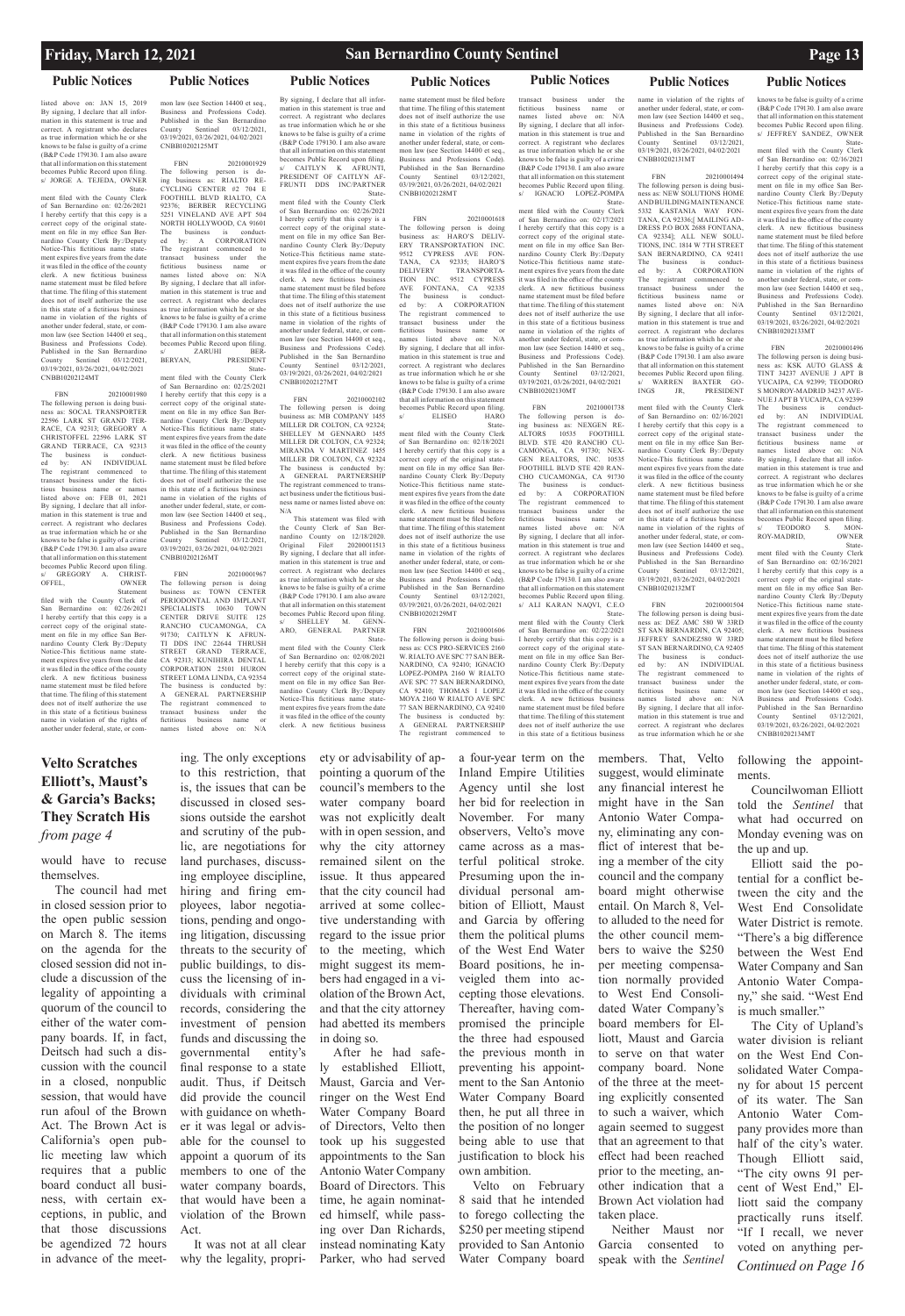complied with the instructions given him by Roberts and Caldwell to simply rubberstamp the invoices for payment. John Barnett, the vice president of Inland Energy, in September 2008 was paid \$37,750 for work that was never specified. In 2008, the city paid Barnett \$346,250, at a rate of \$226.61 per hour for what amounted to an average 29-hour work week on efforts that had no specific outcome. Between August 2005 and March 2009, staff at Inland Energy were paid roughly \$4.48 million on activity that did not result in any progress toward the putative goal of constructing power plants for the city. While invoices provided to the city by Inland Power generally listed some ostensible purpose for the work, there were \$330,201 in billings that were made which paid that were not tied to any explicated purpose or service.

The highly questionable use of a significant portion of the \$480 million in bond financing that Victorville was using in its redevelopment activity at and around the former George Air Force Base caught the attention of the U.S. Securities and Exchange Commission, which in 2010 began looking into precisely how that money was spent. In August 2010, the Securities and Excahnge commission subpoenaed from the city all documents relating to \$480 million in outstanding bond offerings. Over a period of more than two years, the Securities and Exchange Commission's investigators pored over those documents, in the course of which they found a number of indications that the city had engaged in some highly dubitable practices both in the acquisition of the bond money and its application once it was in possession of it, with one

circumstance in particular involving activity so egregious it merited action.

In April 2013, the Securities and Exchange Commission charged the City of Victorville, the Southern California Logistics Airport Authority, Metzler, the airport authority's bond underwriter and the bond underwriter's owner and vice president with defrauding investors by inflating valuations of property securing an April 2008 \$13.3 million municipal bond offering.

In 2008, the airport authority publicly offered \$13.3 million in tax increment bonds to repay part of a short-term debt, making the offering on the premise that the bonds could be backed by the collateral of four hangers, which the city claimed were worth \$65 million. That value was used to determine the tax increment, thereby enabling the authority to meet a minimum 1.25 annual debt service ratio required for such bond issuances to take place. Securities and Exchange Commission investigators, through a check at the San Bernardino County Hall of Records, learned that the county assessor had valued the hangars at \$27.7 million, less than half of what the city claimed. Based on that misrepresentation, a false statement as to the soundness of the bonds was made to the investors, i.e., the buyers of the bonds, the Securities and Exchange Commission (SEC) concluded. Metzler, who at the time of the SEC filing was Victorville's assistant city manager, the Carlsbad-based bond underwriting firm of Kinsell, Newcomb & DeDios, the firm's owner J. Jeffrey Kinsell, and the firm's vice president Janees L. Williams were responsible for false and misleading statements made in the airport authority's 2008 bond offering,

the SEC alleged. It also charged that the bond underwriting firm, working through a related party, misused more than \$2.7 million of bond proceeds to keep itself afloat. "Financing redevelopment projects by selling municipal bonds based on inflated valuations violates the public trust as well as the antifraud provisions of the federal securities laws," said George S. Canellos, co-director of the Securities & Exchange Commission's Division of Enforcement. "Public officials have the same obligation as corporate officials to tell the truth to their investors."

According to the Securities and Exchange Commission, Victorville city officials, including Metzler, were engaged in so-called "handshake deals," undocumented arrangements involving the expenditure of bondderived funding.

Metzler and the city were motivated to make the misrepresentations, according to the SEC, because the city and its attendant agencies and adjunct entities including the airport authority had incurred more than \$269 million in debt in the effort to develop the airport, and had exhausted all options in leveraging available tax revenues, including obtaining a bridge loan while hoping that operations at the airport would pick up and begin to generate revenue to service the accumulating and mounting debt. When such an increase in operations did not materialize, the city went forward with the bond issuance which the Securities and Exchange Commission claims was collateralized with the overvalued hangars.

In the early going,

lawyers for the city and Metzler posited defenses for what had occurred that in the light of subsequent revelations were shown to be either inapplicable, inaccurate or embarrassing. In one 2013 filing, in an effort to dismiss the claims, the city and airport authority's lawyers said that the difference in assessments didn't change the debt service ratio, "upon which an investor might rely."

"The alleged \$37.3 million inflated value," the city's lawyers wrote in the filing, "ultimately boils down to only a \$200,000 differential in tax increment," which the lawyers said was too small to be material.

While initially the city, the airport authority and Metzler were represented by the city attorney's office, within short order, Metzler was being represented by a different set of attorneys than the city and the airport authority. The city and its taxpayers were footing the bill for all of the defendants in the SEC action against Victorville.

Victorville and the airport authority were represented by Terree A. Bowers, Adam Bentley, Collin Seals and Karen Van Essen of Arent Fox LLP. Metzler was represented by Michael D. Torpey, James N. Kramer, James A. Meyers, Kevin M. Askew, Judy Kwan and Blake L. Osborn of Herrington & Sutcliffe LLP.

 By 2015, the Herrignton & Sutcliffe were proving to be more aggressive than Arent Fox in propounding that much of what was at the basis of the SEC's case was action by Kinsell, Newcomb & DeDios. In a July 2015 filing, however, the SEC asserted Metzler could not logically or credibly lay responsibility for what had occurred at the feet of Kinsell, Newcomb & DeDios or other agents of the city, including city staff assigned to the airport. Metzler was the "point person" most fully focused on the situation at the airport, including the value of its various assets, the SEC's lawyers, consisting of Robert Conrad, Theresa Melson, Todd Brilliant. Sam S. Puathasanon, John W. Berry, Kristin S. Escalante, Amy Jane Longo and David J. Vanhavermaat, asserted. Metzler played "a significant role" in the bond offerings, according to the SEC, communicating with the bond rating agencies and giving presentations to potential investors. Evidence shows he knew the county assessor valued the

hangars at less than half the amount he represented, the SEC contended. "Metzler, in his motion, attempts to characterize this case as one about simple 'mistakes' that he made while surrounded by a team of professionals who should have fixed the errors instead of him," according to the SEC. "What he ignores, however, is the compelling evidence of his intentional conduct to hide serious problems regarding the millions of dollars of tax increment that was needed to repay back the authority's everincreasing debt load."

In time, the city's legal representatives got on board with the strategy formulated by Metzler's attorneys, and both sought to propound a defense that the city and Metzler had been victimized by Kinsell, Newcomb & DeDios.

An issue with the defense the city and Metzler were putting up was that the closer Herrington & Sutcliffe and Arent Fox lawyers came to being able to convince the judge hearing the case, U.S. District Judge John A. Kronstadt, as well as the Securities and Exchange Commission or the jury that was supposed to eventually be impaneled to hear the case that it was Kinsell, Newcomb & DeDios which perpetrated the violations and pulled the wool over Metzler's his eyes in effectuating the misappropriation of \$2.7 million in bond proceeds as alleged by the SEC, the closer they came to establishing, or at the very least strongly suggesting, that Metzler was negligent in his supervision of the airport operations and its financial affairs.

sions conducted under oath.

Caldwell was one of the shrewdest and most sophisticated elected officials in San Bernardino County history who remains to this day a practicing attorney, having first passed the bar in 1975. During his deposition, however, Caldwell feigned brain fade, claiming to be unable to recollect anything relating to what had occurred in the city while he was mayor and on the council during the time in question. Moreover, despite having conducted hundreds of depositions in his capacity as a lawyer, he came across as a legal and procedural naif, and as a mayor and elected official who was unfocused and uninterested in the business of the city he had headed for the better part of four decades.

The matter became more problematic and damaging for the City of Victorville when the depositions of Caldwell, who elected not to seek reelection in 2010 after 38 years on the Victorville City Council, and Roberts, who left as Victorville city manager in 2009 to become the city manager of Steamboat Springs, Colorado, were taken in preparation for anticipated trial in the matter. Depositions are question and answer ses-*Continued on Page 15*

Roberts, likewise a top caliber municipal management professional who had been Victorville's city engineer prior to the ten years he spent as city manager before going off to the Colorado assignment in 2009 and then remaining in Steamboat Springs for five years, malingered when he was subjected to questioning by the Securities and Exchange Commission's legal team. Though he had remained in Steamboat Springs and continued to function as city manager there after having been injured in both a skiing accident and landing mishap while he was skydiving, Roberts attributed his inability to answer or even talk cogently during his deposition to those incidents.

During a closed session of the Victorville City Council when strategy for the city's defense against the SEC suit was being discussed, the *Sentinel* has learned, city officials were laughing at the way in which Caldwell's and Roberts' conducting of themselves had thwarted the Securities and Exchange Commission's investigation. Ultimately, after the expenditure of \$19.6 million on legal fees paid to Arent Fox LLP and its

**After Carrying Out The Orders Of His Superiors At City Hall That He Falsify The Value Of Airport Hangars Used As Bond Collateral, Metzler Took The Heat, Kept His Mouth Shut And Protected The City's Higher-Ups When The SEC Sued Him & The City Over The Matter; For His Loyalty He Was Promoted To City Manager** *from page 6*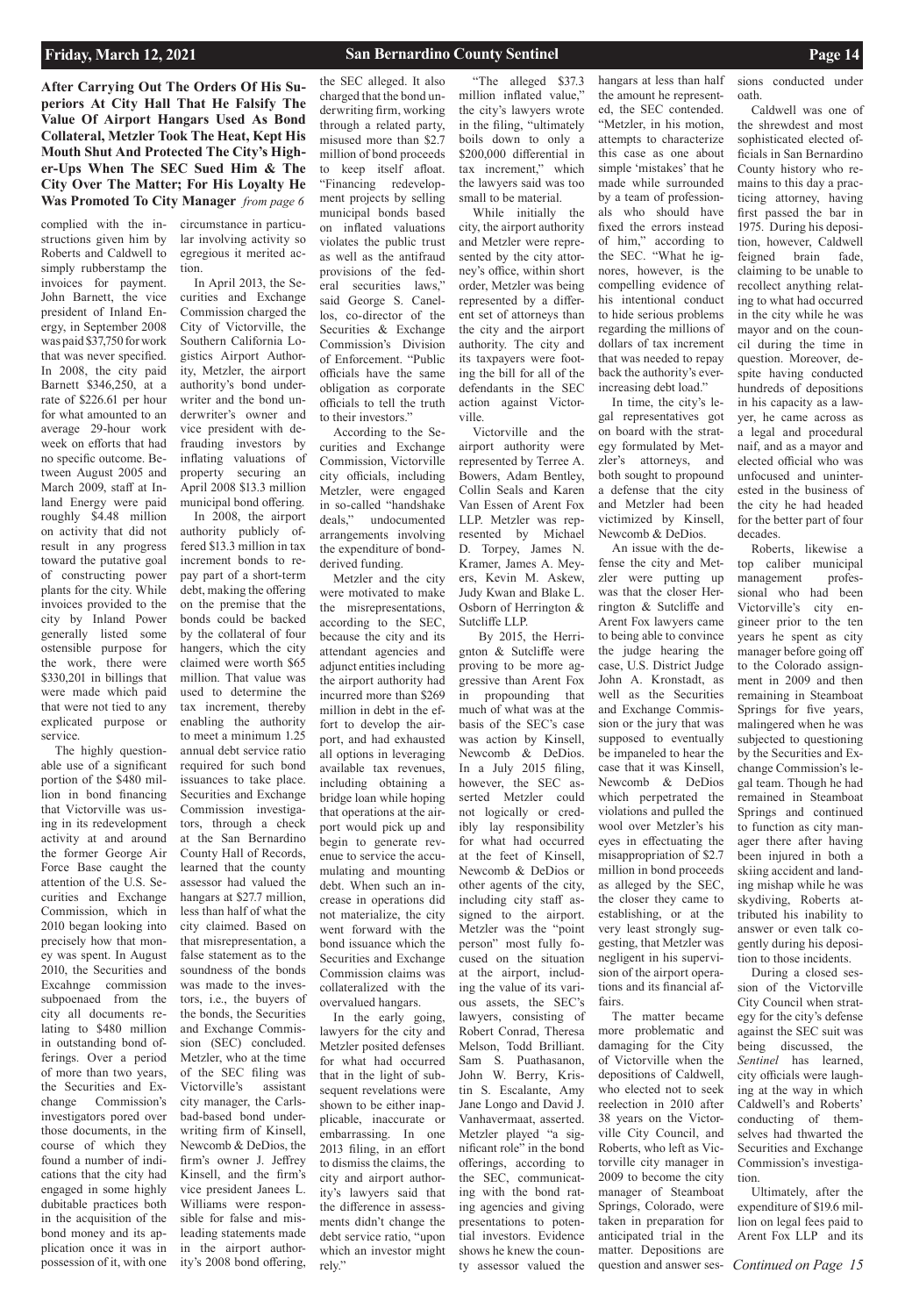attorneys Terree A. Bowers, Adam Bentley, Collin Seals and Karen Van Essen and Herrington & Sutcliffe LLP and its attorneys Michael D. Torpey, James N. Kramer, James A. Meyers, Kevin M. Askew, Judy Kwan and Blake L. Osborn, Victorville fought the Securities and Exchange to a standstill. In a settlement agreed to on July 24, 2018, entered into on July 30, 2018 and publicly disclosed on August 7, 2018, all of the parties agreed to, according to the SEC, "final judgments against the city and the airport authority," which imposed an assurance that "permanently prohibits each of them from violating the antifraud provisions of Section  $17(a)(2)$  of the Securities Act of 1933. The judgment against the city also orders it not to issue municipal securities until an independent consultant review of their internal controls and practices is completed and the recommendations implemented. Furthermore, according to the SEC, the city and the airport authority... agreed to the settlement without admitting or denying the SEC's allegations."

Victorville Councilwoman Blanca Gomez told the *Sentinel* that during closed session discussions of the legal strategy for carrying out the city's defense of the SEC filing against the city, the airport authority and Metzler, it was acknowledged that false representation had to

be made in court filings and to Judge Kronstad to prevent federal authorities from discovering even more egregious action by the city in the securing of bond financing and the uses to which those funds were put.

This week, at its specially-called meeting which was also devoted to arriving at a determination as to how the city will fill the gap on the city council created by the removal of Councilwoman Rita Ramirez on March 2 , the city council took up a proposal to issue \$6 million in bonds and simultaneously refinance more than \$48 million in outstanding bonds from an \$83 million bond issuance in 2007. The bonds to be refinanced were issued in roughly the same timeframe that the city was engaged in what the Securities and Exchange Commission said was the fraud relating to the \$13.3 million in tax increment bonds collateralized by the overvalued

hangars. According to the report to the council completed for the special March 9 meeting prepared by Electric Utility Services Director Brenda Hampton and Finance Director/City Treasurer Bobby Magee, "Victorville Municipal Utility Services currently provides electric service to customers located at the Southern California Logistics Airport via a 34.5 kV Southern California Edison interconnection and distribution service. Beginning in 2017, Victorville Municipal Utility Services began to realize this service was limited in its capacity, due to the increase in peak demand, which can hinder future growth of its customers and the ability to provide reliable power."

Hampton and Magee further related, "In 2007, the City of Victorville, through the Victorville Joint Powers Financing Authority, issued its variable rate lease revenue bonds (2007A Bonds) in the amount of \$83,770,000 for the purpose of financing and refinancing improvements to the Victorville Municipal Utility Services electric system. The 2007A bonds are currently outstanding in the amount of \$48,115,000 and have a final maturity of May 1, 2040." Upgrades to the city's electrical system to ensure no outages during peak usage hours

can be made, Hampton and Magee indicated, for roughly \$6 million. "Victorville Municipal Utility Services has selected the lowest cost option and the most expedient by expanding the current 34.5 kV system, which would increase the capacity from 17.34 MW to 40.37 MW and will be sufficient to serve the current and anticipated load over the next several years," the report states. "To ensure that Victorville Municipal Utility Services has all the required designs, equipment and materials for the construction of the project on a timely basis, Victorville Municipal Utility Services may be required to purchase longlead items prior to the issuance of the new bonds." The item that was before the council, Hampton and Magee said, "will allow Victorville Municipal Utility Services to be reimbursed for certain capital expenditures, incurred from future infrastructure capacity expansion and distribution upgrades and contingent upon the issuance of the new bonds, in a total amount not expected to exceed \$6,000,000. This will help Victorville Municipal Utility Services maintain a sufficient level of reserves and a strong level of liquidity to overcome unforeseen circumstances, such as revenue declines due to losing a major customer or increase in power supply costs." Hampton and Mc-

Gee referenced the July 2018 settlement with the SEC in their report. "On July 24, 2018, the City, Southern California Logistics Airport Authority and the Securities and Exchange Commission agreed to a settlement regarding prior allegations related to the issuance of Southern California Logistics Airport Authority redevelopment tax increment bonds. As a result, on February 19, 2019 the city council approved revisions to its debt management policy." In keeping with that revised debt management policy, Hampton and McGee said the city should take advantage of current market conditions and refinance its bonded in-

debtedness. Hampton and McGee noted that the bonds issued in 2007 "were secured by the city's pledge of lease revenues through a leaseback transaction encumbering certain city facilities as collateral. These facilities include City Hall, multiple city parks, fire stations, the city library, Victorville Police Station, and various city yards. The encumbrance of these city facilities may impair the city's ability to receive grant funds that require deed restrictions."

Hampton and Mc-Gee told the council "Since borrowing rates and costs for the longterm municipal markets are at historical lows, Victorville Municipal Utility Services has a cost-savings opportunity, not only by financing the current project, but also refinancing the existing 2007A Bonds. By pursuing this option, the city will be able to lock in a low and long-term fixed rate, eliminate the risk of paying variable rates during volatile market conditions and unencumber all city facilities."

Saying they had consulted with Urban Futures, Inc. to advise the city and assist with the issuance of new bonds and had selected the law firm of Orrick Herrington, the firm that had represented Metzler during the 2014-to-2018 jousting with the Securities and Exchange Commission, to serve as bond counsel, Hampton and McGee recommended that the city "issue new debt and refinance existing debt to help finance the capacity upgrades at Southern California Logistics Airport."

Ultimately, the city council voted 3-to-1, with Councilwoman Blanca Gomez dissenting, to undertake the preparation of the bond issuances to pay for the Victorville Municipal Utility Services electric infrastructure capacity expansion and debt refinancing. Before that vote was



the settlement in 2018 with the SEC. Does that include the fines that were paid in settlement for the embezzlement charges leveled against Keith Metzler that were settled out of court? Is that settlement part of the readjustment of the loan and the millions and millions of dollars of the attorneys' fees with Orrick? Now the rating of the bonds, for that to happen, with the history of investor fraud being issued here on the bonds and the city being denied to issue bonds for some time, would that have an adverse effect on the ratings of those bonds? Also, here's a question at the start of this whole thing: The properties that are going to be backing those bonds, did the tax assessor value them at the correct prices, and are we going to have the same thing happen that happened a few years back that cost us, the taxpayers, \$30.6 million?" Rodriguez said, "We

also need to know: What are the properties that are going to be put up to back these bonds? They just said city properties. Parks? Is the golf course going to be put up again? Why don't we go with – instead of just risking money to fund this venture with the city to build something – why don't we just go with somebody who's been doing this for hundreds

of years already, Southern California Edison?"

Romero then referenced the city's failure to deliver on past power plant projects, which he said had ended with city suffering a \$4 million loss as the result of a lawsuit. "We never ever presented what we promised to. With that going on and on, I don't see many companies and corporations climbing over each other to come work with us."

Mayor Debra Jones invited Metzler to respond to Romero.

"The comments from Mr. Rodriguez are largely mischaracterized," Metzler said. "With the comment about embezzlement charges, there's no such thing as embezzlement charges. Embezzlement charges were never levied against the city, the airport authority or even myself in connection with previous bonds being issued. I would encourage Mr. Rodriguez to actually go back and read the actual case. In terms of history of fraud, there's never been an actual history of fraud, and, in fact, I think to the question he was asking related to the two, anybody would be concerned if those actually occurred, but in this particular case as it relates to Victorville and its affiliated entities, that's just a figment of imagination."

## **After Victorville Spent \$19.6 Million On Legal Fees Contesting The SEC's Contention That He Used Phony Appraisals To Secure The City's Bond Financing, Metzler Insists He Engaged In Neither Fraud Nor Embezzlement** *from page 14*

case. Benefits were received as a result of this misrepresentation."

Tyler added, "The department may consider investigating the claim



fice, Gomez has been on the outs with most of her council colleagues, including former city councilmen Eric Negrete and Jim Kennedy, Former Mayor Gloria Garcia and current Mayor Debra Jones.

The open contempt the city has toward Gomez was evinced in a

posting made to the city's website, which in bold letters gloated, "Judge Rules Council Member Blanca Gomez May Be Investigated for Unemployment Fraud. Gomez falsely claimed a break in service and pay in order to receive unemployment benefits while continuing to receive monthly stipend from City."

-*Mark Gutglueck*

### **Blanca Gomez**

of the claimant as being fraudulent as a result of her representation that she has ceased to receive remuneration."

From shortly after the outset of her time in of-

### **Gomez** *from page 6*